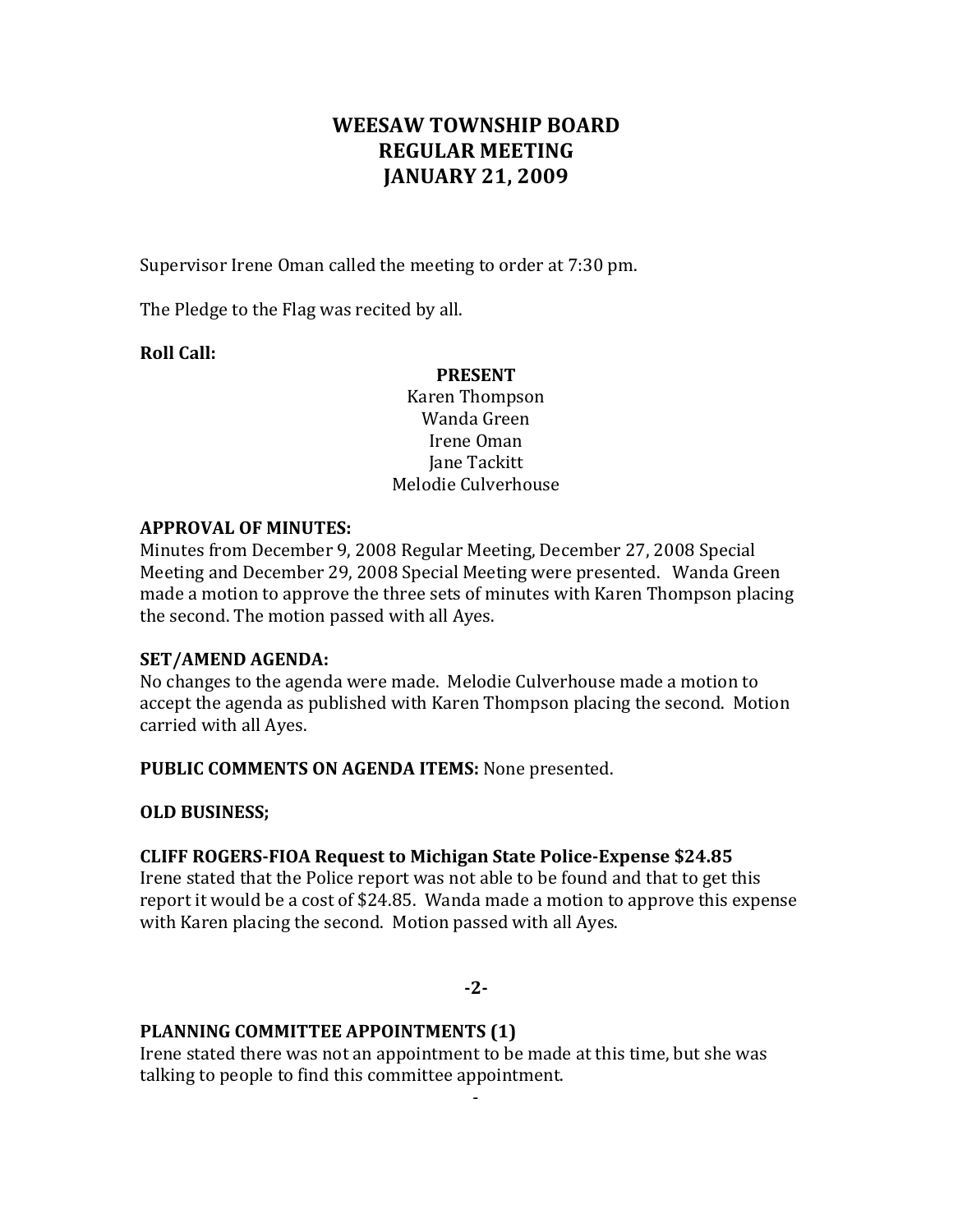#### **ZONING BOARD OF APPEALS APPOINTMENT (1)**

To date no one has come forward saying they were interested in the appointment, Irene asked if anyone in the audience was interested, no one raised their hand.

## **OFFICE EQUIPMENT PURCHASES:**

The board is looking into purchasing office equipment to replace the equipment that belongs to Dave Heidinger. We will need three desks and two file cabinets one letter and one legal.

## **TELEPHONE SYSTEM**

A quote to replace the entire telephone system, received from Pete Hauch, was presented for \$767.80; this would give us two lines, one answering machine, and 5 handsets. All wiring from the outside Verizon box would be replaced.

After some discussion, the idea of having Voice Mail, instead of having answering machines, was brought up. Irene will contact Pete to see what the cost would be.

A motion to Table this project, until next month, was made by Wanda and seconded by Karen. The motion passed with all Ayes.

#### **NEW BUSINESS**

#### **Vickers Engineering-requesting February Public Hearing for Tax Abatement**

Shelly Klug requested we have a public hearing to learn about the Tax Abatement Vickers Engineering is asking for. The Original District Resolution was dated 1978 and a new resolution would need to be made. Shelly told us a meeting to vote, on a new resolution, would be needed. Then we would close that meeting, and have a second meeting where the public would hear what the Tax Abatement would mean to our Township. Shelly would have copies, of the resolution, at this meeting.

A Special Meeting would be held at 7:00 on February 18, 2009 before the regular scheduled meeting.

#### **INSURANCE PROPOSAL FROM BURNHAM AND FLOWER AGENCY**

A workshop was held on January 13, 2009 to go over the Township's Insurance Policy.

The annual premium is  $$20,185.00$ .

During the workshop we found that the Township has been paying \$5,412.00/yr for mowing equipment that we've not had for several years.

The Insurance Agent made mention of the fact that we were carrying only \$250.00 deductible and if we went to a \$500.00 deductible, we would save \$940.00/yr.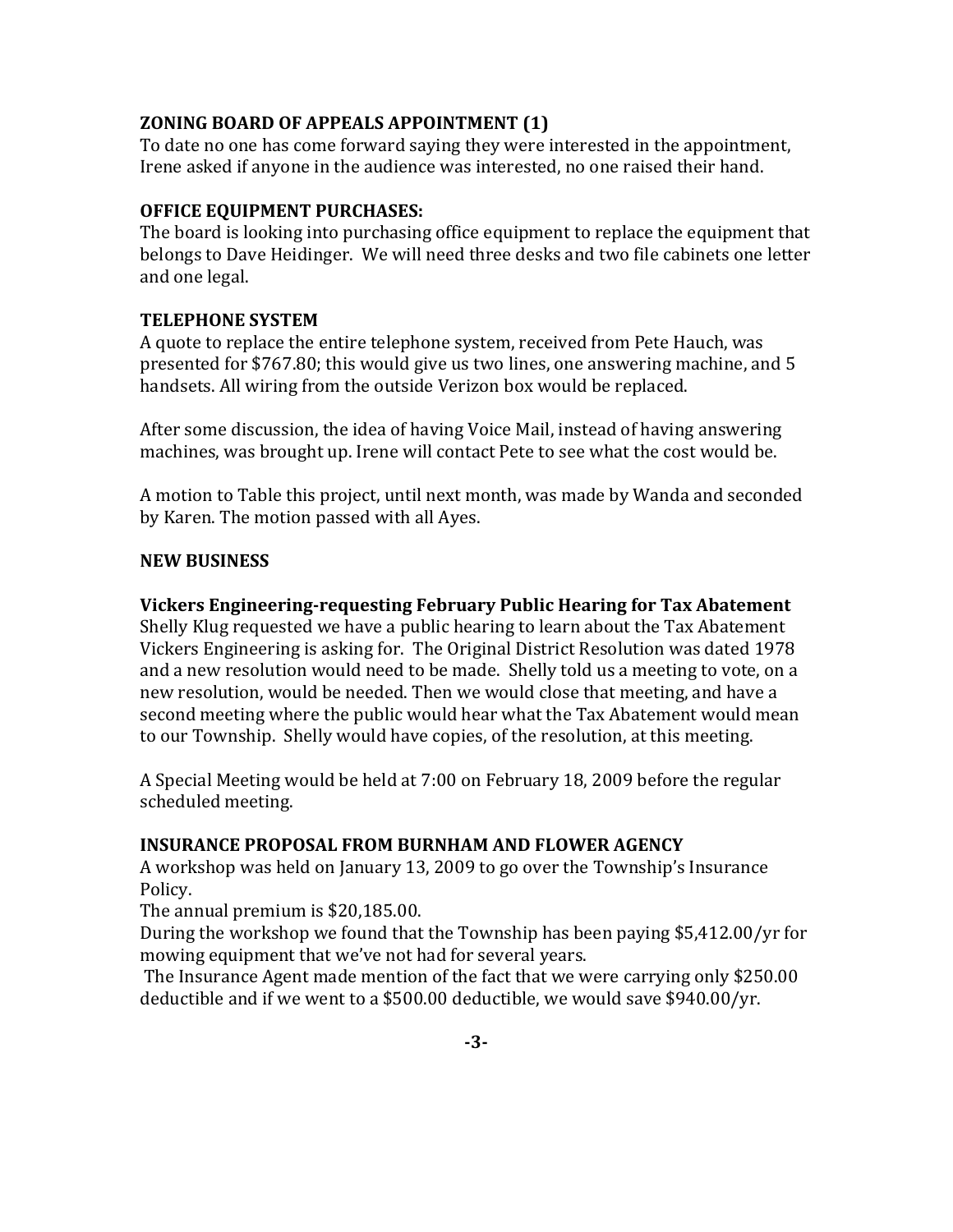At the present time we only have  $$2,000,000.00$  in liability insurance and it was felt that the Township would be better served, if we had  $$3,000,000.00$ . This would be an additional cost of \$935.00/yr.

Melodie made a motion to increase the deducible to \$500.00, and increase the liability insurance  $$3,000,000.00$ , with a savings of  $$5.00$ , and remove the mowing equipment from our policy at a savings of  $$5,412/yr$ . Wanda made the second and the motion passed with all Ayes.

## **GARAGE DOOR OPENER REPLACEMENT**

Last month the board approved the purchase of the Photo Beams for the Overhead Garage doors as required by Risk Management, to be purchased from Guse Hahn. We were later informed that the door openers were also not working properly, so we received a quote from Kelly's Garage Door Sales/Service for \$4,500.00 and an updated quote from Guse Hahn for \$2,520.00 to replace the door openers and install the Photo Beams.

Melodie made a motion to rescind the vote made in December, to just purchase the Photo Beams, Irene placed the second. Motion passed with all Ayes.

After some input from the audience, Jane Tackitt made a motion to select the bid from Guse Hahn for the Garage Door Openers and Photo Beams. Karen Thompson placed the second. The motion was carried with all Ayes.

## **COMPUTERS/WEB PA `GE MAINTENANCE/UPDATING-\$25.00 PER HOUR**

Irene announced that Terry Reese has set up and has been maintaining the Web Page. Irene also noted that none of us has the expertise to do this. Terry would continue to maintain the Web Page and also come in for 2 hours a month to be sure all of our computers were updated and any errors were handled.

Our Web page will have the History of Weesaw Township and the minutes of the meetings posted on it. We were given a quote for \$1,200.00 per year or \$100.00 per month. Melodie made the motion to accept this proposal with Karen making the second.

Motion passed with all Ayes.

*Web page address: Weesaw-township.com*

## **BUILDING-QUOTES TO CORRECT MIOSHA SAFETY STANDARDS**

Fire Extinguishers  $(5)$  5# Fire Extinguishers @ \$47.50=\$237.50 Mounting of brackets and sings  $(5)$  @ \$4.50=\$22.50 Exit Signs (Brady Glow in the Dark Signs  $10 \text{ X } 14$  wall mount)  $2 \text{ @ } $22.41$ /ea Voltage stickers \$50.00 Air, water, gas identification stickers \$136.00, these last two items could be purchased thru M & M Die.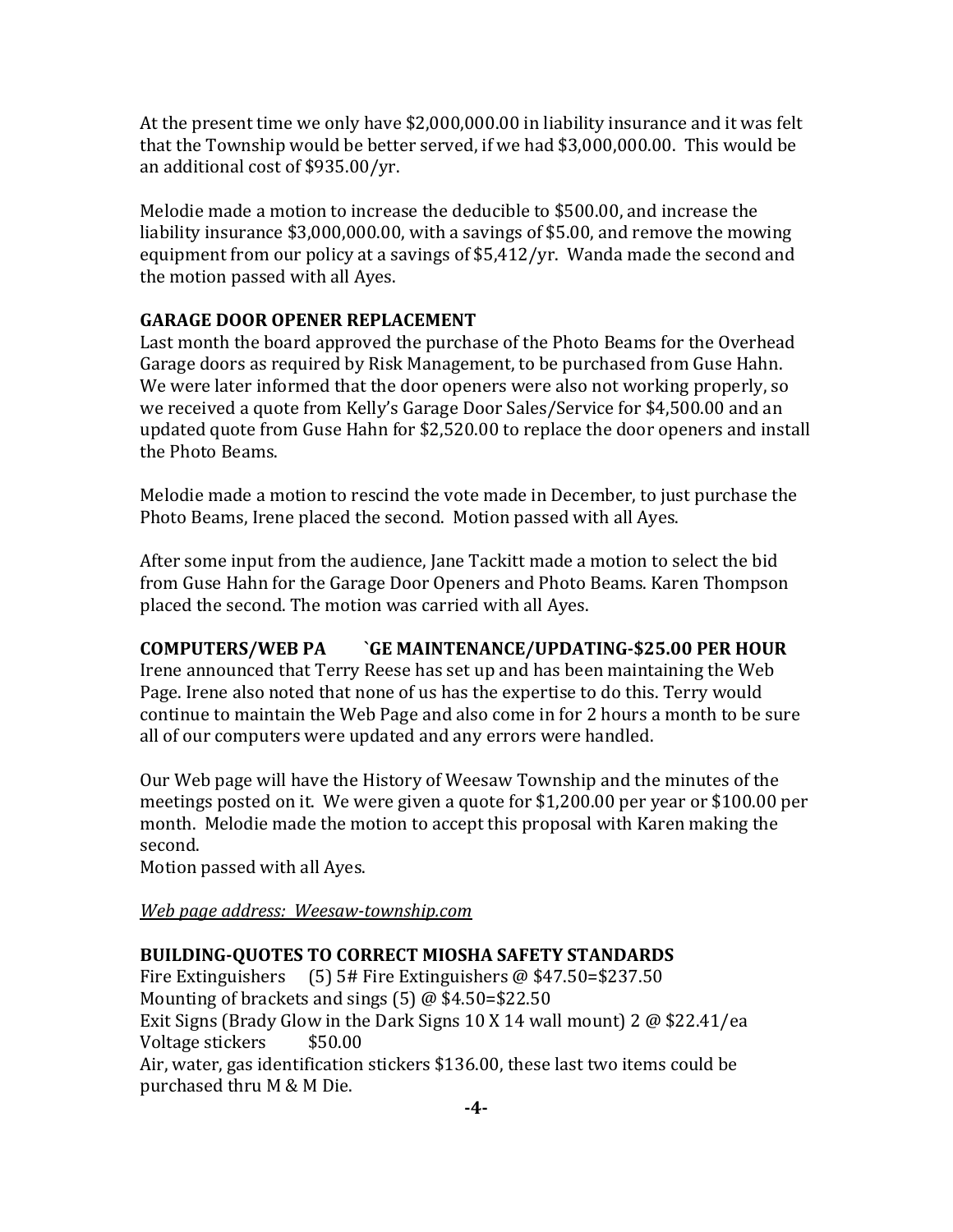This will take care of several problems that Burnham & Flower Insurance Group found while doing the Risk Management inspection.

A new postage scale is needed for the office as the old one has stopped working. This scale can be purchased from the Post Office for \$40.00

Karen made a motion to acquire everything, on the above list, with Jane placing the second. Motion carried with all Ayes. It was stated that Safety is our #1 priority.

Ruth Heidinger has requested we purchase one more four station election booth, as the two that were purchased for the General Election, were a great asset. Our old booth's are not in good shape and the new booth's are easier to set up. The cost of this booth would be  $$750.00 + shipping$ .

Melodie made the motion to purchase the Election Booth with Wanda placing the second.

Motion passed with all Ayes.

#### **DEPUTY CLERK APPOINTMENT:**

Melodie has requested that we appoint Tonna Padgett as her Deputy Clerk, Tonna would take minutes, when needed, and learn to do the Sewer Billing.

Melodie made a motion to pay Tonna  $$10.00/hr$ , as we have done in the past. Irene seconded the motion. Motion passed with all Ayes.

#### **DEPARTMENTS:**

*TREASURER:* Presented the bank balances per handout. It was requested, from the audience, that we also report what the balances are in the CD's.

Jane reported that the Tax due date has been extended to March 2, 2009  $\omega$  5:00 pm. She will be in the office from 9:00 am-  $12:00$  noon and  $1:00-5:00$  pm on March  $2<sup>nd</sup>$ . Taxes must be in the Treasurer's hand by 5:00 pm. Postmarks will NOT be accepted and will be sent back if late.

*CLERK:* The list of bills and Account Payable were in a handout. Wanda made the motion to pay the bills as presented with Karen placing the second. Motion passed with all Aves.

Irene stated that we need to look into diversifying our monies from Fifth Third Bank and that we need to start looking at other banks in our area to handle some funds so we are guaranteed our money is insured.

*FIRE:* The Fire Department had 4 calls. The new Grass Rig will be ready the first week of February. Jack will fly to PA to it up. Jack reported that we have a leak in the roof and that he is working on a budget.

*AMBULANCE:* The ambulance had 12 calls. The ambulance broke down on New Years Eve and was towed to Three Oaks Ford for repairs. The water pump froze up. Rich noted he was looking at \$50-\$75 Sweatshirts for the Ambulance to wear when on duty. There is training available for Fire and for Ice Rescue Training-Rich checking on price.Rich stated we have a new EMT-Steve Daniels.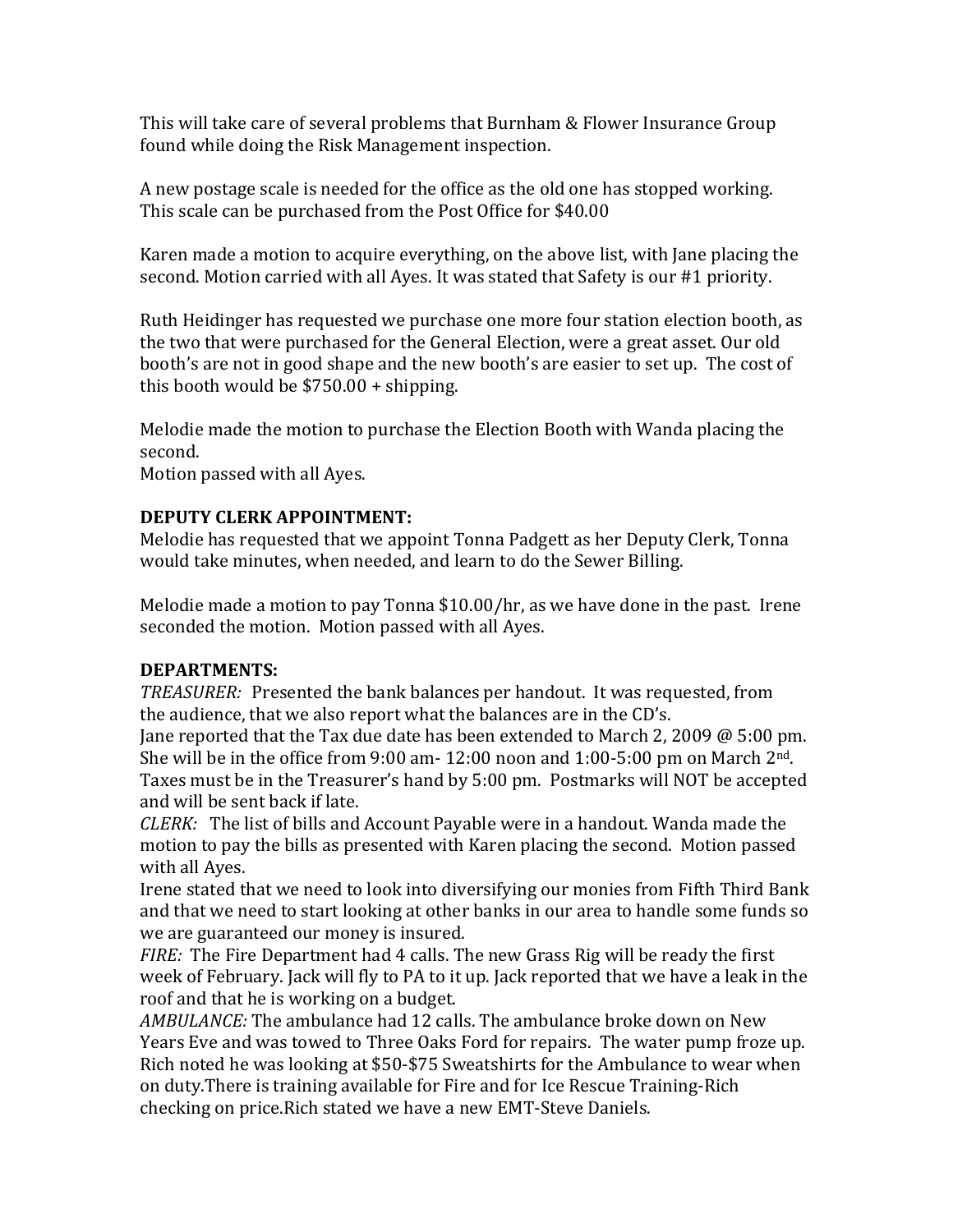*ORDINANCE ENFORCEMENT OFFICER: Bob Kaufman has requested an* organizational meeting to be held with the board.

#### **PUBLIC ANNOUNCEMENT:**

Copy of Close Drain tax roll for 2009 Winter Tax collection for construction costs in available in the Clerks office. Drain tax will be for a ten year period anyone wishing to pay the full amount may do so thru the Berrien County Drain Commission office of contact Jeannie Totzke for more information at 269-983-7111 ext. 8255. The interest rate, if your assessment were to be put on your taxes, has not been determined as of yet.

River Valley School District is in need of candidates to run for open positions on the School Board.

#### **PUBLIC COMMENTS**:

Jim Daniels, Berrien County Road Commission, stated that we need to remove the pile of snow near the road as we are blocking people from seeing on coming cars. Irene will call Burkholders to have the snow moved back.

The Park and Recreation Committee did not meet for lack of Quorum.

A motion to adjourn was made by Wanda seconded by Karen at 8:55 pm. Motion carried with all Ayes.

Respectfully Submitted,

Melodie Culverhouse Township Clerk

# **Weesaw Township Board** Regular Meeting **February 18, 2009**

*Call to order time: 7:30 pm*

*Pledge to the Flag recited by all* 

*Roll Call Attendance*

Karen Thompson, Wanda Green, Irene Oman, Melodie Culverhouse-Present Jane Tackitt-present-excused at 8:12 due to a family emergency.

*Approval of minutes:* Minutes were approved with the following corrections:

**-5-**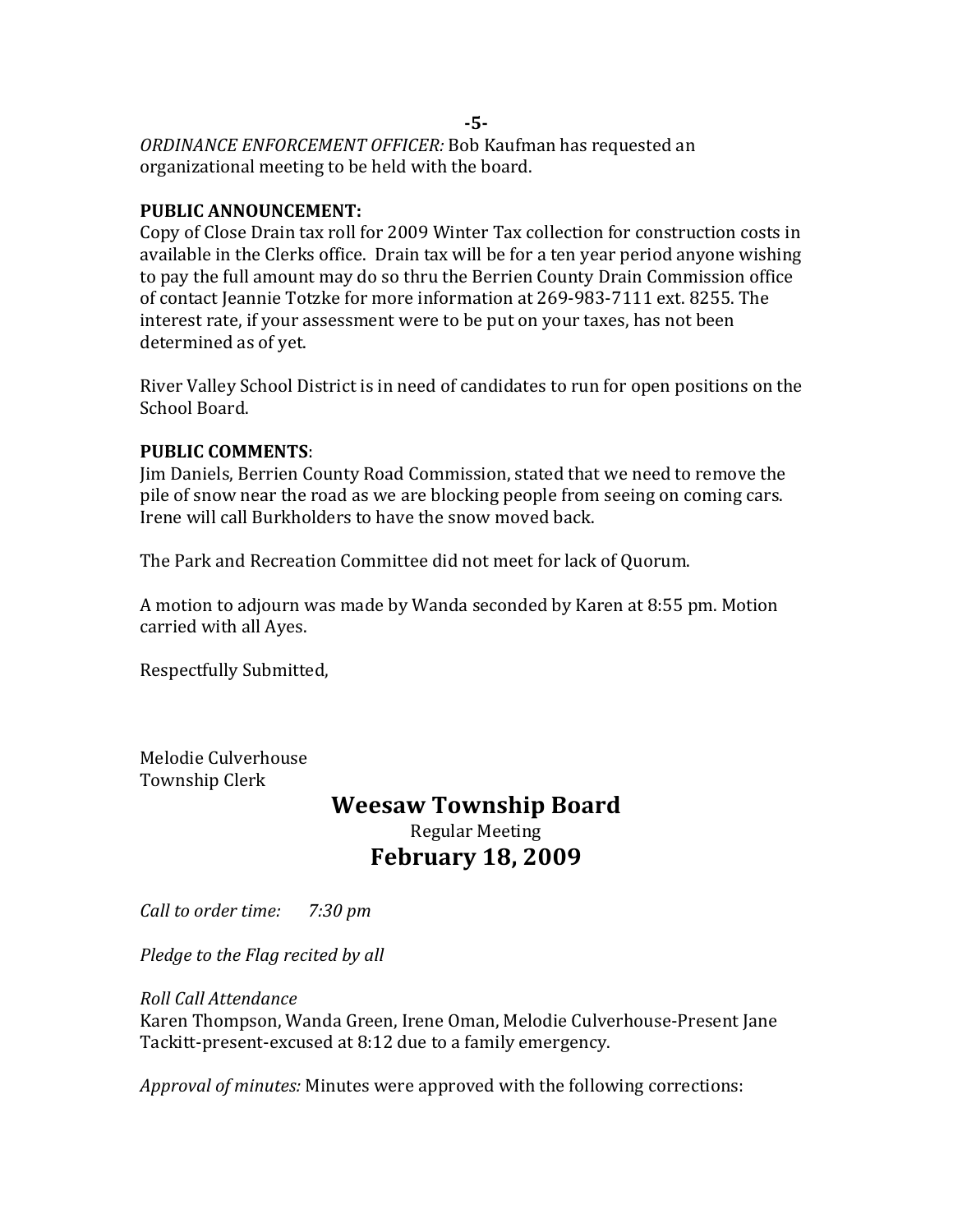Under the ambulance report: Should have read \$50.00-\$75.00 for sweatshirts for the ambulance not the fire department. Wanda made the motion to approve the minutes as corrected with Karen placing the second. Motion passed with all Ayes.

*Police Report:* We had 22 calls in January with 3 arrests.

*Set/Amend Agenda:* Irene Oman stated we needed to add the Master Plan at the end of the new business. Wanda placed the motion to add the Master Plan with Karen making the second. Motion passed with all Ayes.

*Public comments on agenda items:* None

#### *OLD BUSINESS:*

Cliff Rogers-Police Report-still waiting for info

*Planning Commission Appointments* (1) – Nothing yet.

Irene sending a letter to the Pottawatomie Tribe to see if they might be interested.

Zoning board of Appeals Appointment (1) None yet.

#### -2-

| Office equipment purchases:        |          |
|------------------------------------|----------|
| Three secretarial desks            | \$370.00 |
| 3 two-drawer 1 four drawer         |          |
| Lateral file cabinets-letter/legal | \$475.00 |
| Two bookcases                      | \$ Free  |
| Delivery charge                    | \$25.00  |

*Telephone update-System too old to add lines, must replace entire system.* A quote was received from Pete Hauch for new telephone system including voice mail for \$1,204.30.

Melodie made the motion to accept the bid with Karen placing the second. Motion passed with 4 Ayes and one Nay.

#### **NEW BUSINESS:**

*5/3 Bank Representative-*explanation of FDIC insurance on Township accounts: No report given as the representative was not in attendance.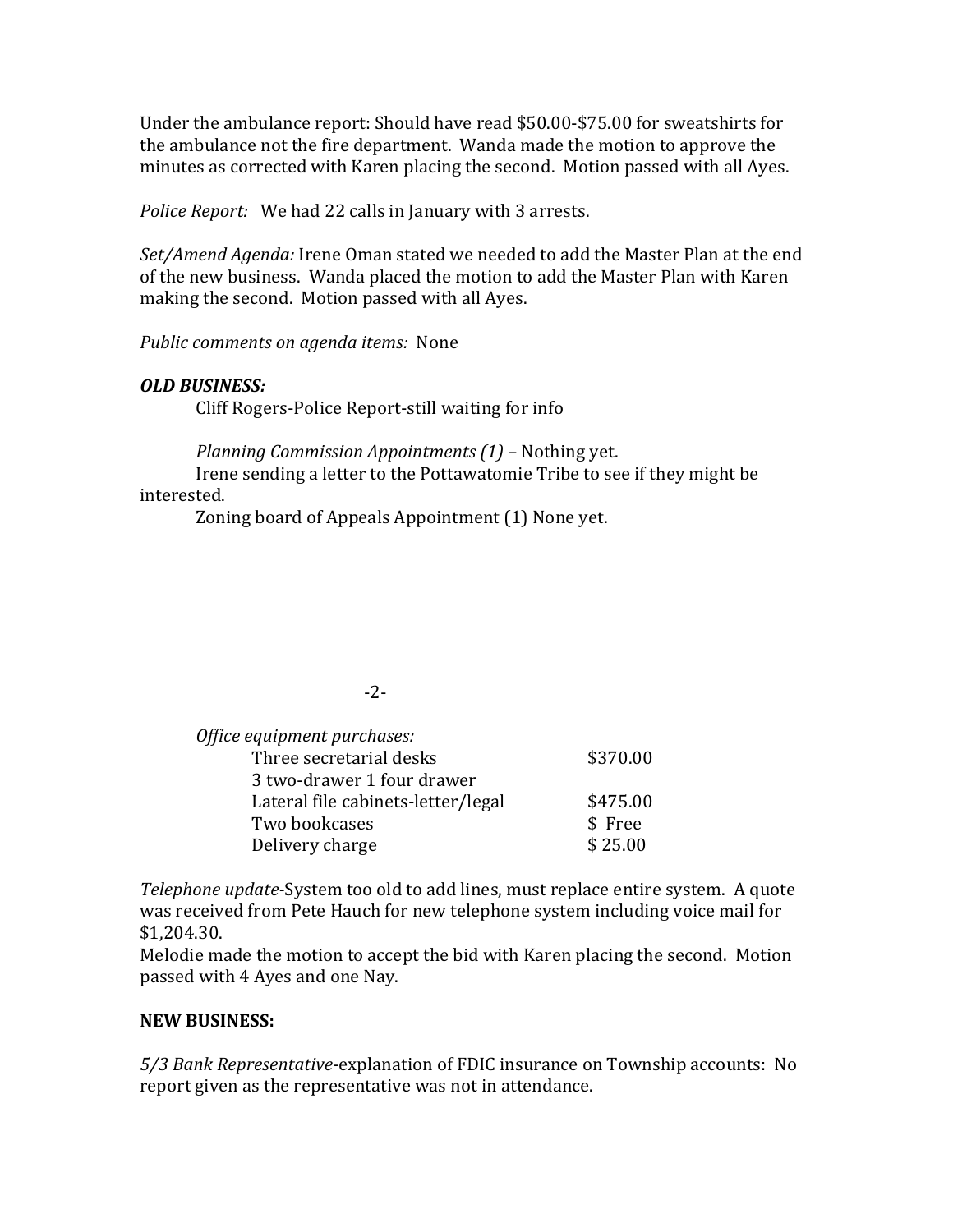*Berrien county Road Commission-additional* 45,000.00 for road maintenance on spring road breakup (pot holes)-the board discussed approving \$5,000.00 instead of the \$1,500.00 requested by the BCRC as the Twp roads are very bad. Slag is needed on the Dirt roads as they are, at present, just mush. The 41,500.00 will be placed on Nine miles of Twp roads.

Wanda made the motion to approve the  $$1,500.00$  until we receive more information from the BCRC with Karen placing the second. Passed with all Ayes.

*Advertisement for lawn mowing bids* (see draft attached)-Ad to be placed in the two local papers. The bids will be sealed, being totally anonymous, and will be presented as Bid A, B, etc. Bids will be opened by the Township Receptionist. Jane made the motion to accept the ad with Wanda placing the second. Motion passed with all Ayes.

*Publication for March Board of Review-Notice to be placed in local newspapers the* week of February 22<sup>nd</sup>.

Approval of cemetery marking plates for plots \$1.20 each need 500 numbered and 500 blank total of \$1,200.00. Doug Hauch was present and stated that he is almost done with plotting the cemeteries. We tabled the purchase of marking plates so we could obtain new prices.

2010 Census committee-more information is needed to se up the Census Committee, such as, the pay for the people doing the Census for us. Wanda stated that the people doing the Census used to be paid \$10.50/hr.

-3-

*Cell Phones:* Melodie presented information regarding Cell phones for the ambulance, Fire Department and Zoning administrator. Verizon has a Government Program at the cost of \$28.34 per month for each phone. After some discussion it was decided to Table this until next month when we have more information.

*Hire Township receptionist-*We need to have someone to do filing, answer the phone, etc. There was discussion about the amount of hours and wage the new receptionist would receive. Terri Snyder was the applicant for this position. Karen made a motion to hire Terry Snyder as receptionist at a wage of \$9.00/hr and have her work 12-14 hours per week. Jane placed the second with all Ayes.

*Approval of QVF training Feb. 25, 2009—Hours* would be from 9-12:30 for Clerk and receptionist-Melodie reported that the only cost would be mileage and lunch, the training itself, is at no cost to the Township. Wanda made the motion to have Melodie & Terri attend the QVF training with Irene placing the second. Motion passed all Ayes.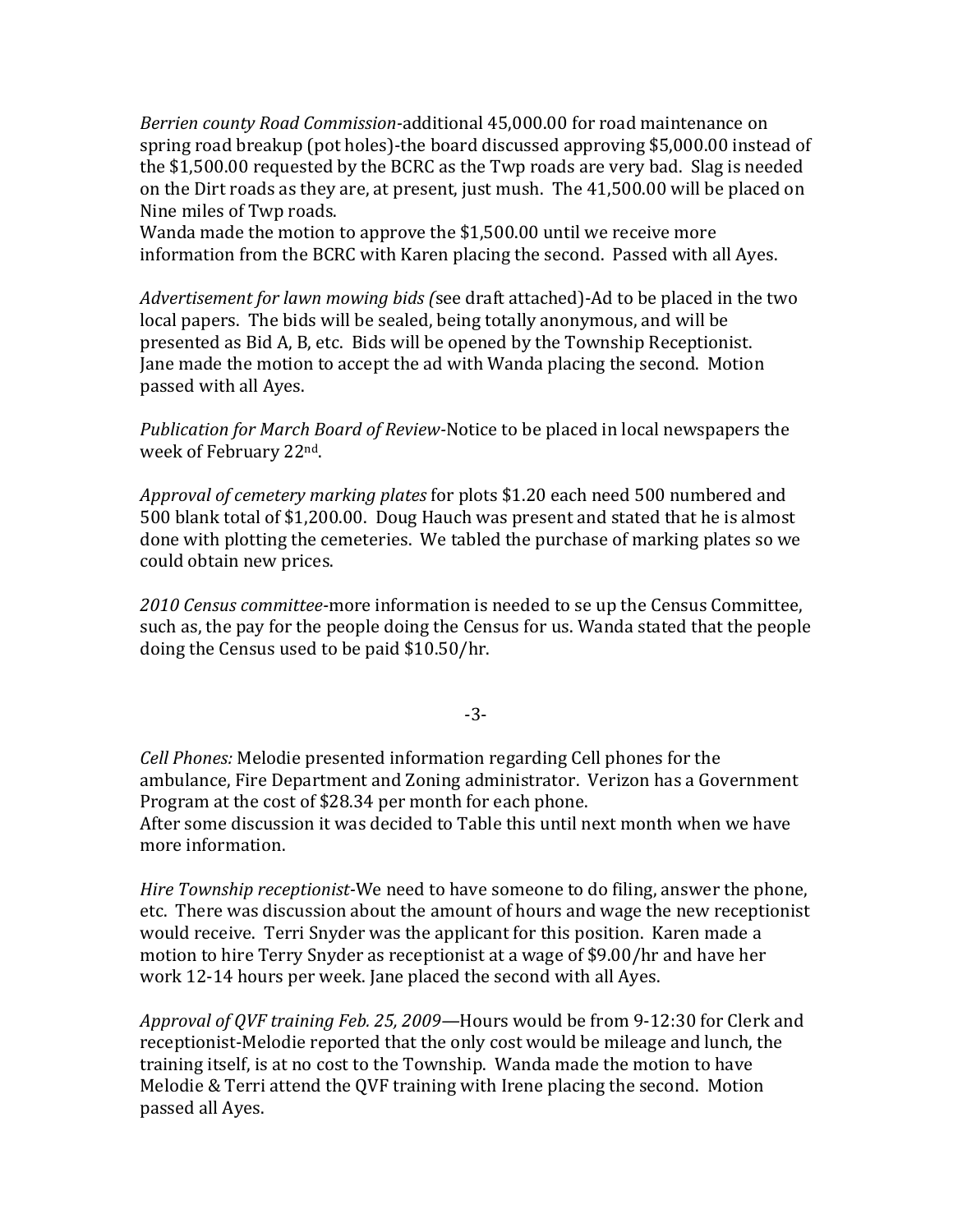*Set up Petty Cash \$100.00 or \$200.00-*Melodie requested we set up a petty Cash fund to purchase small items purchased by individuals, could be purchased without having to wait a month to be reimbursed. Jane made a motion to set up a Petty Cash account of \$100.00 with it being replenished monthly with receipts to be furnished. Karen placed the second, motion passed with all Ayes.

#### **DEPARTMENTS:**

**Treasurer:** Account balances-Jane was called away @ 8:12 pm, with a family

Emergency but had provided a handout with the Account balances.

*Clerk:* Accounts payable-the cost of repairs to the Weechik Lift Station by GRSD were questioned, Melodie is to check on the repairs to see if they are

under

Warranty.

The cost of the new garage doors and openers were divided between the Ambulance and the Fire Department-it was decided that this cost should be under

The Township account. Melodie will change were these are paid from. Karen made the motion to pay bills as corrected with Wanda placing the second.

Motion passed with all Ayes.

*Fire:* There were five calls last month. Jack Hojara picked up the new Grass Rig-if weather had been better jack would have had it out for everyone to see. Jack said he had a new Fireman-Greg Kovay-we were informed he has his training and is ready to begin work. Melodie made the motion to hire Greg with

Wanda placing the second. Motion carried with all Ayes

-4-

**Ambulance:** There were 12 calls last month. It was stated that we average between 12 and 14 calls per month.

*Ordinance Enforcement Officer/Master Plan:* The Resolution Asserting Authority to adopt a Master Plan was presented (copy attached). A Public Hearing will be held to present the Master Plan. Wanda made a motion to adopt the Resolution with Melodie placing the second. Roll Call vote: Wanda Green-aye; Irene Oman-aye; Karen Thompson-aye; Melodie Culverhouse-aye; Jane Tackitt-absent.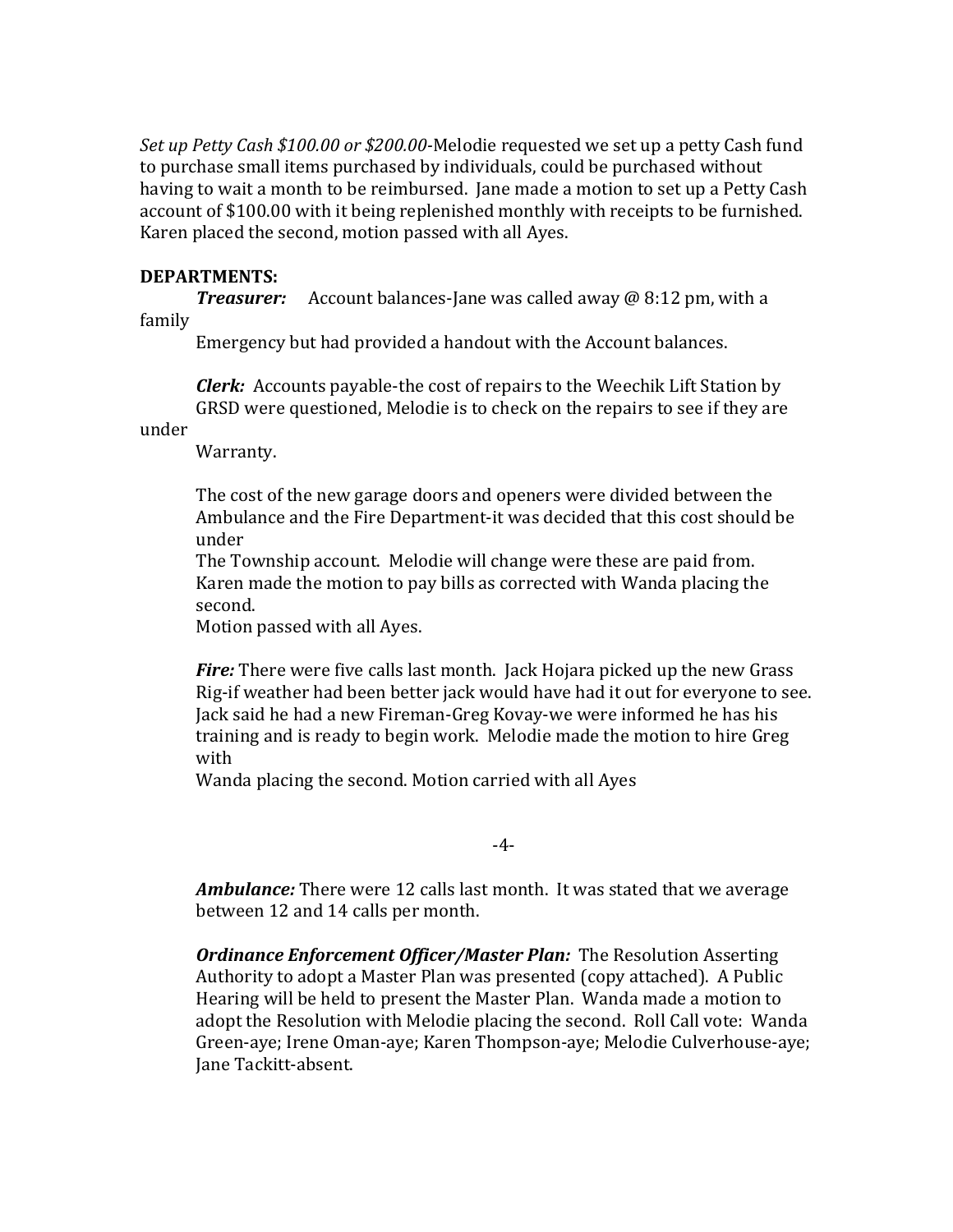**Parks and Recreation:** There was not a Quorum to hold a meeting. A letter dated December 15, 2008 to the owners of the Old Mill Run property was given out.

**Township Beautification Committee:** No one present.

*Public announcement:* Stimulus Package Ste of Michigan, Budget Workshops. Irene announced that requests for a portion of the Stimulus package would be sent to the SW Michigan Planning Committee, Terry Moore, Sharon Tyler and Ron Jelinek. Things that could be applied for, would be the continuation of the water lines, road repair and sewer projects.

Irene noted that there would be Budget Workshops held, and the dates and times will be posted.

Public Comments: Mrs. Palulis presented the board with a picture of Pardee Road showing how bad her road has become.

Wanda made a motion to adjourn the meeting at  $8:42$  pm with Melodie placing the second. Motion passed with all ayes.

Respectfully submitted,

Melodie Culverhouse Clerk

# *Weesaw Township Board* Regular Meeting **March 18, 2009**

*Call to order time:* **7:00 p.m.**

*Pledge of Allegiance* **recited by all**

*Roll Call Attendance*

**Jane Tackitt, Wanda Green, Irene Oman, Karen Thompson, Melodie Culverhouse (absent), Tonna Padgett, Deputy Clerk for Melodie Culverhouse**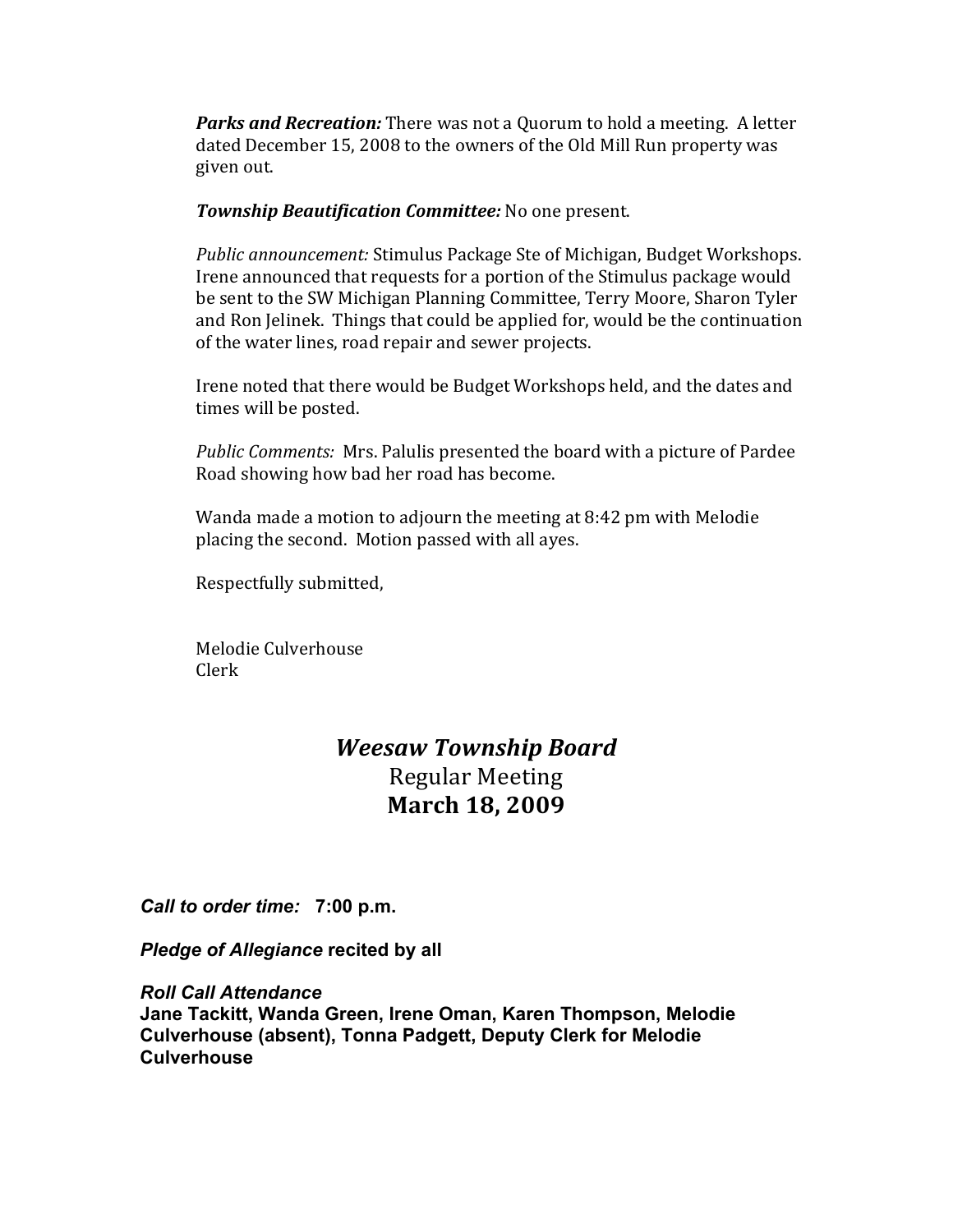*Approval of Minutes:* **Minutes were approved with the following corrections: Under telephone update- Nay is misspelled and Wanda should be noted as the nay vote; under Set Up Petty Cash – "receipts to be furnished" should be added after "replenished monthly"; under Departments/Treasurer- should read "Jane was called away at 8:12 p.m……..; under Clerk-delete the verbiage in parentheses; under Ordinance Enforcement Officer/Master Plan: attach a copy of the Master Plan as noted. Replace Motion passed with 4 Ayes, 1 Absent, with roll call vote-Wanda Green-aye; Irene Oman-aye; Karen Thompson-aye; Melodie-aye; Jane Tackitt-absent. The minutes for the meeting with Vickers regarding their tax abatement need to be added to the minutes and also minutes of the special meeting. Wanda Green made a motion to approve the minutes as corrected with Karen Thompson seconding the motion. Motion passed with all Ayes.**

*Set/Amend Agenda:* **Add Police Report to the agenda.**

*Police Report:* **Sgt. Campbell reported 21 complaints, 1 ticket, no arrests for the month of January, 2009.**

## *Public Comment on Agenda items:*

- **A member of the audience, John Edward, suggested that Jack Hojara should be reimbursed for lost wages he incurred when picking up the new grass rig truck.**
- **Suggestion was made to increase our donation to the Berrien County Road Commission from the current \$5,000 to \$10,000, but funds are only matched up to \$5,000.00, we are in need of road repair. (Irene has called the BCRC to ask them to fix California Road.**

*OLD BUSINESS:*

- *Cliff Rogers* **Irene will be meeting with the Prosecuting Attorney on how to proceed and will report further at the April meeting. The Prosecuting Attorney will be meeting with Cliff on Friday. The ambulance department will furnish Irene with a copy of the items and charges in question.**
- *Planning Commission Appointments (2) –* **no appointments. Helen Fazano turned in her resignation. Wanda Green made a motion to accept Helen's resignation and Karen Thompson seconded. Motion passed with all Ayes.**
- *Zoning Board of Appeals Appointment (1)*  **no appointments. Irene has not heard back from the Four Winds group to see if they have interest in serving on either the Planning Commission or Zoning Board of Appeals.**
- *Cell Phone Contract:* **Issue tabled.**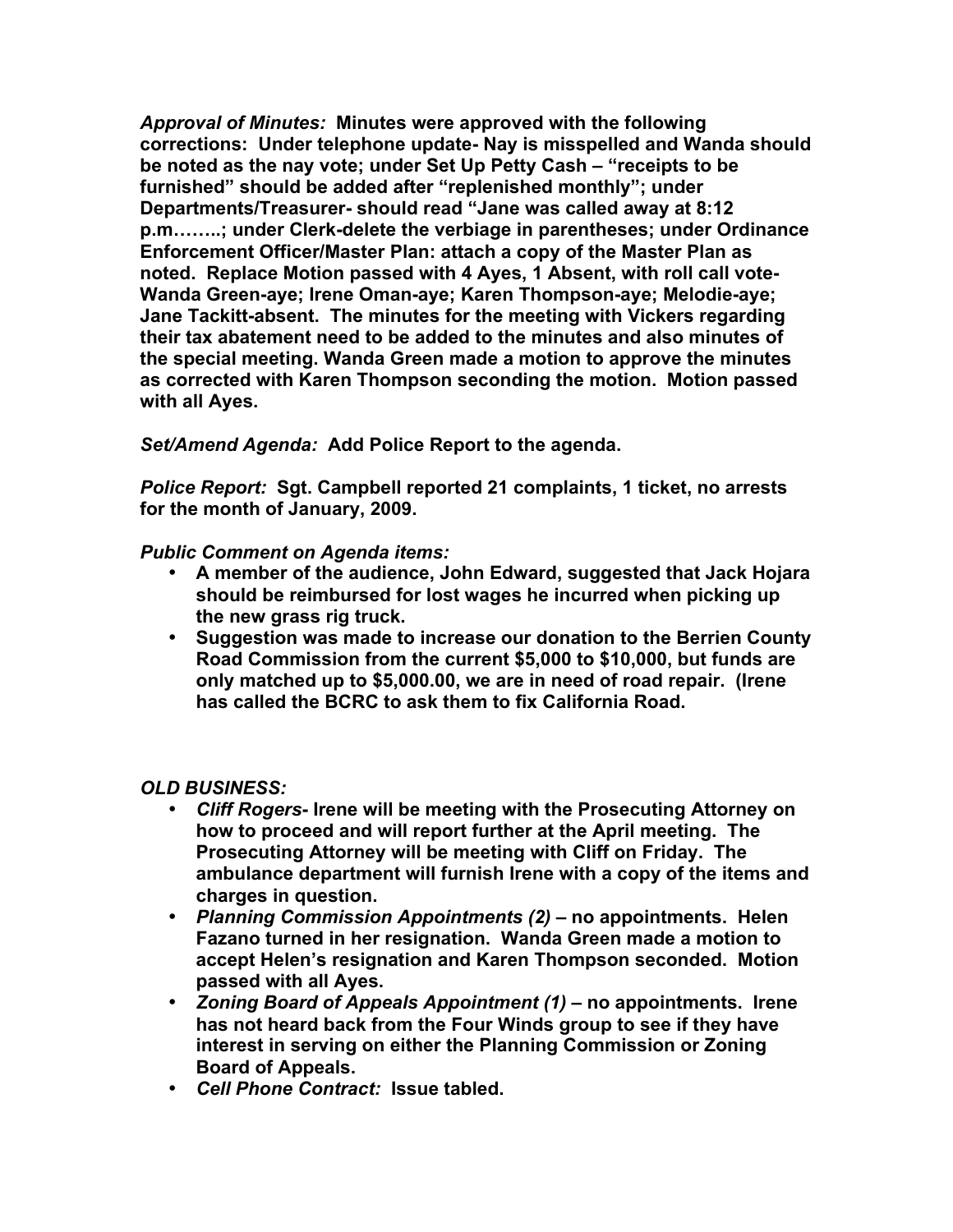• *Approval of Cemetery Marking Plates:* **Issue tabled.**

#### **NEW BUSINESS**

- *Schaeffer & Layher Contract (3 years)*  **contract is for the period of March 2009 through March 2011. The fee is \$7,000 for 2009 and includes a normal cost of living increase for subsequent years. Motion made by Jane Tackitt to accept the contract as presented with Wanda Green seconding the motion. Motion passed with all Ayes. Auditor is addressed in Sewer Consent Decree**
- *Lawn Bids*  **Terri Snyder read the 9 sealed bids received for consideration for the lawn maintenance of the New Troy Cemetery, Glendora Cemetery, Township Hall, and the Mill Road Bridge. After much discussion from the board and audience regarding what each company was offering, e.g. apples to apples, insurance coverage's, pricing, experience, the board selected three (3) companies for final consideration in this order:** 
	- *1. Bid C Signature Lawn*
	- *2. Bid B L. Young Association*
	- *3. Bid A TDK Lawn Service*

**A motion was made by Jane Tackitt to accept Signature Lawn as the lawn care contractor for the period of April 1, 2009 through March 31, 2010, provided that proof of adequate liability insurance and worker's compensation insurance is provided. If not, then the next contractor (Bid B) will be contacted, etc. The motion was seconded by Karen Thompson and was passed with all Ayes.**

#### **DEPARTMENTS:**

**TREASURER: Account Balance – Township has their share of the closed drain fund set aside for payment (\$121,304.)**

**CLERK: Motion was made by Jane Tackitt and seconded by Wanda Green to accept the accounts payable as presented. Motion carried with all Ayes.**

 **Page 2 Page 3**

**FIRE: Two calls were made for the month (natural gas leaks.) Jack presented a new firefighter, Timothy Williams, for the board's approval. Irene noted that the applicant's age should be removed from his application. Wanda Green made a motion to accept Timothy Williams as a new firefighter with Karen Thompson seconding. Motion carried with all Ayes.**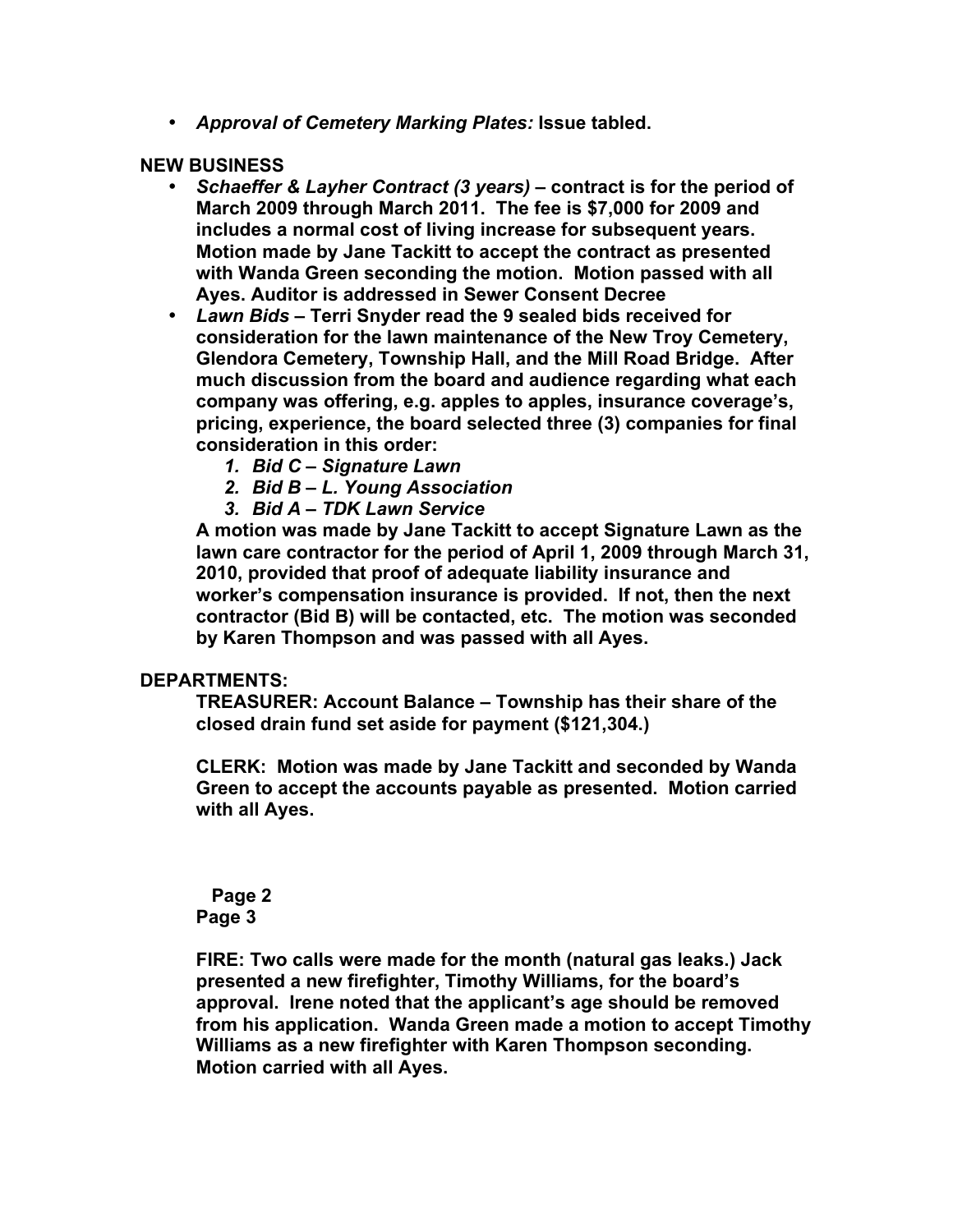**Jack stated that he needs a cell phone as soon as possible. He is currently using his own personal cell phone. The Board asked him to keep track of his minutes to help them determine the amount of cell phone minutes needed on the new contract.**

**Irene will go tomorrow and get the license plates for the new grass rig. Insurance on the old rig will be reduced to PL/PD which will reduce the insurance premium.**

**AMBULANCE: Rich Macigewski reported 12 calls for the month. Rich asked that the board approve a new EMT, Mary Noakes, for ridealong with the ambulance until she is properly certified. The board consensus was that Mary needs to be properly certified prior to her being employed by the Ambulance Department.**

**Lengthy discussion followed regarding the future of the ambulance service in Weesaw Township. Currently, the service is understaffed. In order to keep our certification, there needs to be a staff of 6 people. Rich asked the board to consider raising the pay for MFR's to \$15 and EMT's to \$25. Irene stated that the budget would have to be reviewed to see if the ambulance service could afford such raises. Irene noted that the voting trend for the millage indicates dwindling support for the ambulance service. She asked that Rich develop a plan to revitalize the ambulance service and present to the board.**

**PLANNING COMMISSION: Written report submitted.**

**ORDINANCE ENFORCEMENT OFFICER: Written report submitted.**

**PARKS AND RECREATION COMMITTEE: It was reported that there is a conflict with Terry Hanover serving as both the Chairman of the Parks and Recreation Committee for the township and also serve on the board of Friends of New Troy. This could jeopardize the township receiving the grant money applied for. Therefore, Terry has resigned from the Parks and Recreation Committee. It was also reported that the meeting night needs to be changed from Mondays. Cheryl Bates will be taking a leave of absence for health reasons for an indefinite period of time, but plans on returning to the board. A motion was made by Wanda Green to appointment Paul Pantaleo as chairman of the Parks and Recreation Committee with Karen Thompson seconding the motion. Motion passed with all Ayes. Wanda Green made a motion to appoint Marsha Smith to the Parks and Recreation Committee and seconded by Jane Tackitt. The motion passed with all Ayes.**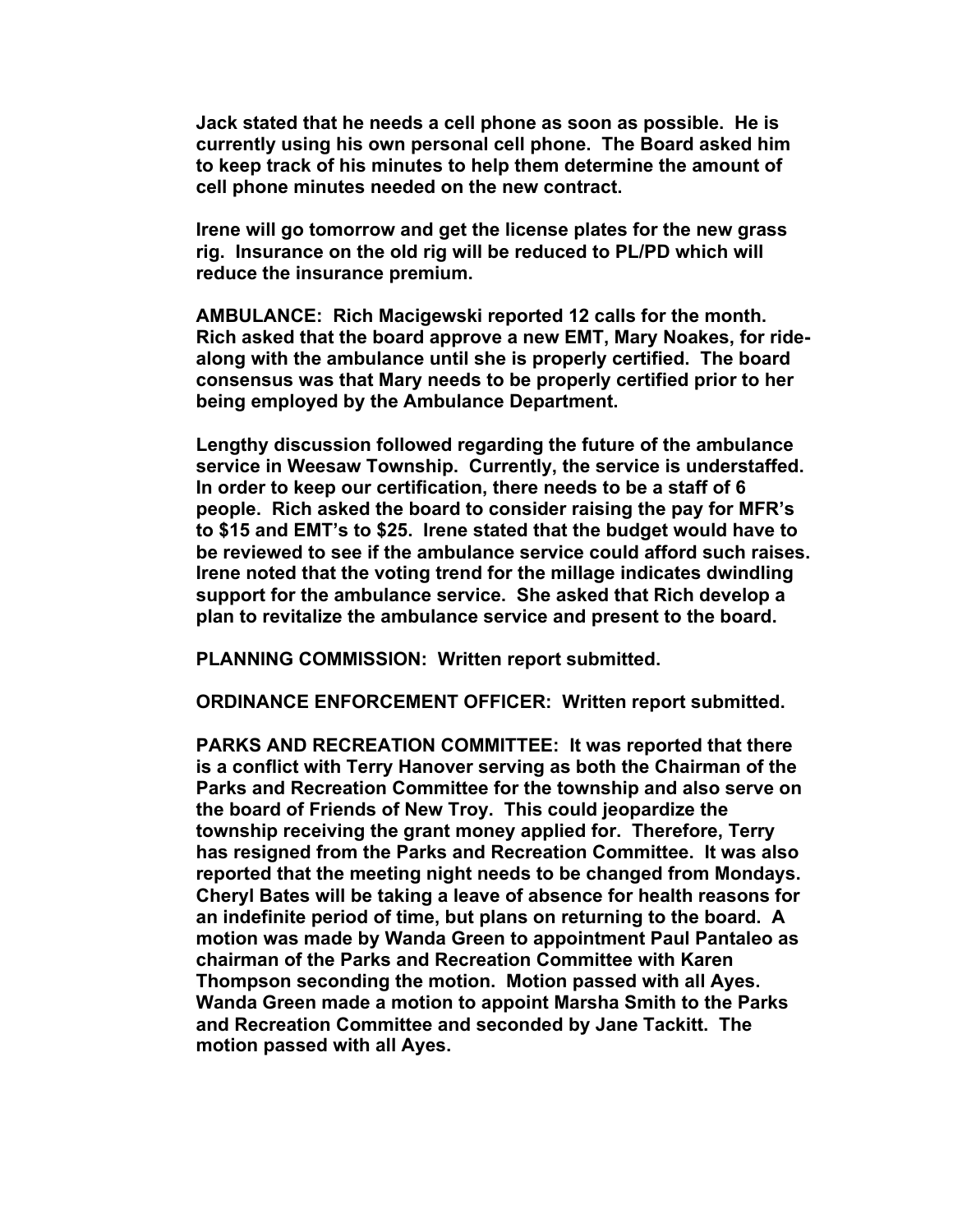**BEAUTIFICATION COMMITTEE: Marsha Smith reported that unless there is a zoning officer appointed and the zoning laws enforced in the township, it seems fruitless to continue the committee. In addition, the committee is currently a committee of one and more people need to be involved to make it a success. Since this is a volunteer committee and funds are not available from the township, Marsha has been funding the committee solely with her own monies. The board thanked Marsha for her hard work and commitment to the township. However, in light of the current situation, the committee was disbanded.**

**PUBLIC ANNOUNCEMENT: No announcements**

**PUBLIC COMMENT:**

- **A special meeting needs to be held regarding the three (3) closed drains and Boyle Lake project. Irene will post and a meeting will be held next week.**
- **Suggestion was made for future reference regarding the closed bid process – have the bids presented and then pass off to a committee to dissect. The committee should then present the board with their recommendation with one or two alternates at the next board meeting.**
- **A suggestion was also made to have one company bid on both the lawn care and snow plowing and get a multi-year contract.**
- **There will be a budget workshop Monday night (this will be posted.)**
- **Suggestion was made to change the times for the Board of Review to better accommodate working people. It was reported that there are rules dictating how the hours are established; however, there is flexibility with the existing hours. Also, any requests can also be made in writing to the Board of Review for their consideration.**
- **Comment was made that special consideration should be given to Weesaw Township residents for the lawn mowing contract.**
- **John Edwards thanked Irene Oman for her good work as secretary of the Board of Review.**

**Wanda Green made a motion to adjourn the meeting at 9:40 p.m. with Jane Tackitt seconding the motion. Motion passed with all Ayes.**

**Respectfully submitted,**

**Tonna Padgett Deputy Clerk**

Page 4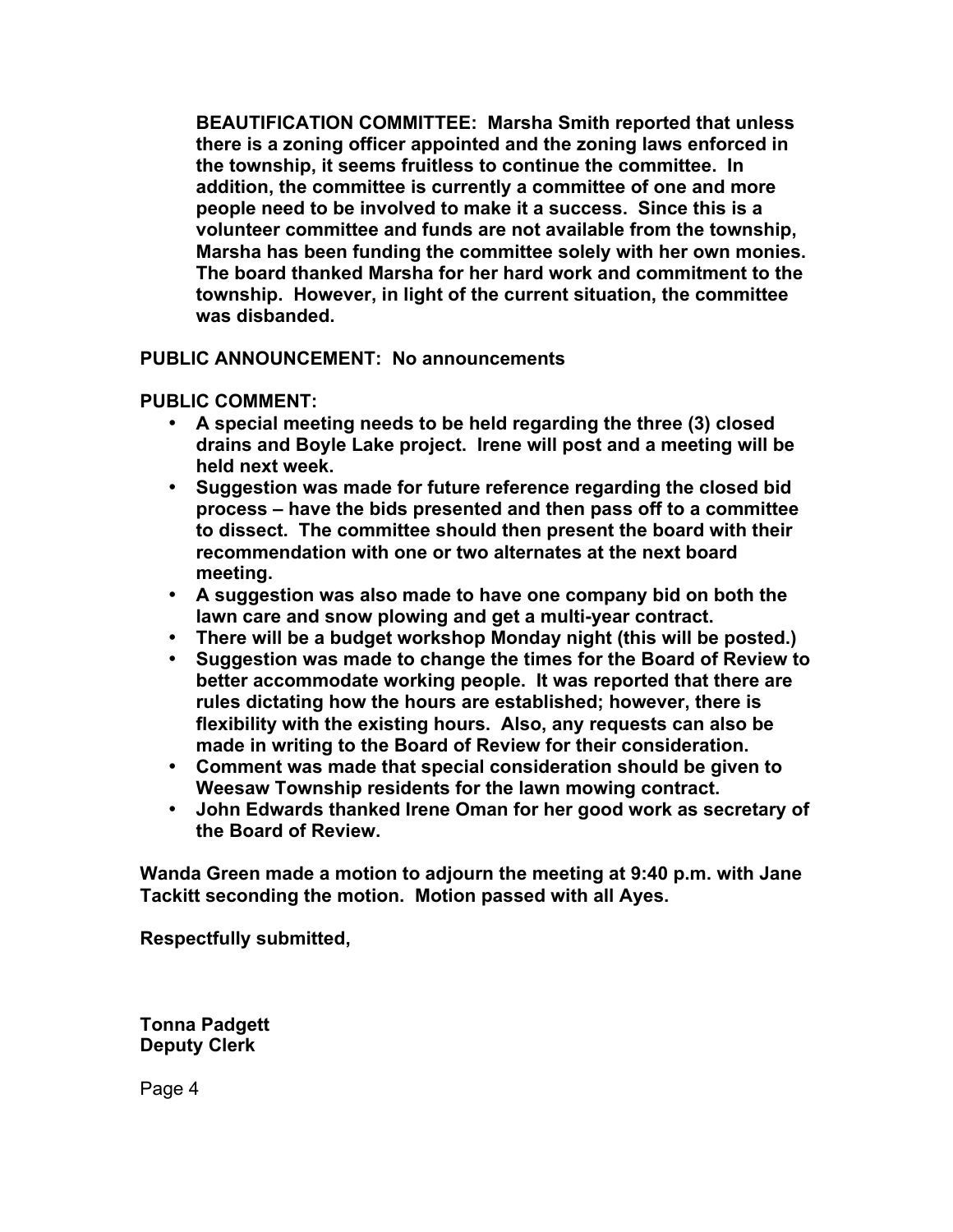#### WEESAW TOWNSHIP SPECIAL MEETING March 30, 2009

Irene Oman opened the March 30, 2009 Special Meeting at 7:30 pm.

The Pledge of Allegiance was recited by all.

Board Members Present: Irene Oman, Karen Thompson, Jayne Tackett, Wanda Green and Melodie Culverhouse.

The new 2009-2010 Budget was discussed with several changes being made.

A motion by Melodie Culverhouse to approve the 2009-2010 Weesaw Township Budget, with amendments, was presented, with Jane Tackett placing the second.

A Roll Call vote was called; Irene Oman, Karen Thompson, Wanda Green, Jane Tackett and Melodie Culverhouse all voted Ayes with no Nays. Motion passed.

We will be looking to see if we have or can get Insurance coverage for the Water and Sewer Lines.

Wanda Green made a motion to adjourn the Special Meeting at 8:26 pm with Jane Tackett placing the second. Motion carried with all Ayes.

Respectfully Submitted,

Melodie Culverhouse Twp. Clerk

# *Weesaw Township Annual Meeting March 28, 2009*

Board members in attendance: Irene Oman and Melodie Culverhouse

The meeting was called to order by Supervisor Irene Oman at 1:30 p.m.

The Pledge of Allegiance was recited by all.

Irene stated that there were No salary resolutions to vote on.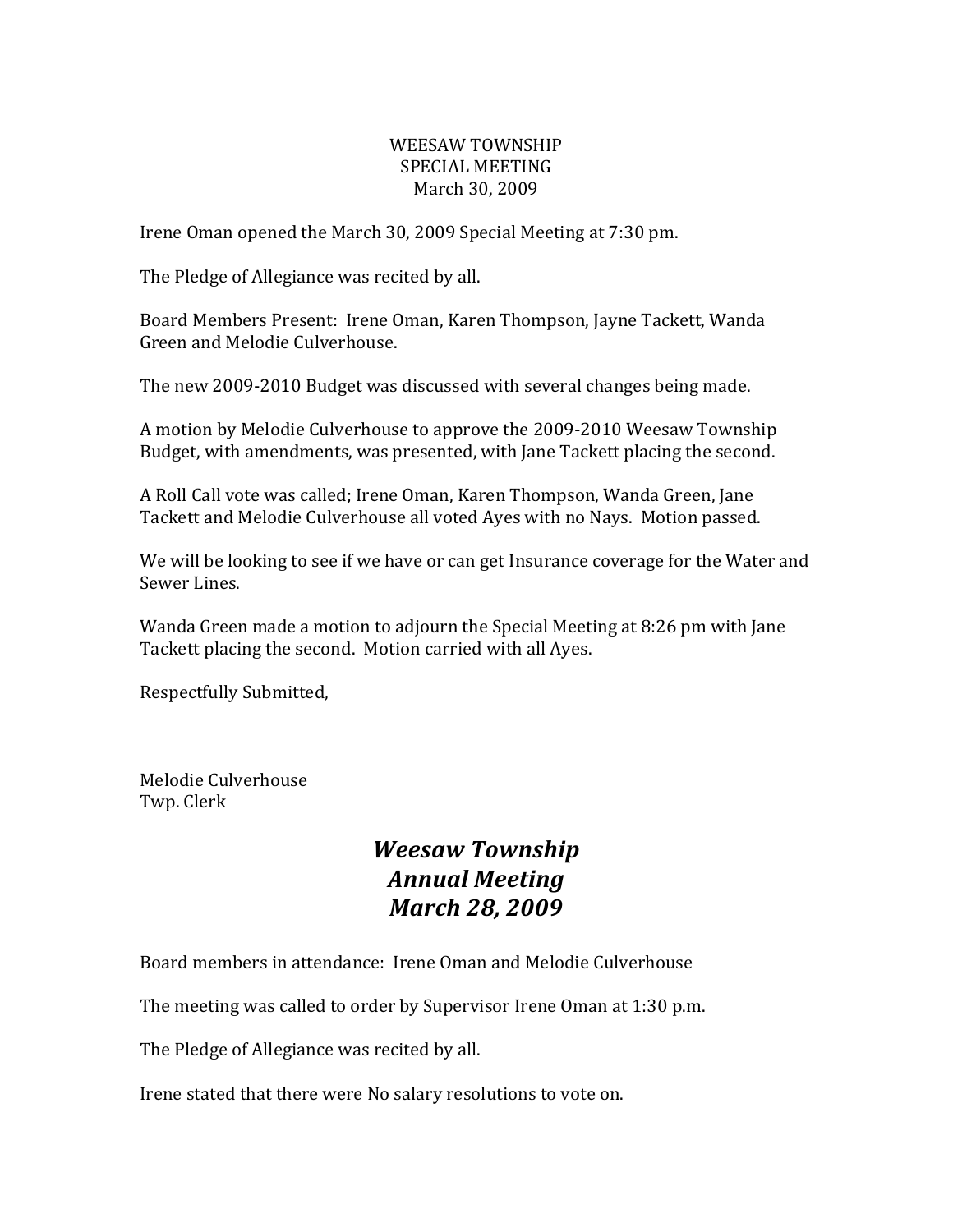The following State of the Township was printed for everyone to see:

Weesaw Township will have extensive drain expenses this coming year. The following drains are slated for repair and maintenance or have been completed and assessments must be paid:

New Troy Village Drain-complete, Review of Apportionments April 1, 2009; Priebe Drain-Review of Apportionments March 31, 2009: Painter & Weatherwax Drain-work still in progress additional expenses incurred, Resolution authorizing the Drain Commissioner to expend additional funds to complete maintenance and repair of the Painter & Weatherwax Drain; Close Drain Project-engineering map additional information available to Berrien County Web page-www.berriencounty.org-Drain Commissioner-Close Drain Inspection Report. Weesaw Township has been given the option to pay the township's assessment in full by April 3, 2009. This option was discussed and approved at a Special Meeting of the Township Board on March 25, 2009, to avoid additional interest charges. \$121,304.00 will be paid to the Berrien County Drain Commissioner from the Township's General Fund by April 2, 2009. The close Drain project will begin construction April 1, 2009 and continue for approximately two to two ½ years.

#### Page 1 of 2

#### Page 2 of 2

The township board is in the process of retaining a Dangerous Buildings Hearing Officer to assist with blight conditions within the Township.

#### **Comments from the audience:**

There were comments from the audience, regarding the purchase of the land from the Friends of New Troy for the Community Park; Irene stated that the purchase price has not been decided, as of yet, as there is a cloud on the title.

There were questions as to what the upkeep, cost for fences and maintenance would cost.

So far there has not been a study done on this.

Everything must be in line, as the purchase of the property is scheduled for September.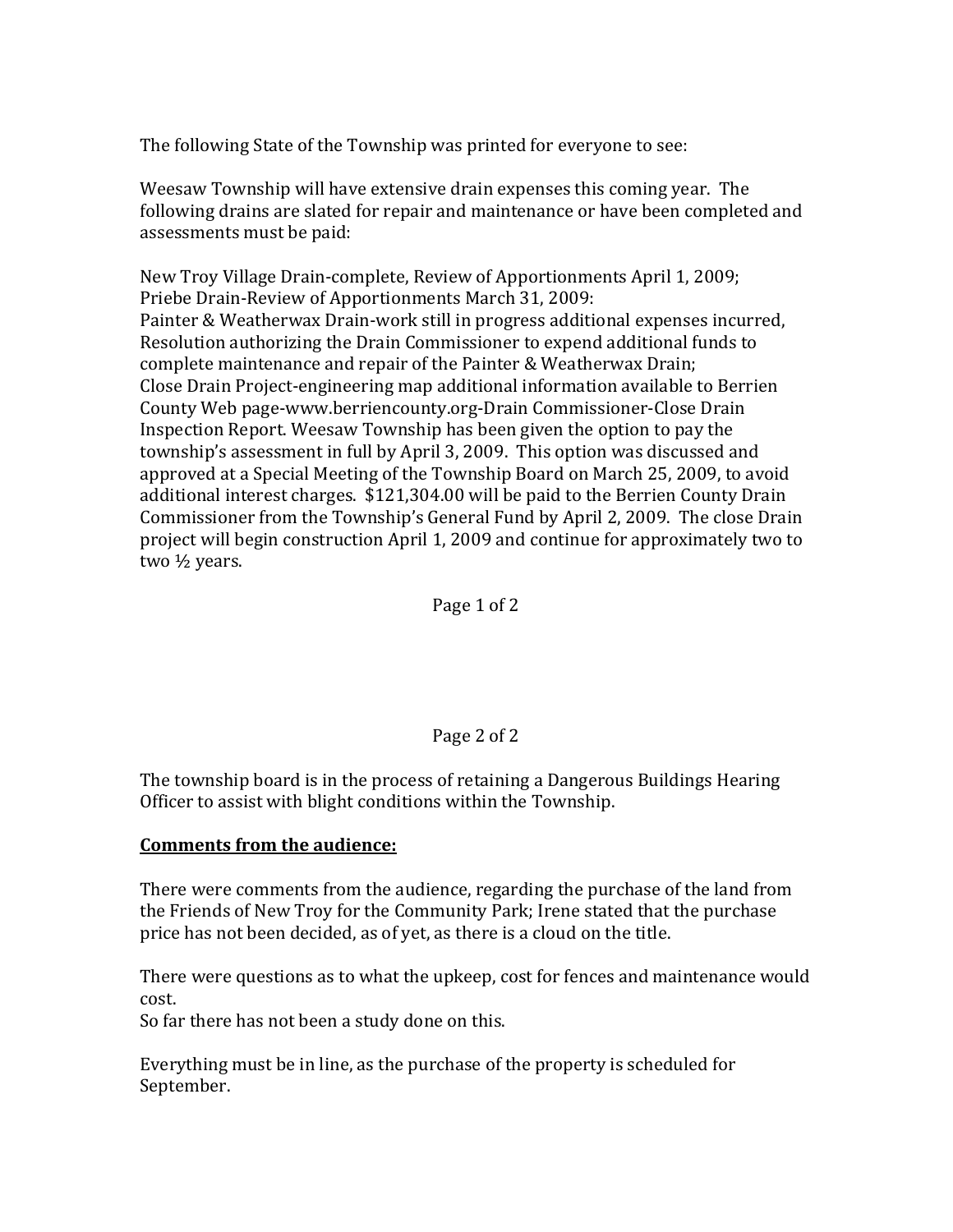Betty Hartford asked if there was a procedure in place for the usage of the Twp Hall for outside groups. This will be looked into.

Jim English made a motion to accept the 2008 Annual Meeting minutes with Arlene Freyer placing the second. The motion carried with all Ayes.

Wanda Green made a motion to adjourn the Annual Meeting  $\omega$  1:46 p.m. with Rich Macigewski placing the second. The motion passed with all Ayes.

Respectfully Submitted,

Melodie Culverhouse Weesaw Township Clerk

# *Weesaw Budget Review and Hearing March 28, 2009*

The Budget review and Hearing was called to order by supervisor Irene Oman at  $1:46$  p.m.

Board Members Present: Irene Oman and Melodie Culverhouse

There was also a question on the plans for using the Community Center for the Township Hall. It was stated that the previous board talked about moving to the school and there was a survey sent out, by that board, and about 18% came back with no conclusion being made.

Our board would need an approval of the township residents to make this move and approve the cost, to do this.

There was also discussion about the purchase of the Friends of New Troy Park Property. We will look into seeing if the purchase of the Community Park property could be put on the ballot for the May 5, 2009, School Election.

It was asked if the Township was going to pass out Annual Township Landfill Passes for 2009. After some discussion, it was decided that the Landfill Pass for 2009 would be for \$15.00 instead of the \$25.00 that were given in 2008.

At 3:55 p.m. Wanda Green made a motion to adjourn the Budget Hearing with Jane Tackett placing the second. The motion passed with all ayes.

Respectfully submitted,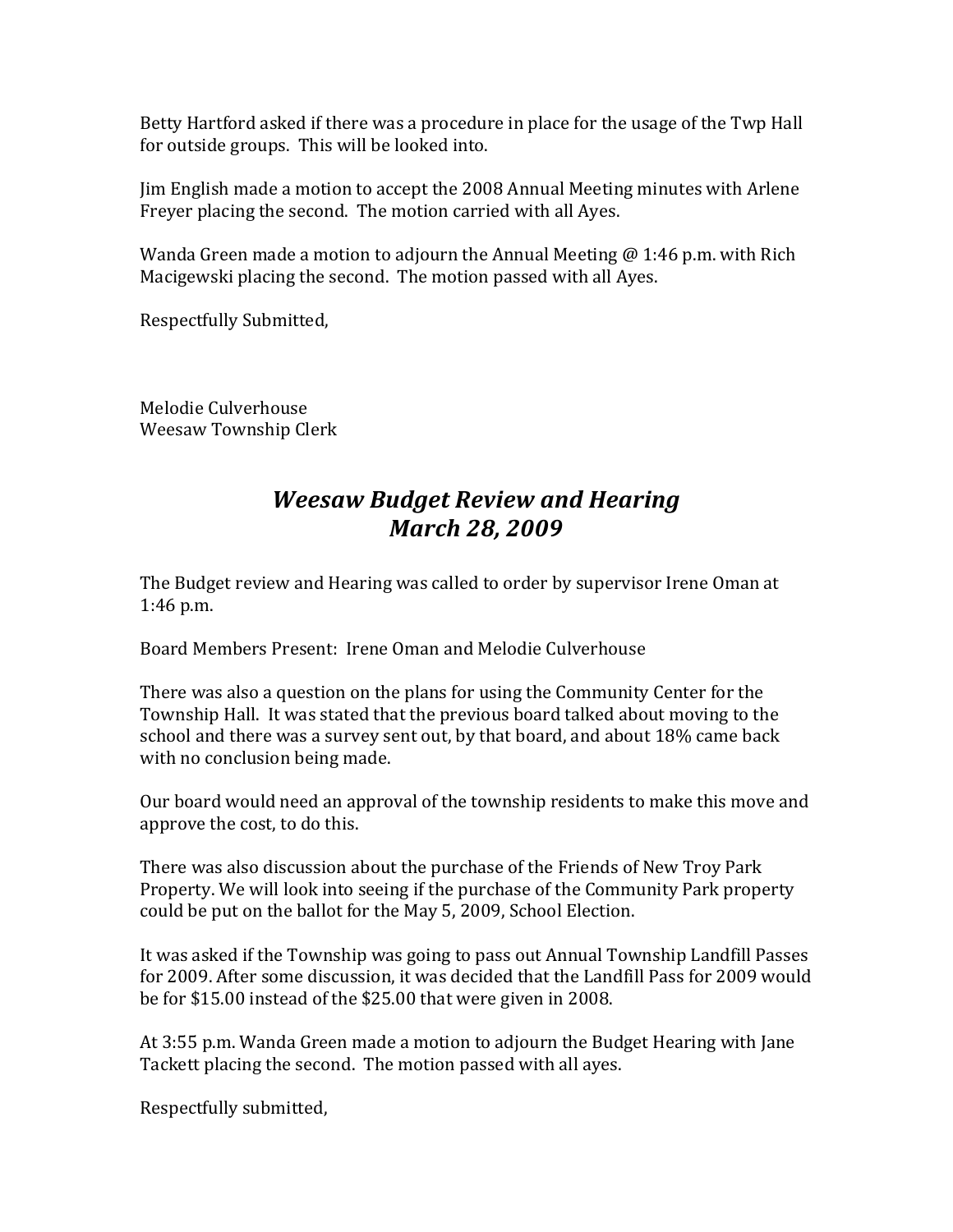Melodie Culverhouse Weesaw Township Clerk

# **Weesaw Township Special Meeting March 30, 2009**

Irene Oman opened the March 30, 2009 Special Meeting at 7:30 p.m.

The Pledge of Allegiance was recited by all.

Board Members Present; Irene Oman, Karen Thompson, Jayne Tackitt, Wanda Green and Melodie Culverhouse.

The new 2009-2010 Budget was discussed with several changes being made.

A motion by Melodie Culverhouse to approve the 2009-2010 Weesaw Township Budget with amendments, was presented, with Jane Tackitt placing the second.

A Roll Call vote was called; Irene Oman, Karen Thompson, Wanda Green, Jane Tackitt and Melodie Culverhouse all voted Ayes with no Nays. Motion passed.

We will be looking to see if we have or can get Insurance coverage for the Water and Sewer Lines.

Wanda Green made a motion to adjourn the Special Meeting at 8:26 p.m. with Jane Tackitt placing the second. Motion carried with all Ayes.

Respectfully Submitted,

Melodie Culverhouse Twp. Clerk

## **Weesaw Township Board Regular Meeting April 15, 2009**

The meeting was called to order by Supervisor Oman at 7:30 pm. The Pledge to the Flag was recited by all. **Roll Call Attendance**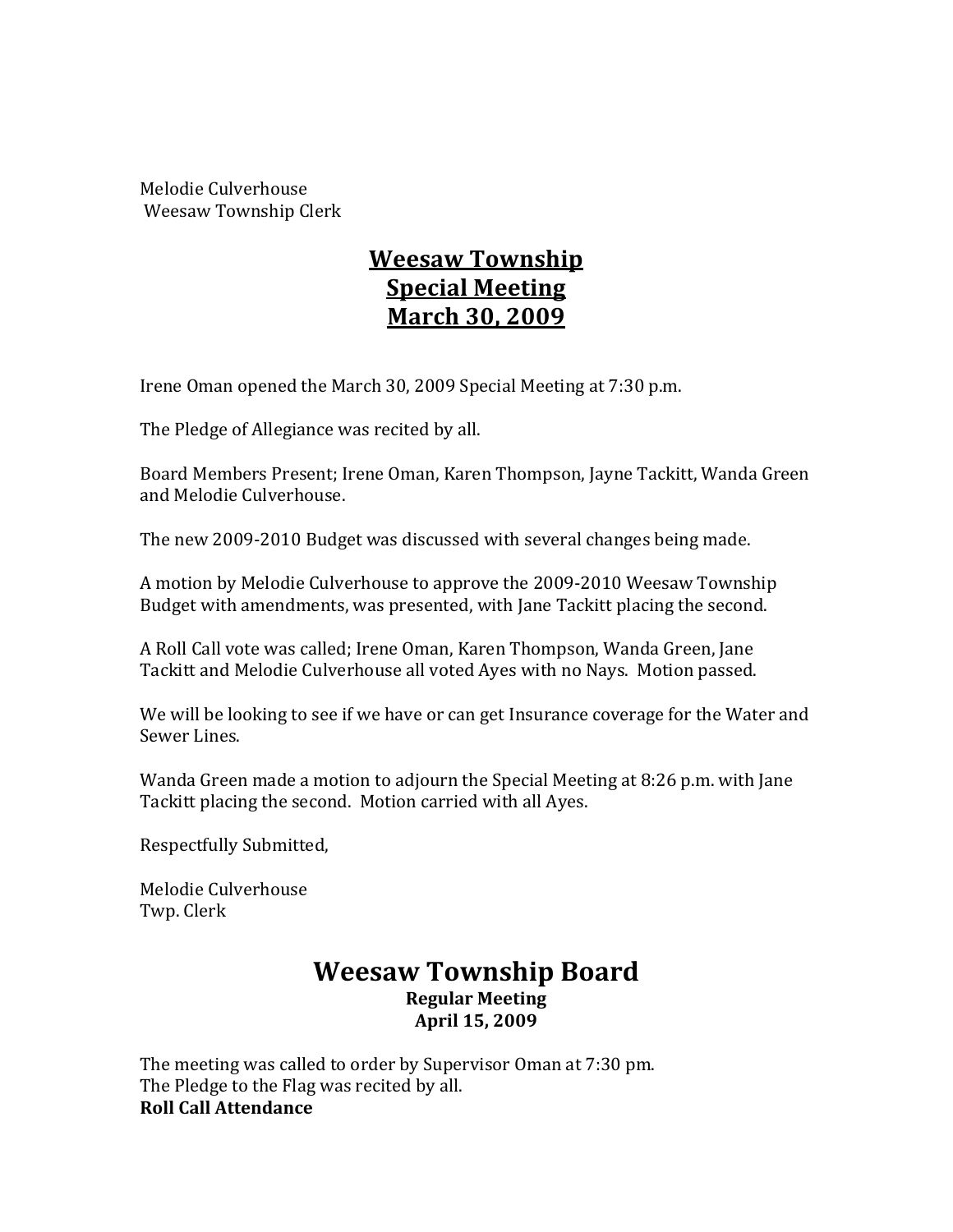Karen Thompson Present Wanda Green Present Irene Oman Present Jane Tackitt Absent Melodie CulverhousePresent

#### **Approval of Minutes**

Wanda Green made a motion to accept, as printed, the February  $18<sup>th</sup>$  Special Hearing, the March  $18<sup>th</sup>$  General Meeting and the March  $25<sup>th</sup>$  Special meeting, minutes. Karen Thompson placed the second with the motion passing with all Aves.

#### **Set/Amend Agenda:**

The following items were added to the agenda: purchase of printer cartridges from Hack Hojara; letter from Rich Macigewski and approval of 2009-2020 meeting dates.

Melodie made a motion to accept the agenda with the addition of the three items, with Wanda placing the second. The motion passed with all Ayes.

#### **Public comments on agenda items:**

No Public comments were heard.

**OLD BUSINESS:**

**Cliff Rogers:** The court gave Cliff 15 days of jail time and is to pay \$325.00 court fees and repay Weesaw Township Ambulance the amount of \$1,562.03.

#### **Planning commission and zoning board of Appeals Appointments were tabled.**

#### **Page 2**

#### **NEW BUSINESS:**

**Cell phones-**Fire Chief and zoning Administrator: Melodie stated that there was an article in the MTA magazine that reported that there were Government discounts on Cell Phone contracts. This would give the Township  $15\%$  reduction of the normal rates for Cell Phones. Alltel, Verizon and Sprint were the companies these discounts would be available from.

After a short discussion, Wanda made a motion to have Melodie pursue a contract with Alltel for the Cell Phones for the fire Chief and Zoning Administrator. Melodie placed the second and the motion passed with all Ayes.

#### **Cemetery signs-open hours:**

Melodie to look into getting a quote for a sign, to be placed in each Cemetery, stating the hours that the Cemeteries would be open to the public. This is something our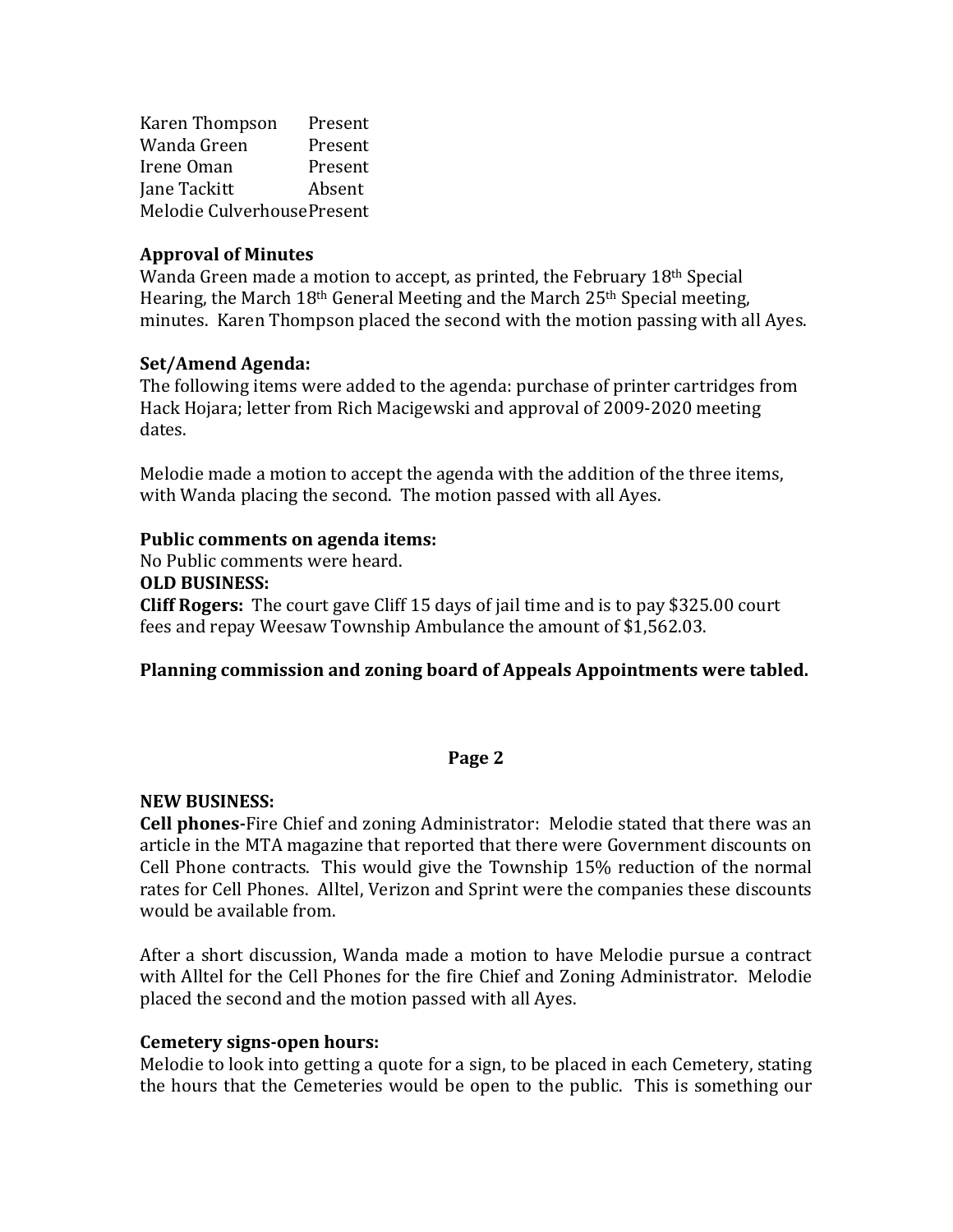Insurance Company is requesting and it will help when the police have a problem with people in the Cemeteries after hours.

#### **Rich Macigewski:**

A letter of resignation was received from Rich Macigewski, stating he would be resigning as Coordinator of the Ambulance as of April 30, 2009.

Wanda made a motion to accept Rich's resignation, with regret, and thanked him for his time as Coordinator. Karen placed the second. Motion passed with all Ayes.

Rich suggested we have Josh Allen take over the Coordinator position. This was not acted upon.

## **Printer Cartridges:**

Melodie stated that Jack Hojara has provided 4 printer cartridges for the Dell Printer. Jack had these cartridges at home and could no longer use them. The price of the cartridges, were around \$24.00 each, if purchased off the shelf. Melodie made a motion to purchase them, from Jack, for \$20.00 each. Wanda placed the second and the motion passed with all Ayes.

## **Meeting dates:**

Wanda placed a motion to approve the meeting dates, as printed, for the fiscal year. Karen placed the second to this motion which carried with all Ayes.

#### **Police Report:**

Deputy T. Ellis handed out the monthly report to the board and audience.

Members of the audience expressed concern over ATV's racing up and down our roads and the riders not wearing the required helmets. Deputy Ellis said he would report this back to his office.

Page 3

## **DEPARTMENT REPORTS:**

**Treasurer:** Jane Tackitt was not in attendance, at the meeting, due to illness but we were proved her account balances in printed form.

**Clerk:** Printed reports of checks paid and open accounts payable were provided. Wanda made a motion to accept the reports and pay the bills with Irene placing the second. The motion passed with all Ayes.

**Fire:** Chief Hojara reported we had two fire calls for the previous month with one being a field fire and one a natural gas leak. Jack made a request to attend a Fire convention, in Indianapolis, and drive our new Fire Rig to that convention.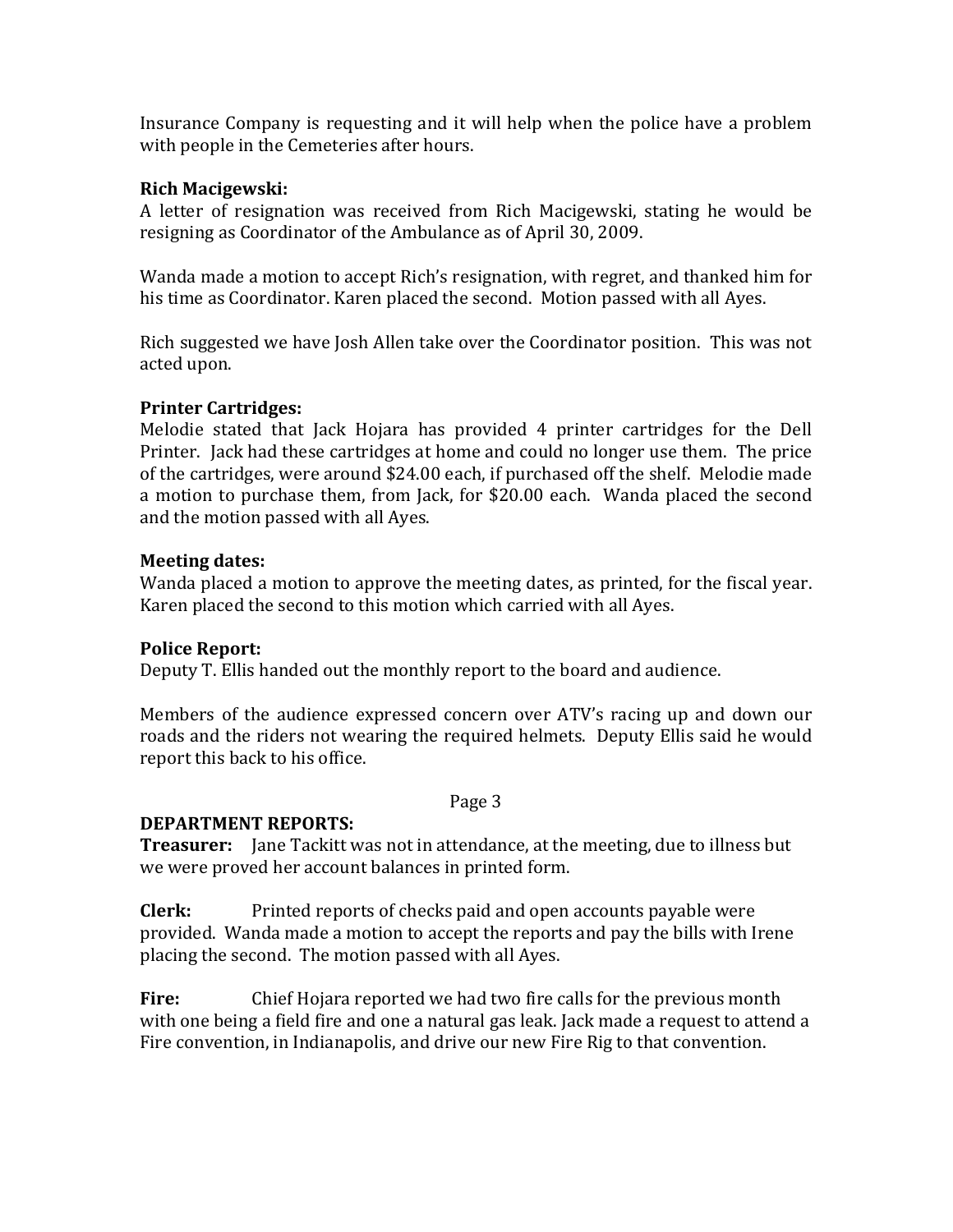Melodie was requested to get information from our Insurance Company to make sure we were covered when someone was driving our equipment to a Convention or for other reasons related to the Fire Department.

The board was told that we will be having two new Firemen, Andy Dickey and Adam Williams. According to Jack they have all of their training. A motion was made by Wanda to hire the two new Firemen, with Melodie placing the second. The motion passed with all Ayes.

Jack requested we put an Ad, in the newspaper, for someone to hook up the electric for the new Fire Uniform washer that we purchased. Jack is to give Melodie the information needed for this Ad.

We will be placing an Ad, in the newspaper, to sell the old ambulance that is taking up room in our building.

**Ambulance:** Rich reported we had 11 calls last month and 1 Medic 1 intercept.

**Planning Commission:** No minutes available.

**Ordinance Enforcement Officer:** Bob Kaufman had proved a written report.

**Parks and Recreation Committee:** Paul Pantaleo reported that there were no meetings held. The Parks and Recreation Committee needs to have a plan in place for the park usage before we get our grant. The deadline is September 30, 2009.

Volunteer help is needed on the Park and Rec. Committee.

#### Page 4

**SWAG:** November 25, 2008; January 27, 2009 and March 24, 2009 reports were all printed and handed out.

The final day to hook up to the Sewer is scheduled for April  $20<sup>th</sup>$ . People who have not hooked up will begin being charged for usage as of April 20<sup>th</sup>.

**Public Announcement:** The \$15.00 Land Fill passes are available at the Twp Clerks' office.

There will be a School Election in the Twp hall on May 5, 2009.

The Weesaw Twp Park Grant-the appraisal was sent to the DNR for evaluation.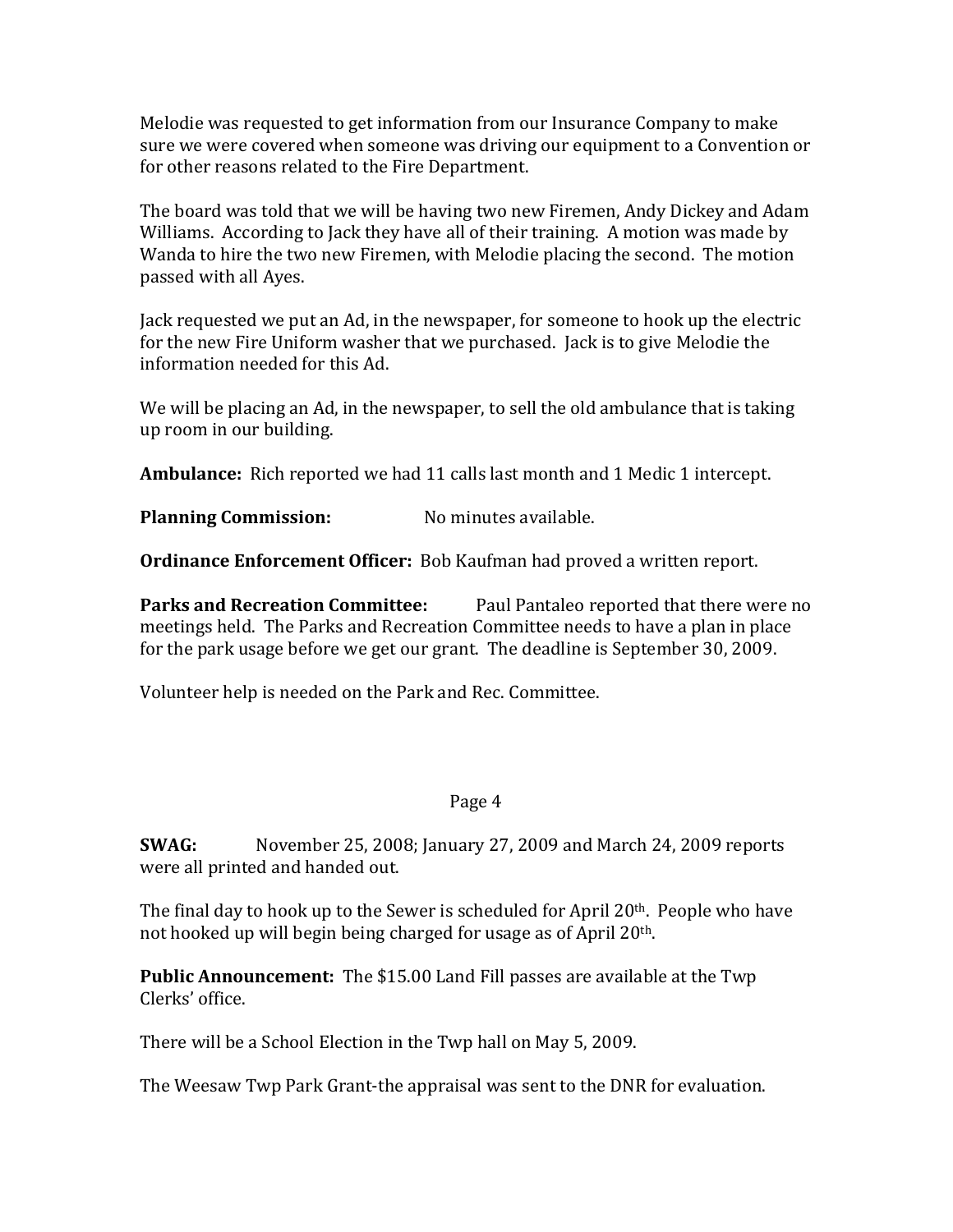**Public Comments:** It was reported that the fence at the New Troy Cemetery has been damaged. Irene will be contracting Burkholder to see if they will share the cost to report the fence.

There has been some discussion of moving the New Troy Graduation Class pictures to the Friends of New Troy Recreation Center Library, as it is felt that is where they would be better displayed.

Irene made a motion to move the New Troy Graduating Class Pictures to the Friends of New Troy Recreation Center Library, and if the Friends of New Troy disband or close the center, the pictures will be returned to the Twp Hall. The second was made by Melodie with the motion being passed with all Ayes.

Wanda made the motion to adjourn at  $8:37$  pm. Melodie placed the second and the motion passed with all Ayes.

Respectfully Submitted,

Melodie Culverhouse Twp. Clerk

# *Weesaw Township Board Special Meeting May 13, 2009*

The meeting was called to order by Supervisor Oman at 7:00 pm.

The Pledge to the Flag as recited by all.

Roll call attendance was taken by Clerk Culverhouse: Karen Thompson-Present Wanda Green-Present Irene Oman-Present Jan Tackitt-Present Melodie Culverhouse-Present

Irene began the meeting by stating our Ambulance Service was placed as "Out of Service" on Monday May 4, 2009, due to lack of personnel and that Medic 1 has been responding to the Township's ambulance calls. Because of this situation, Irene had requested Medic 1 present a proposal to take over our Ambulance calls on a permanent basis.

Jack Fisher, Ex. Director of Medic I, and Pete Sinclair the Public Service Director, were here to present Medic 1's proposal.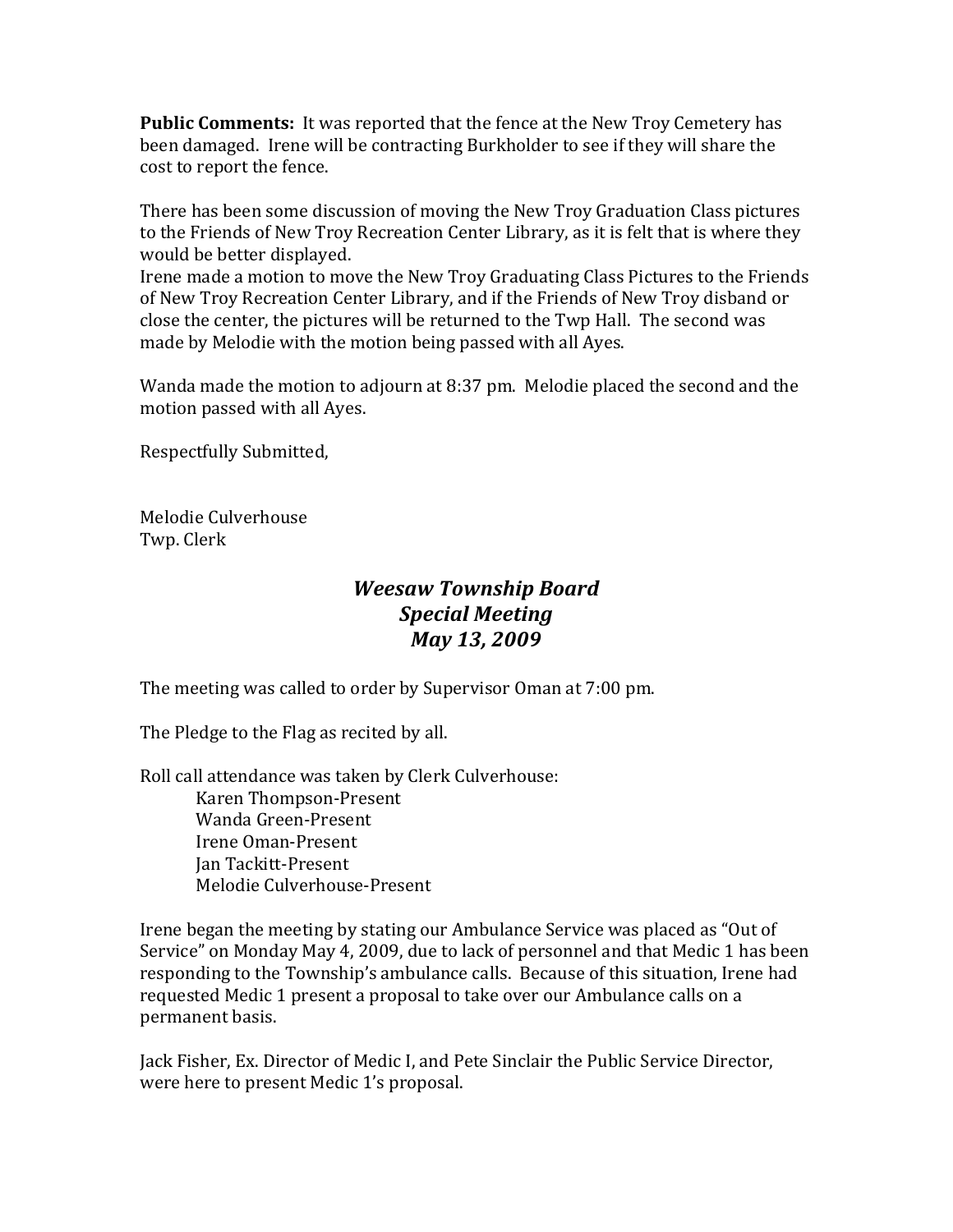Mr. Fisher stated that Medic 1 has their own dispatch, so when you call 911 and request an ambulance you will be given to a dispatcher that will ask questions to determine if your problem is a priority one, light and sirens, or a priority two, no lights and sirens.

Medic 1's goal is to have an ambulance, to a call, within 12 minutes for Priority One calls and less than 30 minutes for Priority Two calls.

Medic 1 is a Nationally Accredited Organization and has been since September 2000.

#### Page 2

The basic rate for an Ambulance call is \$577.00 with \$8.75 charge per loaded mile. There is also a \$45.00 charge for oxygen. Medic 1 will bill our residents, Insurance Company, just like we now have Accumed Bill our residents.

The cost to have Medic 1 on contract, per year, would be \$26,535.25. We can pay that monthly, quarterly or yearly.

At present we are receiving around \$84,567.00 from our Special Tax for the Ambulance Service.

After many questions and discussion by the people present, Jane Tackett made a motion to approve the contract, with Medic 1, depending on the approval of the wording of the contract, by our Township Attorney. Karen seconded the motion and a roll call vote was taken.

Karen Thompson-Aye, Wanda Green-Aye, Irene Oman-Aye, Jane Tackett-Aye and Melodie Culverhouse-Abstaining. (Jack Fisher is her Son-in-Law)

Irene thanked Jack and Pete for their presentation, and stated we were happy to have Medic 1 Ambulance, service our Weesaw Township residents.

Jane made motion to adjourn the meeting with Wanda placing the second. The motion passed with all Ayes.

Respectfully submitted,

Melodie Culverhouse Clerk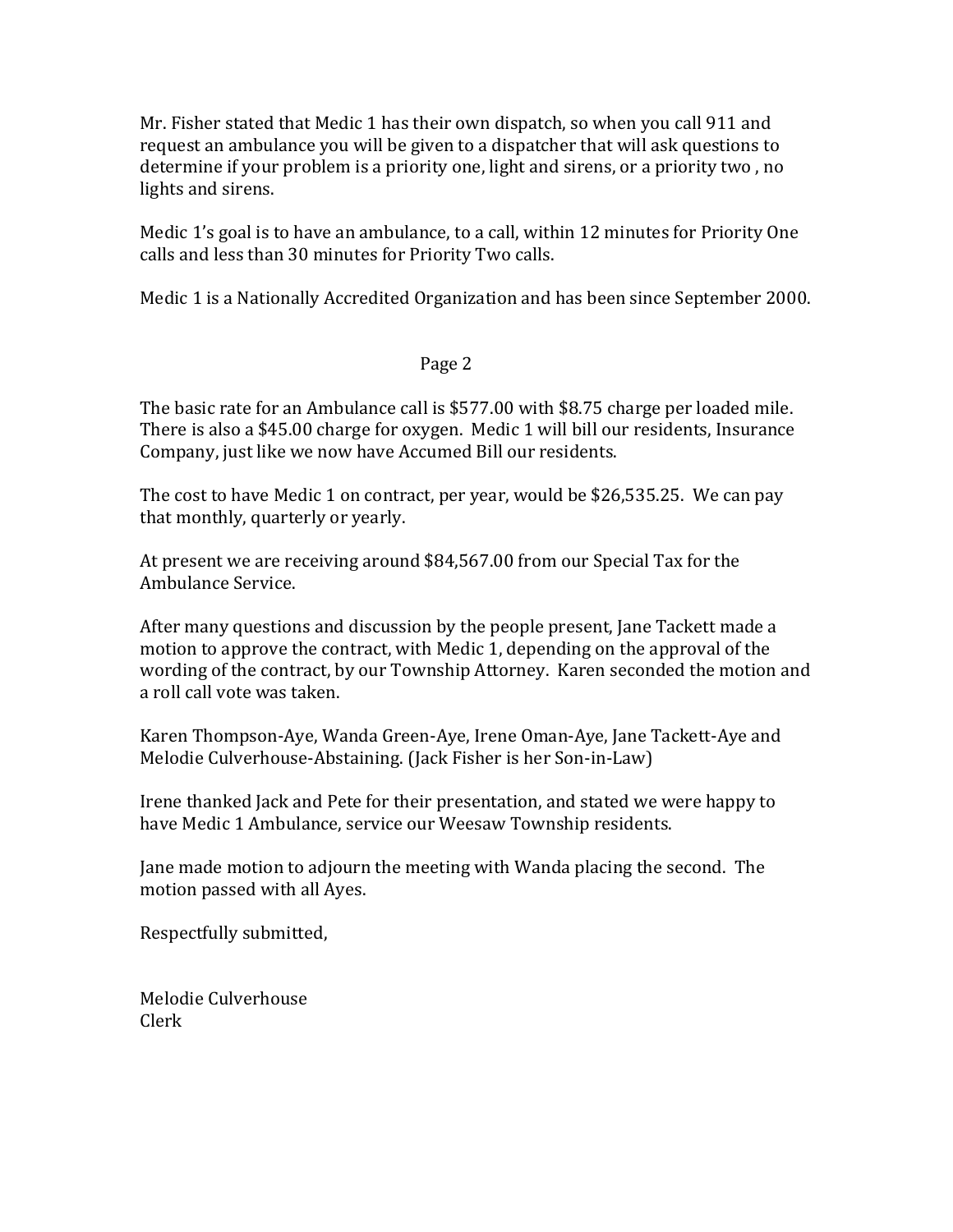# Weesaw Township Board Regular Meeting May 20, 2009

The meeting was called to order at 7:30 pm by Supervisor Oman.

The Pledge to the Flag was recited by all.

## **Roll Call Attendance**

Karen Thompson Present - Wanda Green Present Irene Oman Present - Jane Tackitt Present Melodie Culverhouse Present

## **Approval of minutes:**

The motion to approve the minutes, as printed, from the April 15, 2009 General Meeting and the Special Meeting, held on May 13, 2009, was made by Wanda, with Karen placing the second. The motion passed with all Ayes.

## **Set/Amend Agenda:**

The agenda was amended to add attendance to the MTA Conference and the Drain Commission.

Wanda Green made the motion to accept the additions to the agenda, with Melodie placing the second. The motion passed with all Ayes.

#### **Public comments on agenda items:**

There were no comments on the agenda items from audience.

## **Berrien County Sheriff Report:**

The Berrien County Sheriff's report was presented in written form. No officer from the Sheriff's Department was in attendance.

## **OLD BUSINESS:**

**Planning Commission Appointment (2)-Irene stated that there are two** openings on the Planning Commission and that Mary Ann Wittlieff had said she would be interested in serving on this committee.

Wanda made the motion to place Mary Ann Wittlieff on the Planning Commission with, Jane placing the second. The motion passed with all Ayes.

**Zoning Board of Appeals Appointment (1)-** No one has shown interest in being on this board.

Signs for Cemeteries, Township Hall and Replacement of Welcome Sign-Melodie presented the Estimates for these signs. Five signs are needed for our two cemeteries showing the hours that the cemeteries are open. Two designs were presented one  $18"$  by  $24"$ , cost \$65.00 ea, and one  $12"$  by  $24"$ , cost \$50.00 ea. The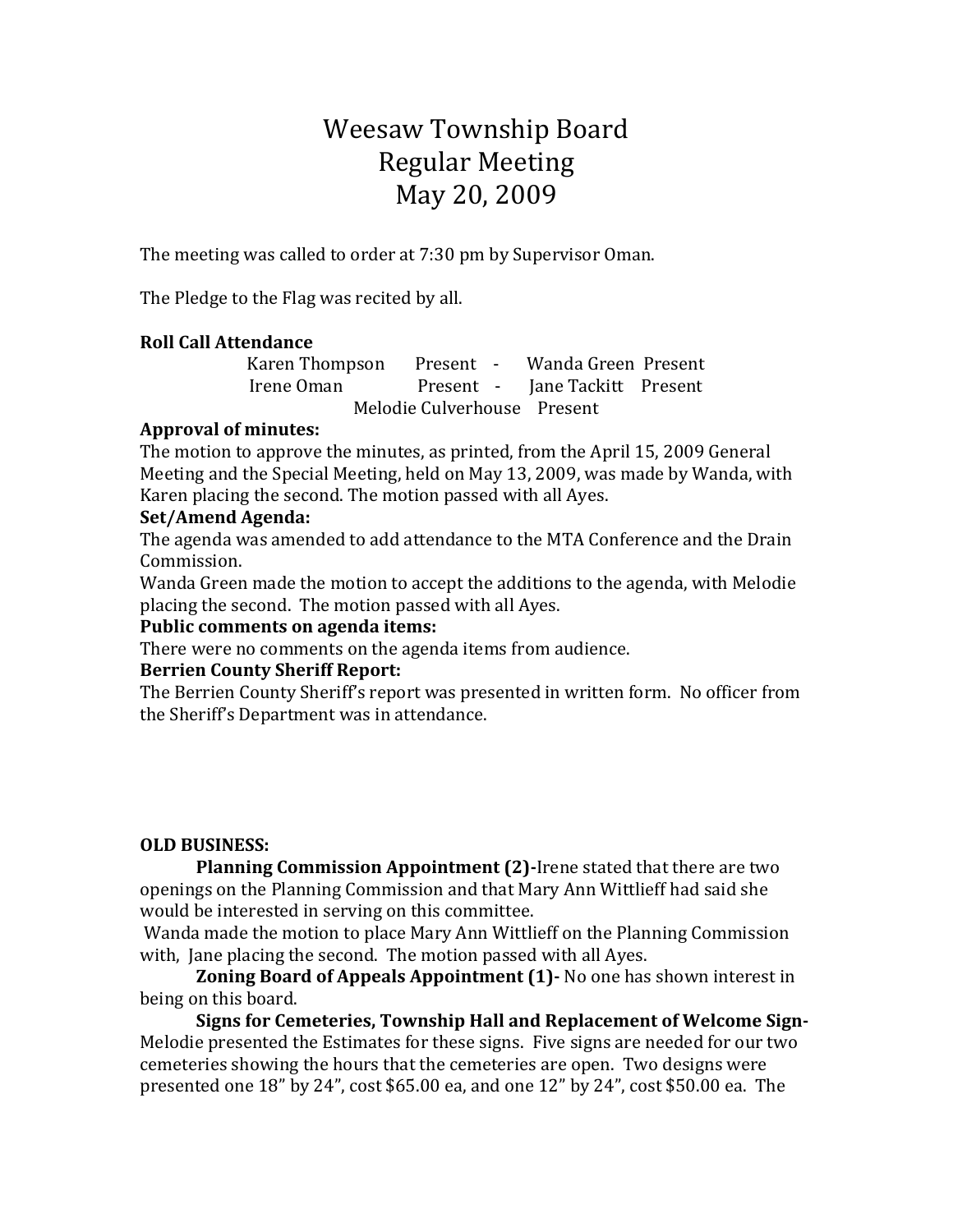"Welcome to New Troy", to match existing "Welcome " sign, was also shown with the cost of \$425.00.

Two Township Hall signs were presented, they both were very nice with one showing depth to the lettering, they both would show the world globe, and say our logo, "Center of the World", the cost for either of these signs would be \$385.00. Melodie made the motion to purchase  $(5)$  12" by 24" cemetery signs for \$50.00 each. one "Welcome to New Troy" sign for \$425.00 and the Township Hall sign, with the letters that gave the sign depth, for \$385.00. Irene placed the second and the motion passed with all Ayes.

#### **New Business:**

#### **Berrien County Road Department:**

**Replacement of two (2) culverts on Larson Road-Irene held up photos of** the two culverts that would need to be replaced. The photos showed the washout and the problems the old culverts are causing. The estimated cost, the BC Road Department has given the Township, for replacement was \$2,420.00 for each culvert. We could take the entire cost from the Matching Funds  $$2,420.00$  or share  $\frac{1}{2}$  (\$1,210.00) with the BC Road Commission on an accounts receivable basis. Wanda placed the motion to replace the culverts at the cost of \$1,210 to the Twp with Irene placing the second. The motion passed with all Ayes.

**Spring road breakups-map and report-this was tabled as the map and** report were not available.

**Vickers-Sewer REU's-After much discussion, comments from the audience** and Mr. Tyler, from Vickers, it was felt we needed to speak to our Attorney regarding the language in the Ordinance to see how we can proceed with this situation. 

We tabled, further discussion, until after Irene and Melodie speak to the Twp Attorney.

**Reappointments to the Planning Commission-The terms of Mike Metz and** Calvin Gnodtke are up and they need to be reappointed to the Planning Commission, Wanda made the motion to reappoint Mike Metz and Calvin Gnodtke to the Planning Commission. Karen placed the second and the motion passed with all Ayes.

**MTA Conference-**Melodie has requested she attend the MTA 2009 Summer Legislative Conference in Frankenmuth on August  $12\t{-}14<sup>th</sup>$ . The conference will focus on the Michigan Constitution, Wind Energy, Road Funding & Transportation and Property Tax Structure. Wanda placed the motion to send Melodie to the MTA Conference, with Irene placing the second. The motion passed with all Ayes.

**Committee Appointments-**Wanda made a motion to accept the Committee Appointments, as presented in printed form, with Karen placing the second. The motion passed with all Ayes. (Copy attached)

#### **DEPARTMENTS:**

**Treasurer:** Jane Tackitt presented the account balances in written form. Melodie placed the motion to accept the Account balances, as presented, with Irene placing the second. The motion passed with all Ayes.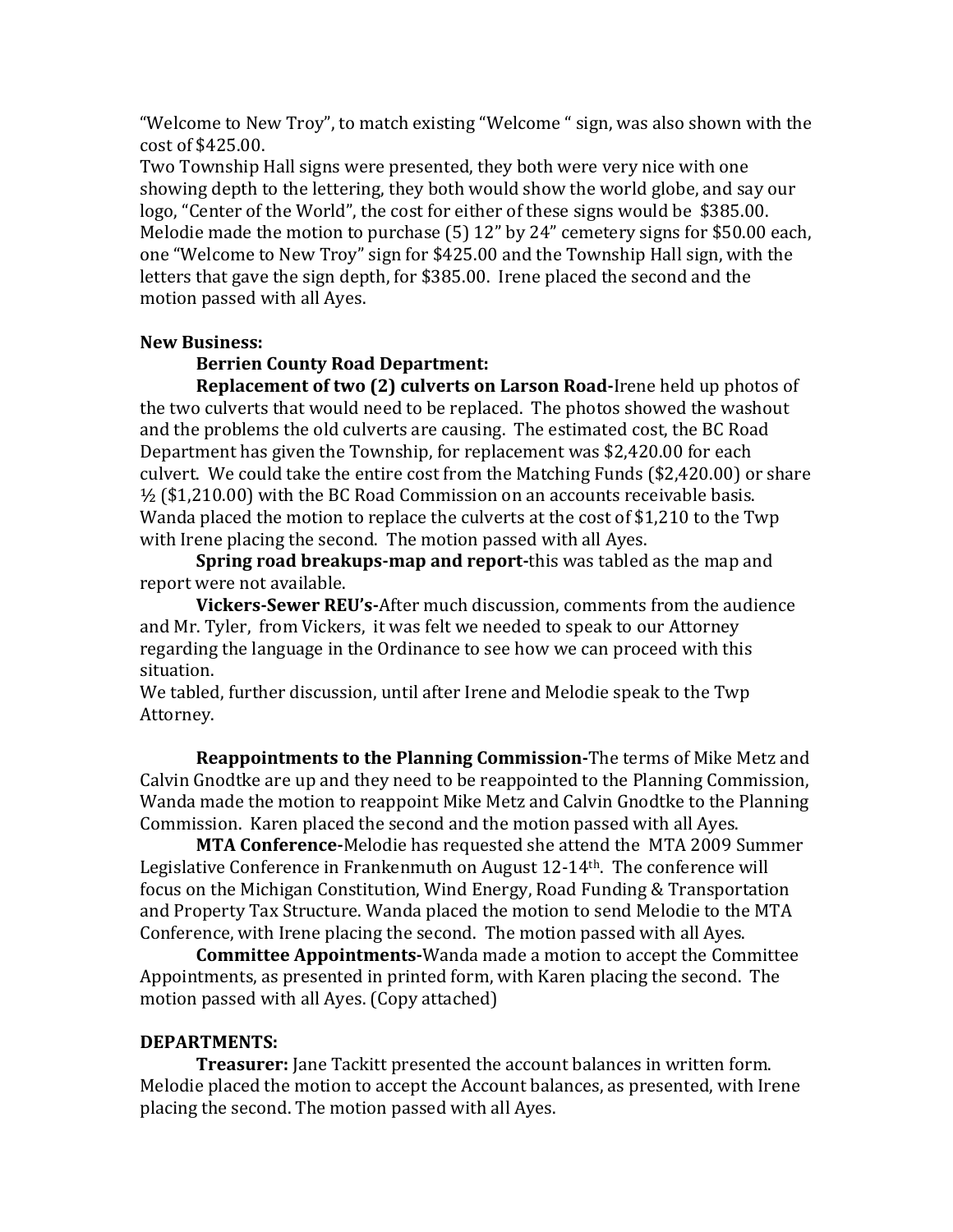**Clerk:** The Accounts Payable and Checks written, were presented in printed form. Jane placed the motion to accept and pay the bills as presented, Karen seconded the motion. The motion passed with all Ayes.

**Fire:** Jack Hojara reported there were 4 calls last month with 3 being field fires and one was a Mutual Aid with Buchanan on a structure fire. Jack requested that we hire Luke Wisner as a new Fireman. After looking at Luke's application, Wanda made the motion to hire Luke Wisner as a new Fireman, with Karen placing the second. The motion passed with all Ayes.

**Ambulance:** No report-Jack Hojara stated that the AED was needed by the Fire Department.

**Planning Commission:** Wanda Green stated that the report was printed and asked if there were any questions about the report, none were given.

**Ordinance Enforcement Officer:** Robert Kaufman was not present but a written report had been handed out.

**SWAG (Sewer/Water Advisory Group):** Mike Metz said a written report had been handed out.

**Parks and Recreation Committee:** The minutes of the April 20, 2009 meeting were presented in written form. Paul Pantaleo stated they need members, to be added to this Committee, as they are now down to four people.

The Mill Road Park has some repairs that are needed to be made, such as, filling in a washout by the observation deck, the replacement of fence boards, the estimated cost for these repairs would be \$150.00 max. Melodie made the motion to have the Parks and Recreation Committee get these repairs done at no more than \$150.00, with Wanda placing the second. The motion passed with all Ayes.

It was noted that we need to have documentation that the Mill Park is actually owned by Weesaw Township. We will be checking the County Road Commission to see if we can get this documentation.

**EMERGENCY MANAGEMENT MEETING:** Melodie attends the EM meetings and gave a short report on the meeting. There were cards on the table that could be filled out for people with special needs so when, or if, we ever have a disaster in our area, the people who would need to evacuate, our people, would know that there were special needs people who would need help.

She noted that the "Lest We Forget" weekend will be from June 17-21, 2009. She reported that, this year, they will have the "Healing Field of Flags" which will be over 150 American Flags, honoring area people who served our country. Folders were on the table for anyone interested.

**Public Comments:** People complained that the Cemeteries were not being mowed, in a timely manner, and they looked bad. Irene brought up the trash barrels and wanted to know if we should just remove them, as they are in rough shape, or just replace them. The people felt we needed the trash cans in the cemeteries, Irene will bring barrels from M&M Die Cast.

Jack Hojara mentioned that since the Ambulance would no longer need their office space, he would like to see the new Washer placed in that area as it would be close to the water and the room could be locked up.

#### **Adjournment:**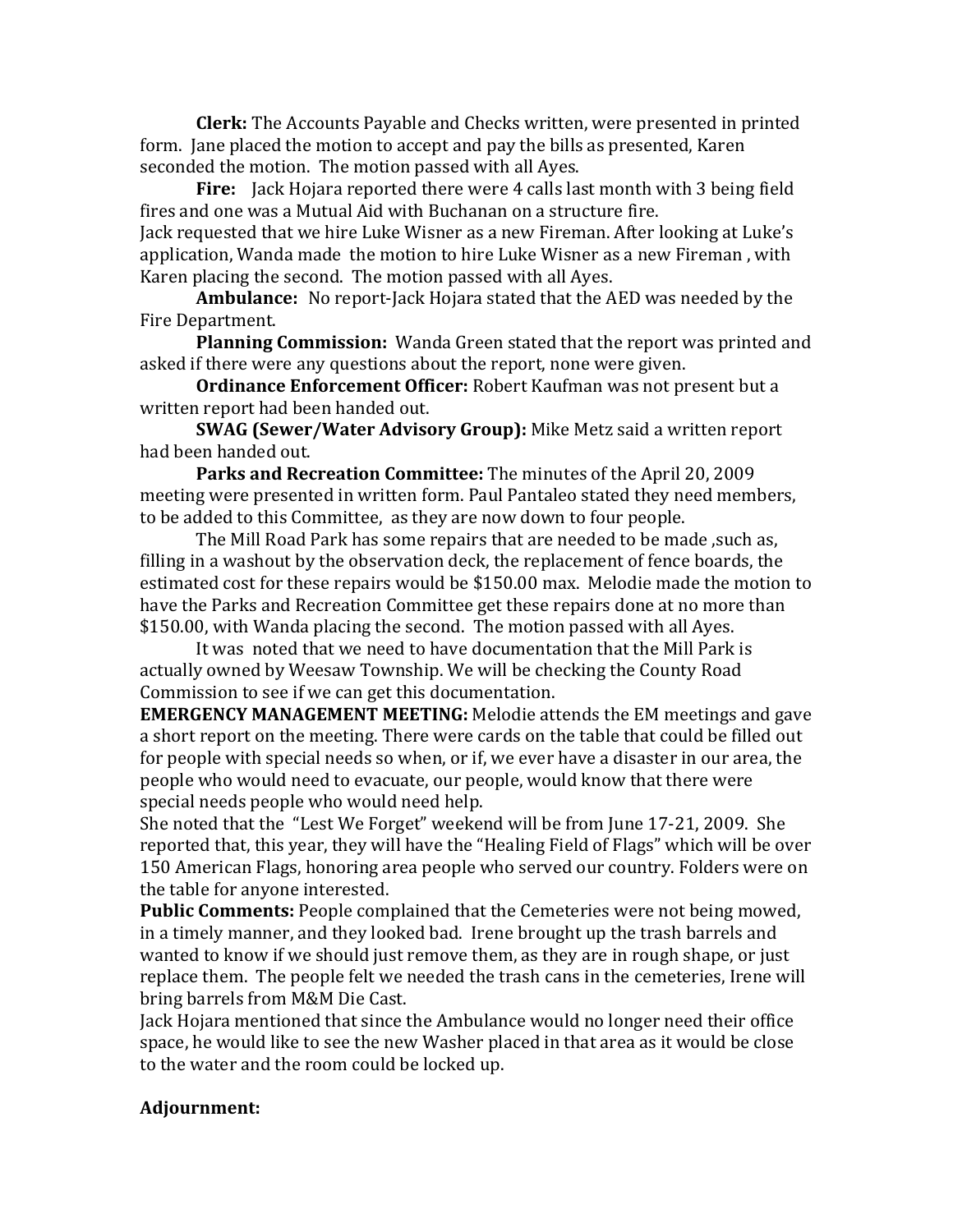The motion to adjourn, the meeting, was made by Jane at  $9:00$  pm, with Karen placing the second. The motion passed with all Ayes.

Respectfully Submitted,

Melodie Culverhouse - Clerk

# Weesaw Township Board Regular Meeting June 15, 2009

The meeting was called to order by Irene Oman, Supervisor, at 7:31 pm

The Pledge to the Flag was recited by all.

Irene informed the residence that the meeting was changed from the normal date, June 17, 2009, due to a lack of quorum, of the Board Members, for Wednesday.

## **The Roll Call of Officers:**

Present were: Jane Tackitt, Irene Oman, Wanda Green and Melodie Culverhouse. Karen Thompson was absent.

**Approval of Minutes:** Wanda Green made the motion to accept the May 20, 2009, Regular Meeting minutes with Jane Tackitt placing the second. The motion passed with all Ayes.

**Set/Amend Agenda:** Irene requested we add the reappointment of Roger Kugler to the Planning Commission, under New Business, to the agenda. Wanda Green made a motion to set the agenda, with the addition of the reappointment, and Jane placed the second.

The motion passed with all Ayes.

Public comments on agenda items: None were presented.

**Berrien County Sheriff Report:** Sgt Marrow presented the report, as printed and handed out.

#### **OLD BUSINESS:**

**Planning Commission Appointments (1)** – Marsha Smith said she would be interested in being on the Planning Commission and Irene stated she would meet with her to discuss an appointment to this committee.

**Zoning Board of Appeals Appointment (1) - No one has shown interest. NEW BUSINESS:**

**Purchase of Media Smart Server-**Terry Reise presented the information on the Server that is needed to backup all of the Computers in our Township Hall. The Cost of the Server, itself, would be \$\$487.59, plus around \$80.00 for a program to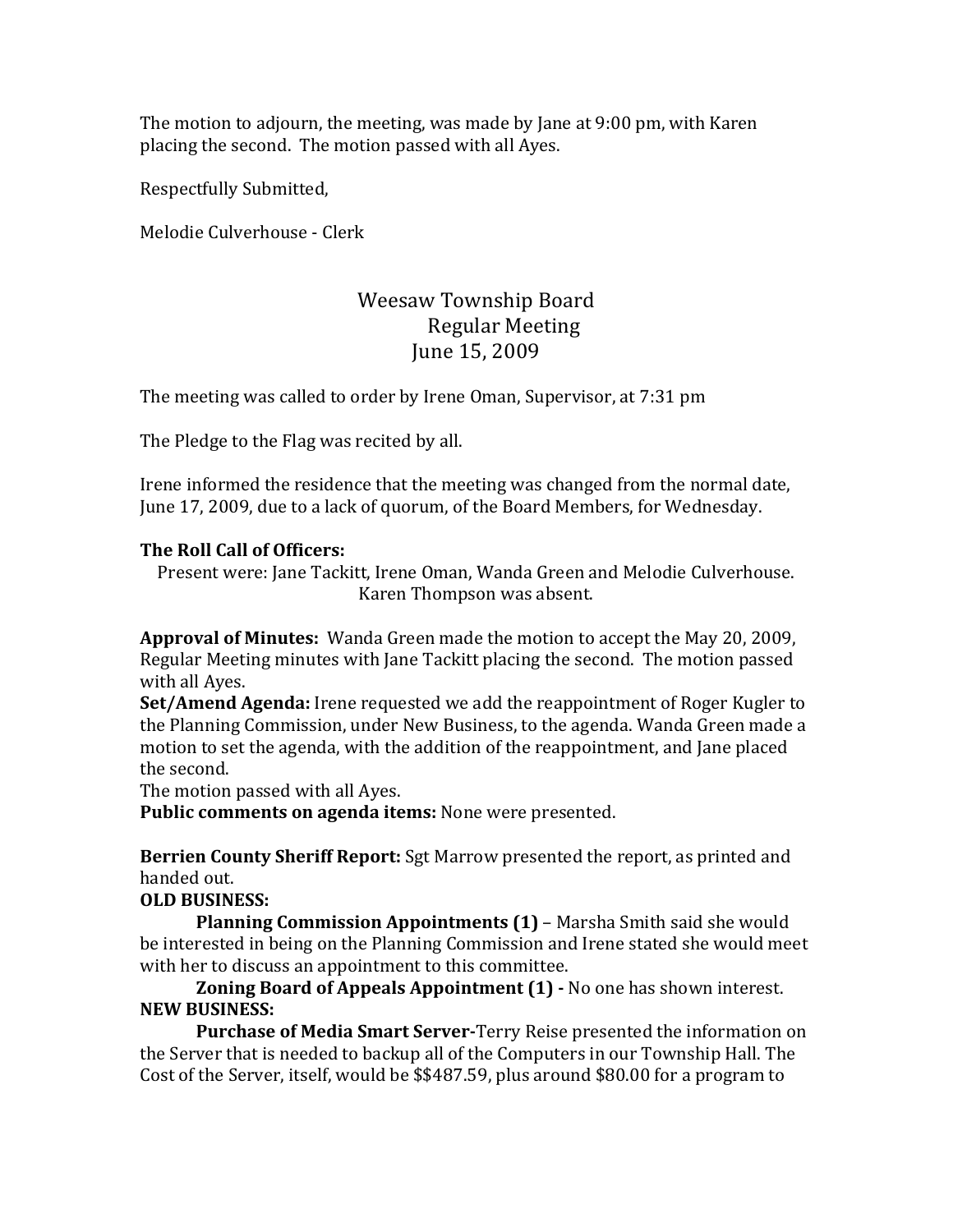scramble the information and \$125.00 for Terry to install the Server and connect five computers, to the server.

After some discussion, it was decided that we needed battery backups for the server and the three main computers.

A motion by Jane to spend no more than \$1,000.00 on the server, and other equipment needed was made, with Wanda making the second. The motion passed with all Ayes.

Berrien County Road Department: Replacement of two culverts on **Larson Road:** Last month we approved the replacement of two culverts on Larson Road but really only approved one culvert. The motion by Wanda was made, to replace the second culvert at a cost of  $$1,210.00$ , with Jane placing the second. The motion passed with all Ayes.

**Spring Road Breakups-map and report:** Irene and Melodie attended a meeting with the Berrien County Department where they were given a list of roads that were rated by severity. The two roads that the BC Road Dept. felt were number 1, in severity, were Sawyer Road, E/O California Road, Sawyer Rd. W/O Pardee and two seconds of Weechik Road one W/O Pardee and one E/O California. After much discussion by Board and Residents Irene asked if anyone wanted to be on a Road Committee, several people raised their hands, the following people volunteered to be on the newly formed Road Committee: Judi Gabor, Harlan Rochfort, Victor Palulis, Terri Manning, Karen Brink and Melissia Geraci. Wanda Green made a motion to fix the one area on Weechik,  $E/O$  California, where the road is caving in for a cost of  $$6,750.00$ , with Jane Tackitt placing the second. The motion passed with all Ayes.

**Critical Bridge:** The Berrien County Road Commission requested we pass resolutions in support of two critical bridges. This would allow the Road Commission to apply for State and Federal Critical Bridge Funds. The two bridges are: Bridge No. 22000202 B01 on Elm Valley over Dowling Creek and Bridge No. 0001502 B03 over the E Branch of the Galien River.

Wanda made the motion to pass the resolution for the Bridge No. 22 0000202 with Jane Tackitt placing the second. A roll call vote was taken with Wanda Green, Jane Tackitt, Irene Oman and Melodie Culverhouse all voting Aye. There were no Nays and we had one absent board member.

Irene Oman made the motion to pass the resolution for the Bridge No. 0001502 B03 with Wanda Green placing the second. A roll call vote was taken with Wanda Green, Jane Tackitt, Irene Oman and Melodie Culverhouse all voting Aye. There were no Nays and we had one absent board member.

**Code Enforcement Officer:** Robert Kaufman present the candidate that was selected from four resumes received for the position, James Howell is in law enforcement at Buchanan and has worked with the Code Enforcement Office from Buchanan. 

Jim was well received by the residents that were present, of our township. We have \$20,000.00 in the budget for a Code Enforcement Officer. Melodie made a motion to hire James Howell as the Township Code Enforcement Officer, with Jane placing the second. The motion passed with all Ayes.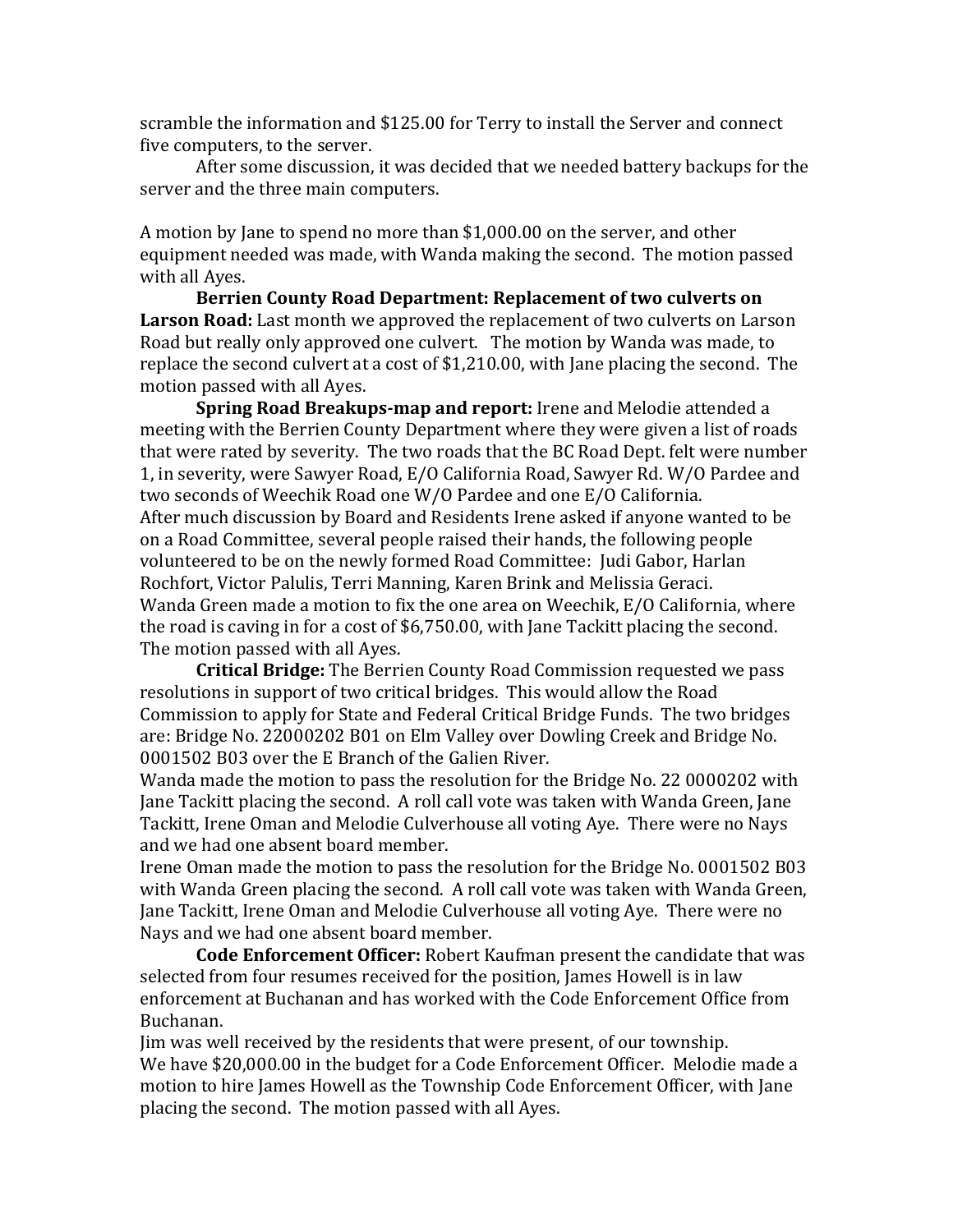Jane Tackitt made a motion to pay James Howell  $$15.00/hr$ , with Irene placing the second. The motion passed with all Ayes.

**Don Prosser Sewer Issue:** Mr. Prosser tried to make a tap from his existing sewer line, to have a sewer hookup for his travel trailer that he stays in while working in the area, his house is rented out. It would be possible for Mr. Prosser to have a land division making it possible for another sewer hookup to become available. According to our ordinance he would have to have a permit to be constructing a new home, to be allowed to live in a mobile home, his travel trailer does not meet the requirements, and there is no plan to construct another home on his property. Everything must be put back the way it was before the digging began to put this illegal tap into his existing sewer line. Mr. Prosser's renter was in the audience and will convey this decision to Mr. Prosser.

**Medic 1 Ambulance-Ambulance and Equipment Sales:** A bid for \$12,000.00 was presented to the board for the purchase of the two Ambulances, along with the purchase of a Trainer AED, one mannequin and one choking mannequin, all for \$300.00.

It was decided that we would not accept the bid for the two Ambulances but would purchase the Trainer AED, one mannequin and one choking mannequin for \$300.00. We would donate the one AED Trainer that is not reprogrammable, to the Curious Kid's Museum as soon as we get information letting us know if we can donate this equipment.

Wanda made the motion to sell the equipment to Medic I with Irene placing the second. The motion passed with all Ayes.

It was noted that the new AED was purchased around \$2,000.00 and that the Fire Department was in need of the AED. The Fire Department should purchase this for \$1,000.00. No decision was made.

**Reappoint Roger Kugler-Planning Commission:** A motion was made by Melodie to reappoint Roger Kugler to the Planning Commission, with Wanda placing the second. The motion passed with all Ayes.

#### **DEPARTMENTS:**

**Treasurer:** Jane Tackitt present the account balances in printed form. **Clerk:** Melodie Culverhouse has the A/P and Check register in printed form. *A/P & Check Register by accounts:* 

| General Fund:    | \$13,118.08 |
|------------------|-------------|
| Fire Department: | \$1,257.63  |
| Ambulance:       | \$5,500.08  |
| Water/Sewer      | \$11,574.40 |

Jane made the motion to accept the  $A/P$  and Checks written as printed, with Wanda placing the second. Motion passed with all Ayes.

**Fire:** Jack Hojara reported that they had 4 calls, 1 car fire, 1 Mutual Aid (Galien), and 2 structural fires. Jack requested permission to send 6 of our fireman to a Smoke Reading Class in Bridgman; the cost would be \$50.00/ fireman or a total of \$300.00. Wanda made the motion to send the 6 fireman to the class, with Irene placing the second. The motion passed with all Ayes.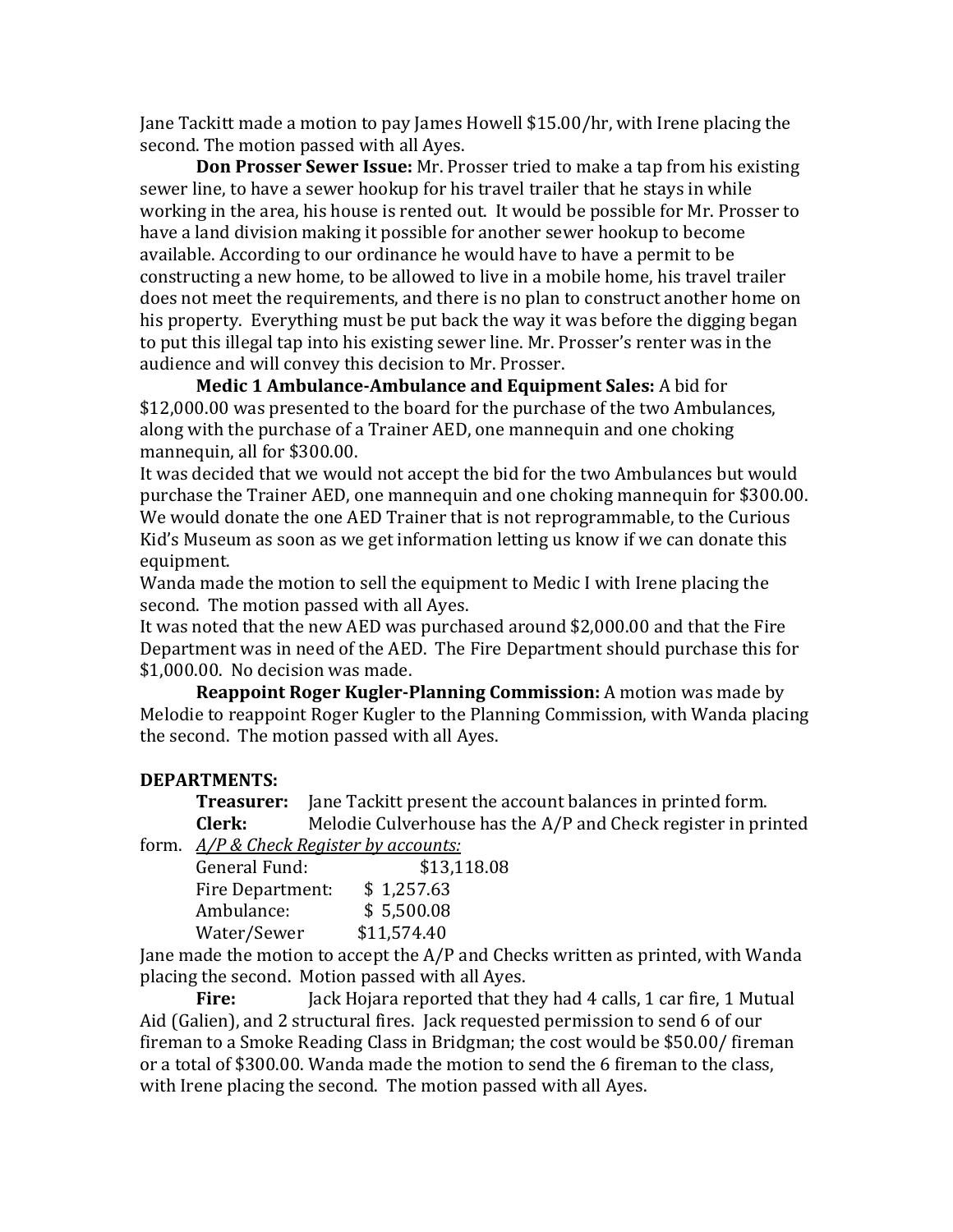A new hot water heater, a new pump and tank, along with a water softener is needed in the old Ambulance room so we can install the new washer, we have already paid for. Estimates are to be gotten and presented to the Board at the next meeting.

**Planning Commission:** No meeting was held.

**Zoning Administrator:** The minutes were presented in written form. **SWAG:** The report was presented in printed form.

**Parks and Recreation Committee:** No meeting held-meeting to be held on Wednesday June 17<sup>th</sup>.

**Public Announcement:** Melodie to the audience that Recycling Books, are on the table, for anyone who would want one.

The deadline for the Sewer hookup is 12-31-09, as letter will be mailed to all residents, who have not hooked up.

Wanda made a motion at 9:26 pm to adjourn the meeting, with Jane placing the second. Motion passed with all Ayes.

Respectfully Submitted:

Melodie Culverhouse Clerk

# Weesaw Township Board Regular Meeting July 15, 2009

The meeting was called to order by Irene Oman, Supervisor, at 7:30 pm

The Pledge to the Flag was recited by all.

## **The Roll Call of Officers:**

Present were: Jane Tackitt, Irene Oman, Wanda Green and Melodie Culverhouse. Karen Thompson was absent.

**Approval of Minutes:** Wanda Green made the motion to accept the June 13, 2009, Regular Meeting minutes, with the change from Smoke Eating Class to Smoke Reading Class, with Jane Tackitt placing the second. The motion passed with all Ayes.

**Set/Amend Agenda:** Added to the agenda, under New Business was the Planning Commission Seminar, Melodie made a motion to set the agenda, with the addition of the PC Seminar, and Wanda placed the second. The motion passed with all Ayes.

**Public comments on agenda items:** None were presented.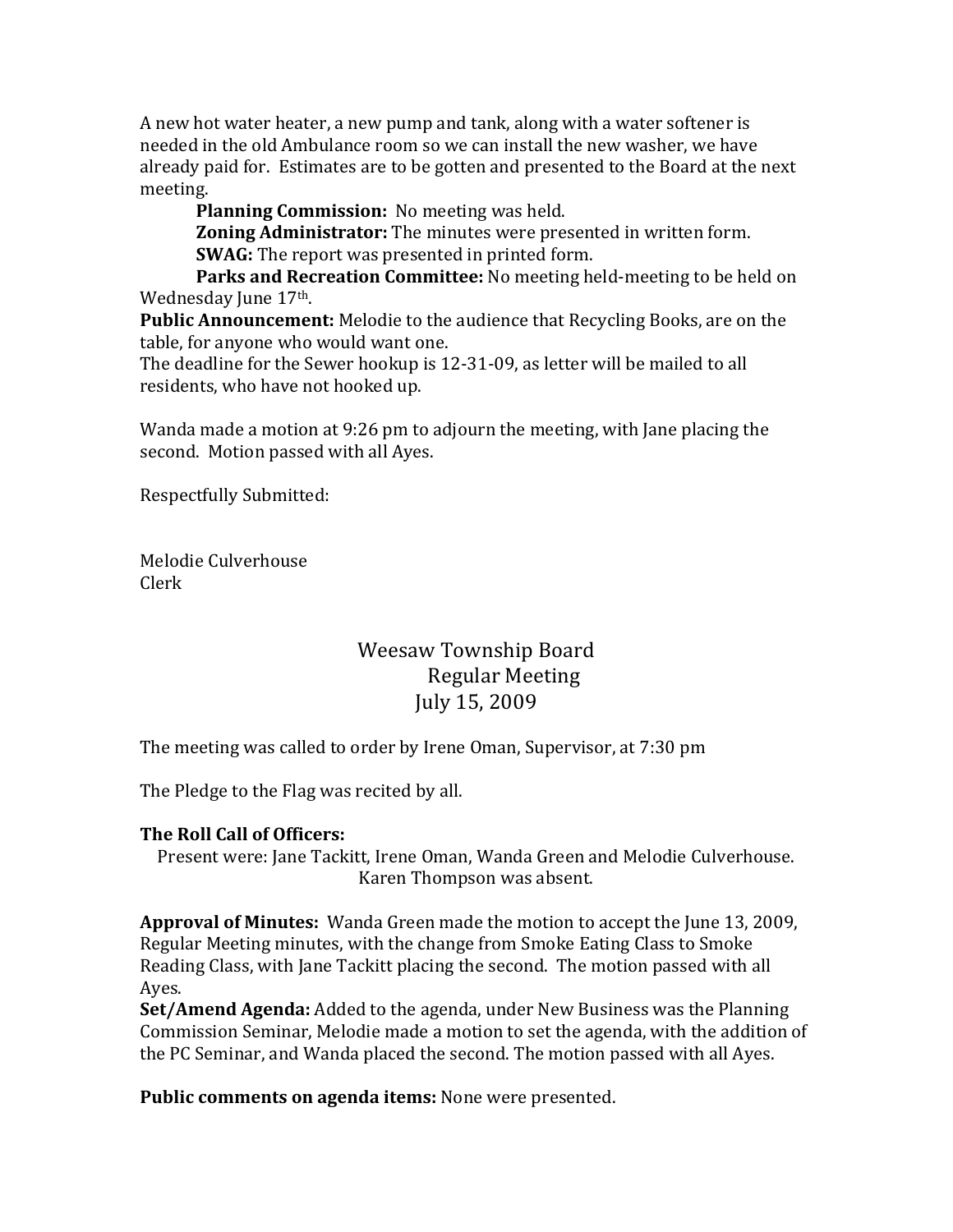**Berrien County Sheriff Report:** No officer present-report was available in written form.

## **OLD BUSINESS:**

**Planning Commission Appointments (1)** – Marsha Smith was presented as a candidate for the Planning Commission, Wanda made the motion to appoint Marsha Smith to the Planning Commission with Melodie placing the second. Motion passed with all Ayes. Marsha's term would expire 2/11.

**Zoning Board of Appeals Appointment (3) - No one has shown interest. NEW BUSINESS:**

**Berrien County Road Department:** Berrien County has given us estimated costs to fix Weechik Road-\$18,455.00 for Hot Mix Patching with Single Sealcoat and \$3,564.00 to install a 15" Culvert Crossing Roadway.

Irene asked if we had received an estimate from the Drain Commission, after much discussion by the Board and Residents this project was tabled.

**Ambulance Supplies-Medic 1 proposal to purchase items-A** proposal, by Medic I, to purchase the Medical Supplies, in the Ambulance room, was presented. The cost of the items, listed on the proposal, was \$1,006.37 if purchased new, with Medic I willing to pay \$800.00 for these items.

Wanda made the motion to accept Medic I's proposal, for \$800.00, with Irene placing the second. Motion passed with all Ayes.

**Plumbing Quotes-for Fire Department washer/extractor:** Two estimates to prepare the old Ambulance room for the Washer/Extractor were received, one from

Mike McCarty Well Service for \$3,070.00 and the second from Benjamin Franklin Plumbing  $\omega$  \$3,897.39.

McCarty also gave us an estimate for 7.5 gal Tankless Hot Water Heater  $\omega$  a total of \$4,425.00 or a 9.4 Tankless for \$4,573.00-After much discussion it was decided that we should stay with the 40 gal Hot Water Heater, but check to see what the cost of a Gas Hot Water Heater would cost. Jack Hojara is to contact McCarty to get this new estimate.

Melodie made a motion to accept the McCarty bid and not go over \$3,500.00, if we get a gas Hot Water Heater-Jane placed the second. Motion passed with all Ayes.

**Sealed bids-for sale of grass rig:** Three sealed bids were opened, the bids were:

 $$750.00$ ,  $$593.68$  and  $$575.00$  all bids were rejected. A new Ad will go into the paper stating that the minimum bid is to be \$1,000.00. Ad will also be put on line. We will also find out how, and at what cost, an Ad in the MTA Newsletter would be.

**Fire Dept. Support Vehicle (Red/White) repair estimate:** A repair estimate for the 1982 Ambulance was received from Three Oaks Ford at a cost of \$2,090.51. We will place an Ad in the newspaper, possibly the MTA Newsletter, and use the internet to get bids for this Ambulance. This item was tabled.

It was stated that a bid to purchase, the newer (Blue & White) 1999 Ambulance, was received from Michigan First Reponse at \$15,000.00. Nothing was done on this bid.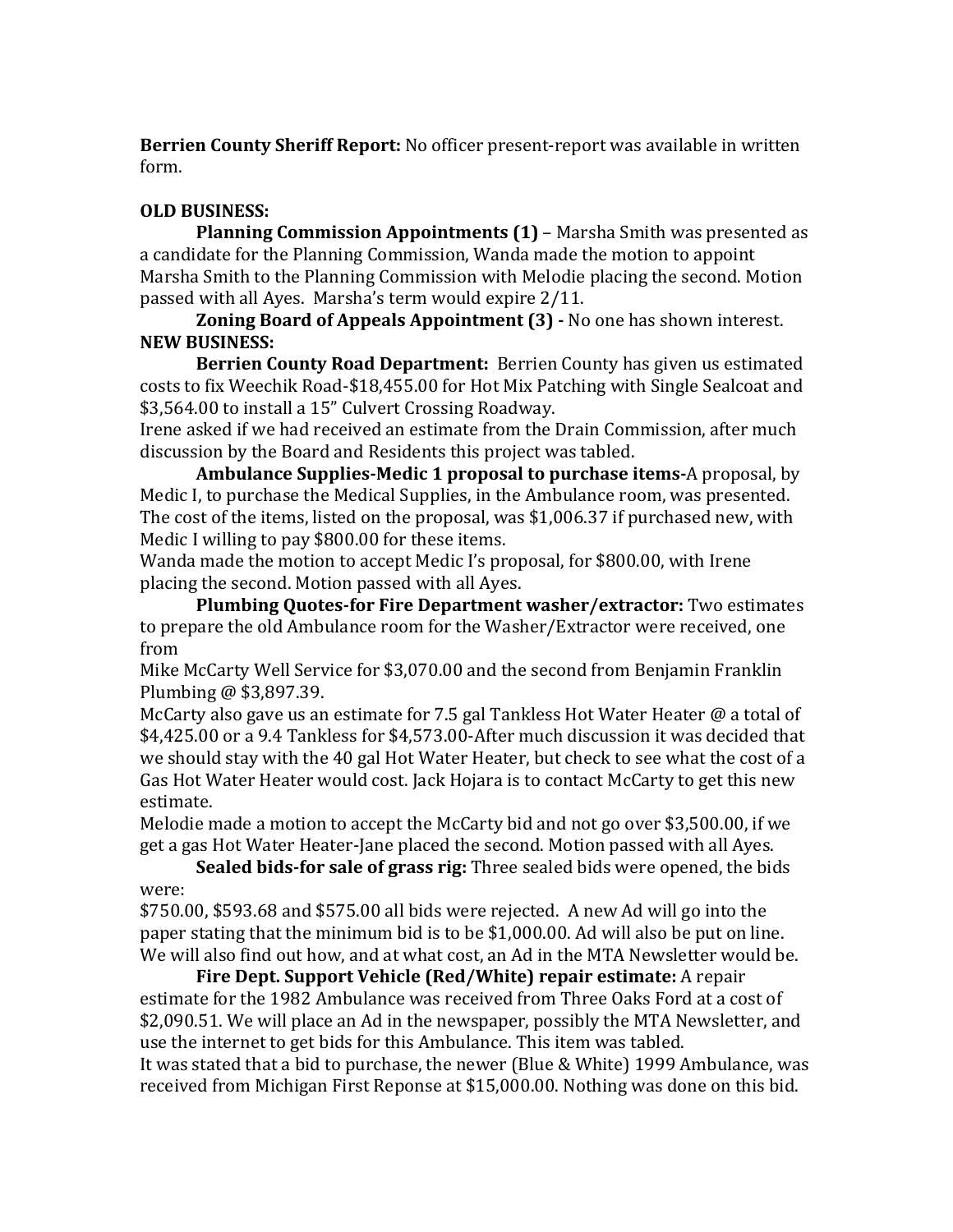**Approval of Planning Commission Seminar:** The MSU Extension Workshop for Planners will be held on Wednesday, September 16 at the Southwest Michigan Research and Extension Center from 11:45-5:00 pm at a cost of \$80.00. We will be checking with the Planning Commission to see how many people can attend and then, next month, approve the cost for this event.

#### **DEPARTMENTS:**

**Treasurer:** Jane Tackitt presented the account balances in printed form. Jane told us that the scanner has been set up and taxes should be easier with this process. Both Jane and the Deputy Treasurer will be attending a class to learn how to use this scanner.

**Clerk:** Melodie Culverhouse has the A/P and Check register in printed form. *A/P & Check Register by accounts:* 

| \$19,652.92 |
|-------------|
|             |
|             |
|             |
|             |

Wanda made the motion to accept the  $A/P$  and Checks written as printed, with Irene placing the second. Motion passed with all Ayes.

**Fire:** Jack Hojara reported that they had 10 calls, 1 car fire, 1 Mutual Aid (Galien),1 structural fire, 3 PI's, 2 lines down, 1 false alarm and 1 Ammonia Leak. Planning Commission: The report was presented in written form.

**Zoning Administrator:** The report was presented in written form.

**SWAG:** The report was presented in printed form.

**Parks and Recreation Committee:** No meeting held-meeting to be held on Monday July 20th.

**Ordinance Enforcement:** A written report was provided by Jim Howell. The report shows 5 open complaints. Melodie stated that more complaint forms were handed out today.

**Public Announcement:** Victor Palulis stated that we need to get things done within the next three months, on the roads, as winter will be upon us. He would like us to find outside contractors who would do the work, as the County Road Commission personnel, do not do quality work.

Irene told him that he would need to go thru the Road Committee, then the Committee will forward items to the Board.

**State Representative, Sharon Tyler:** Sharon was present, for our meeting, so she could give us some information on what is happening in the State House. Sharon stated that Michigan had  $60$  schools, K-12, that are receiving failing grades and that there is a bill to have "Dual Diplomas", one for students who will be going on to College and one for students who will be going for Trade School, etc. Sharon also told us that Michigan has a 2 Billion Deficit Stimulus Dollars are going to set up new programs to get people back to work, she said that the 19 cents gas tax and the  $6\%$  sales tax, that is added to the price of gas, is not designated to be used for roads and that this revenue is being transferred to the General Fund. There are two versions of bills, to help with the roads, being presented.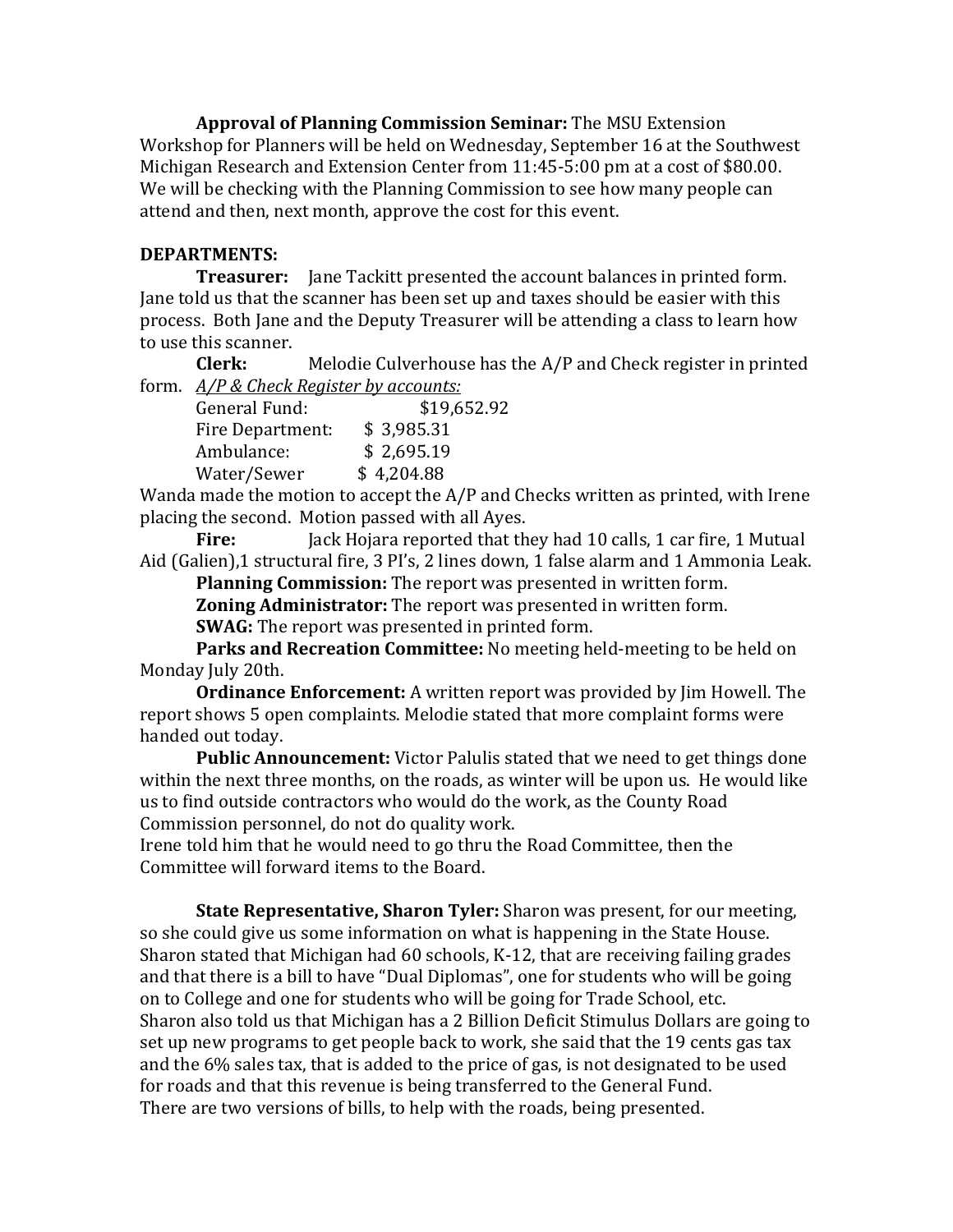Sharon Tyler's E-mail is sharontyler@house.mi.gov and her telephone number is  $(517)$  373-1796, if there are any concerns or questions.

The motion to adjourn the meeting was made at  $8:55$  pm. by Wanda, with Jane placing the second. The motion passed with all Ayes.

Respectfully Submitted:

Melodie Culverhouse Clerk

07/20/09

## Weesaw Township Board Regular Meeting August 19, 2009

The meeting was called to order by Irene Oman, Supervisor, at 7:30 pm

The Pledge to the Flag was recited by all.

#### **The Roll Call of Officers:**

Present were: Jane Tackitt, Irene Oman, Wanda Green and Melodie Culverhouse.

**Approval of Minutes:** Wanda Green made the motion to accept the minutes from the July 15, 2009, Regular Meeting, and the August 5, 2009 Special Meeting, with Irene Oman placing the second. The motion passed with all Ayes. **Set/Amend Agenda:** Removed Master Plan Resolution from agenda. Melodie made a motion to set the agenda, with the removal of the Master Plan Resolution, and Wanda placed the second. The motion passed with all Ayes.

**Public comments on agenda items:** None were presented.

**Berrien County Sheriff Report:** No officer present at this time, report was in written form. Left this portion of the agenda open to see if an officer would be able to attend.

(A officer came in during the Vickers presentation and gave his report upon the completion of that presentation)

#### **OLD BUSINESS:**

**Zoning Board of Appeals Appointment (3) - No one has shown interest. NEW BUSINESS:**

**Schaffer & Layher Audit Report:** Audrey presented the audit and stated that the audit went very well. She also stated that the 2008/2009 budget had been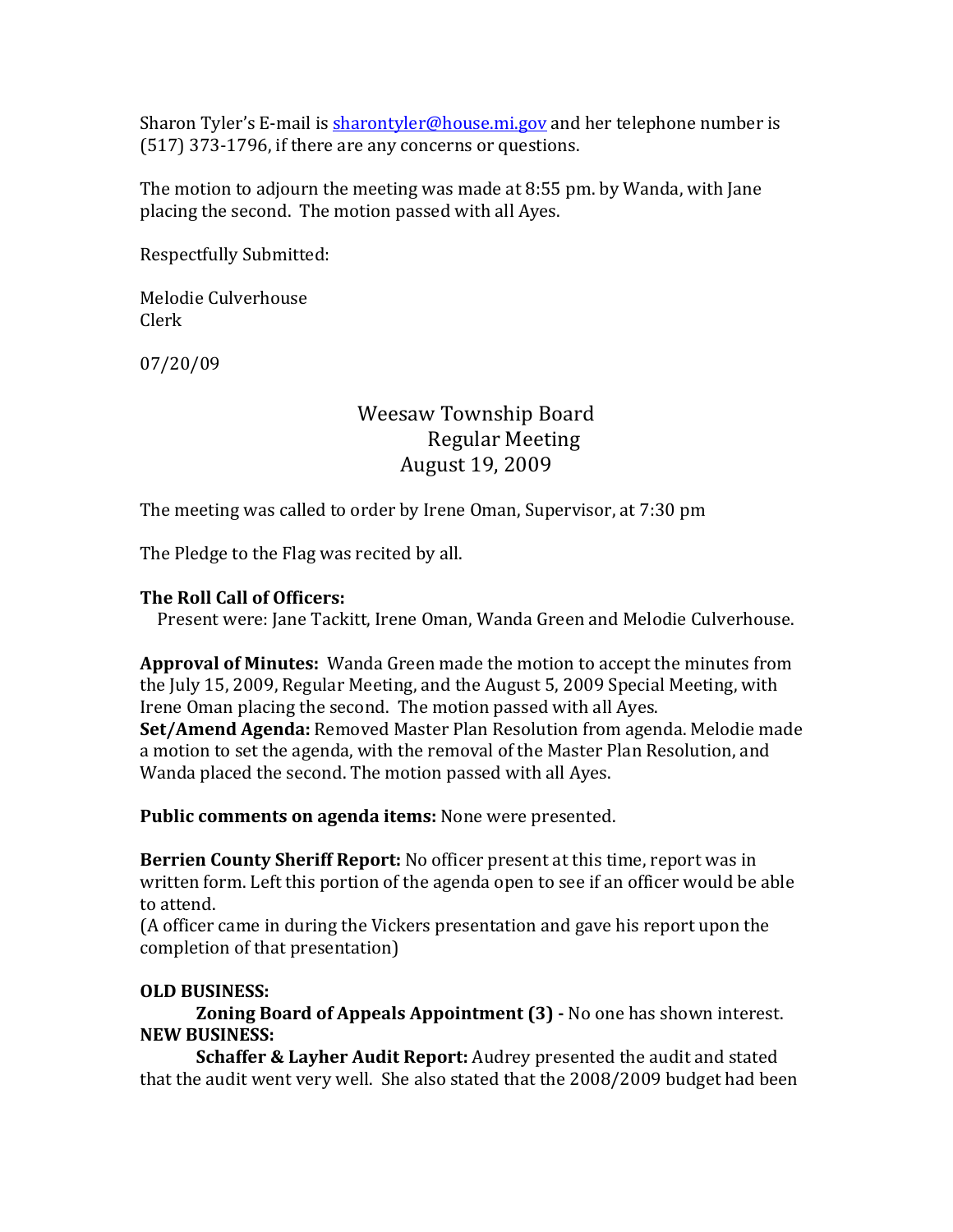overstated and that we must present a budget that is more in line with actual expenditures. Audrey thanked Jane and Melodie for their help.

**Berrien County Road Department:** Berrien County has given an estimated cost to fix Pardee Road (Glendora to Wagner) with Hot Mix Patching for \$6,000.00 also an estimated cost to fix Wagner Road (Cleveland to Pardee) with Hot Mix Patching for \$8,000.00. Melodie made the motion to accept these estimates with Jane placing the second. A roll call vote was taken with Irene, Wanda, Jane and Melodie all voting to accept these estimates. This cost will be covered with the monies in our budget for road repair.

**Fire Department: Electrical evaluation for new hot water heater.** Jack Hojara informed the board that he was already working on this.

## **Sealed bids: for sale of grass rig, old support vehicle for Fire Department:**

The bids for the 1965 International  $4 \text{ X } 4$  grass rig were opened. Three bids were received: Bid (1) \$1,375.00, Bid (2) \$1,350.00 and Bid (3) \$2,561.99. Wanda made a motion to accept the third bid for the amount of \$2,561.99 with Jane placing the second. The motion passed with all Ayes. Frank Kaminski of South Bend was the successful bidder.

Only one bid was received for the 1982 support vehicle and that was in the amount of: \$1,251.98. This bid was from Charles Sheldon. Melodie made the motion to accept the bid for \$1,251.98 with Wanda placing the second. Motion passed with all Ayes.

**Ambulance Supplies-Medic 1 proposal to purchase items:** A proposal, by Medic I, to purchase the Medical Supplies, in the Ambulance, was presented. The proposed purchase amount was \$4,000.00 for the medical supplies and the Stryker Cot, with the understanding that Medic I would pack up the items. Irene made the motion to accept Medic I's proposal, for \$4,000.00, with Wanda placing the second. Motion passed with all Ayes.

**Publication Notices for snow plowing:** Melodie made a motion to have the ad placed in the local papers to received snow plowing bids for the 2009/2010 season, these bids are due on or before September 14, 2009. Wanda placed the second. The motion passed with all Ayes.

**Vickers Engineering: Sewer Usage REU adjustment:** Matt, from Vickers Engineering, presented a usage graph showing what they felt their actual usage is. Vickers would like to see their usage changed to 5 REU's from the 42 REU's they are currently being charged.

After much discussion, it was decided to hold a Workshop, with the SWAG Committee, on August 25, 2009, to look at a possible restructuring of the sewer ordinance. 

#### **DEPARTMENTS:**

**Treasurer:** Jane Tackitt presented the account balances in printed form. Jane told us that the scanner has been set up and taxes should be easier with this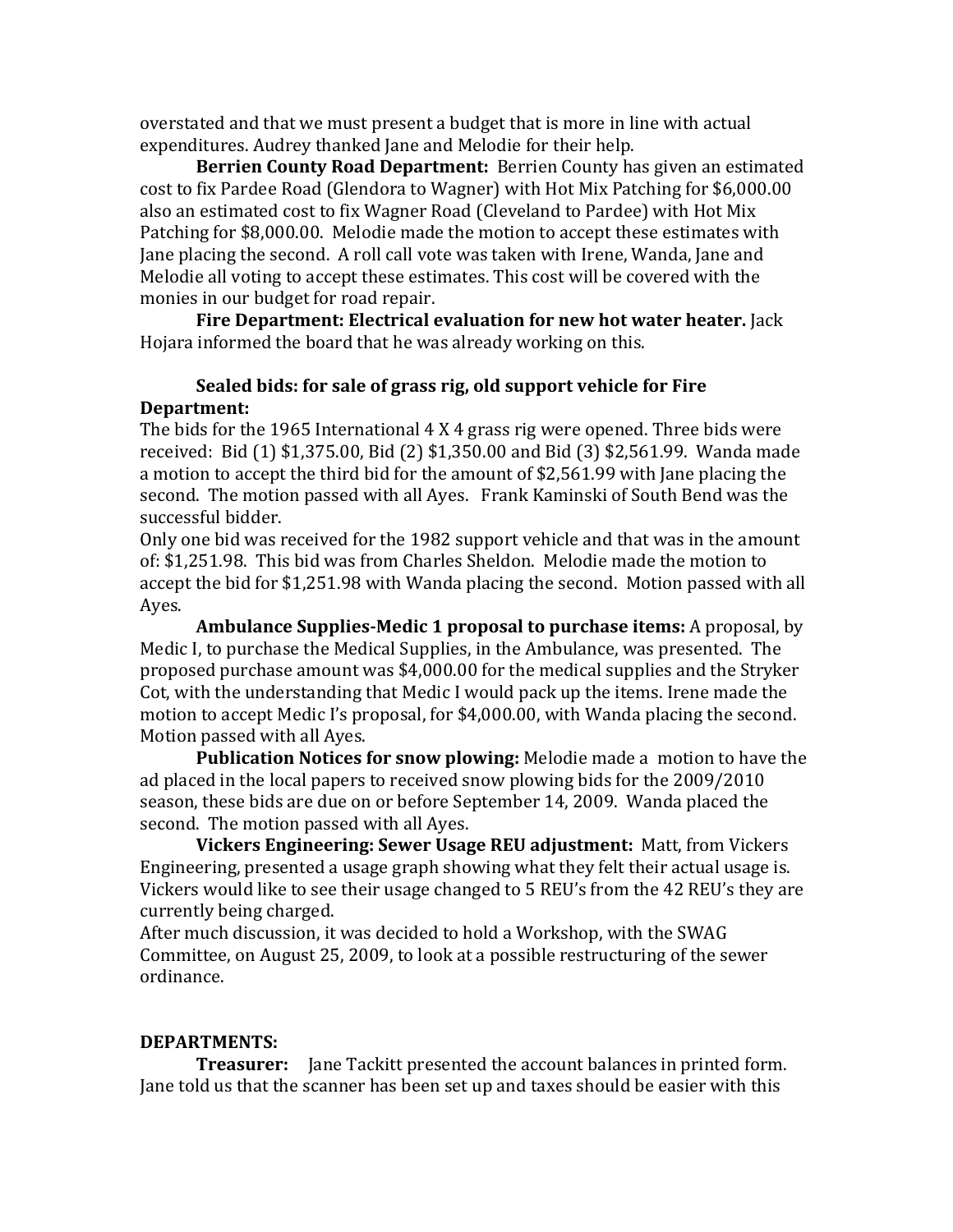process. **Clerk:** Melodie Culverhouse has the A/P and Check register in printed form.  $A/P$  & Check Register by accounts:

| General Fund:    | \$16,950.97               |
|------------------|---------------------------|
| Fire Department: | 439.73<br>$\mathcal{S}^-$ |
| Ambulance:       | \$2,317.72                |
| Water/Sewer      | \$2,144.36                |

Wanda made the motion to accept the  $A/P$  and Checks written as printed, with Irene placing the second. Motion passed with all Ayes.

Melodie reported that at the MTA Conference, she attended in Frankenmuth, that the State is going to be around 110 Million dollars for Federal matching funds for the roads, next year. It is important that residents let your State Representatives and Senators know that they need to fix the loop-hole allowing them to vote, to take monies for the Road Funds and put them in the General Fund to balance their budget. Melodie stated she has the contact information for the State Rep's and Senators if anyone wants to contact them.

Melodie attended the Emergency Management Meeting and had handouts for Emergency Preparedness for your Cats and Dogs, and stated again if you know anyone who cannot evacuated themselves, in case of an emergency, to get the forms filled out and sent to the Emergency Management Committee.

**Fire:** Jack Hojara reported that they had 4 calls, 3 in conjunction with Medic 1. Jack requested that two of the firefighters attend a Hands-On Extrication Training to be held on Saturday  $10/17/09$ , at a cost of \$100.00 each. Wanda made the motion to have two firefighters attend the Hands-On Training, with Irene placing the second. Motion passed with all Ayes.

**Planning Commission:** The report was presented in written form. The Planning Commission requested approval to send no more than 8 members, to a Planning Commission Workshop, at a cost of \$80.00 per attendee. A motion by Melodie was made to allow, no more than 8 people, attend the  $P/C$  workshop with the second being placed by Jane. Motion passed with all Ayes.

**Zoning Administrator:** The report was presented in written form.

**SWAG:** The report was presented in printed form.

Parks and Recreation Committee: The report was in printed form. Paul stated he was going to get a bid for repairs at the Mill Rd Park and that the dead tree, in question, was not a problem and it should be allowed to remain.

**Ordinance Enforcement:** A written report was provided by Jim Howell.

**Road Committee:** Judi Gabor, and the committee, has created the "Purpose of the Road Committee" and a copy of a Survey, the Road Committee, would like to send to the Township Residence.

After some discussion, it was felt we needed more time to read and examine these documents and it was decided to table this until the September meeting.

**Public Announcement:** We need to look at the Bid for the Lawn Mowing, as it is felt that the mowing is not being done to our standards.

The motion to adjourn the meeting was made at 9:33 pm by Wanda, with Jane placing the second. The motion passed with all Ayes. Respectfully Submitted: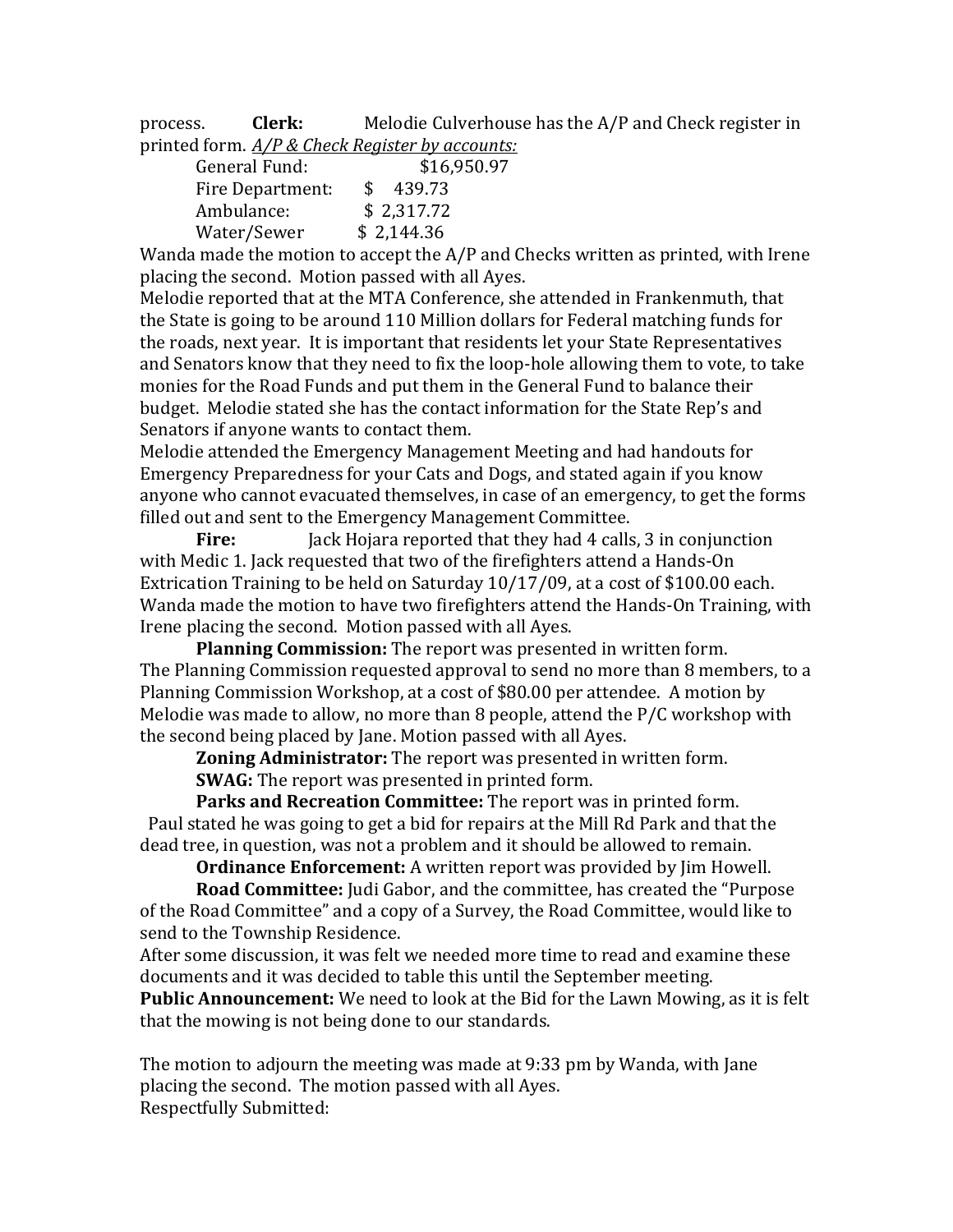Melodie Culverhouse Clerk

## WEESAW TOWNSHIP SPECIAL MEETING August 31, 2009

Irene Oman opened the Monday August 31, 2009 Special Meeting at 7:30 pm.

The Pledge of Allegiance was recited by all.

Board Members Present: Irene Oman, Jayne Tackitt, Wanda Green and Melodie Culverhouse.

Set/Amend Agenda: Could not amend agenda as entire board not present.

NEW BUSINESS:

#### **Interview Applicants for Trustee Appointment:**

Applications received from: Marsha Smith, Jack Jones, Sandra McKamey, Jackie Pantaleo and Heather McCann.

Several questions were asked of each applicant.

#### **Appoint Trustee:**

Jane Tackitt nominated Jack Jones with Wanda placing the support, while Melodie Culverhouse nominated Marsha Smith.

A roll call vote was taken for Jack Jones. Irene, Jane and Wanda voted Aye with Melodie Voting Nay. Jack Jones was appointed to fill the Trustee vacancy until November 2010, when there will be an election by the township electors. **PUBLIC COMMENTS:** None concerning vote. One comment was made regarding the

Flag Pole being hit and knocked over. Heather told us that she thought it was an Oxygen truck that hit the pole, and lack was to check this out before we turned it in to our insurance company.

Melodie made the motion to adjourn the meeting at 7:42pm with Jane placing the second. The vote was carried with all Ayes.

Respectfully Submitted,

Melodie Culverhouse, Twp Clerk

#### SPECIAL MEETING September 1, 2009

Irene Oman opened the Tuesday September 1, 2009 Special Meeting at 3:30 pm.

The Pledge of Allegiance was recited by all.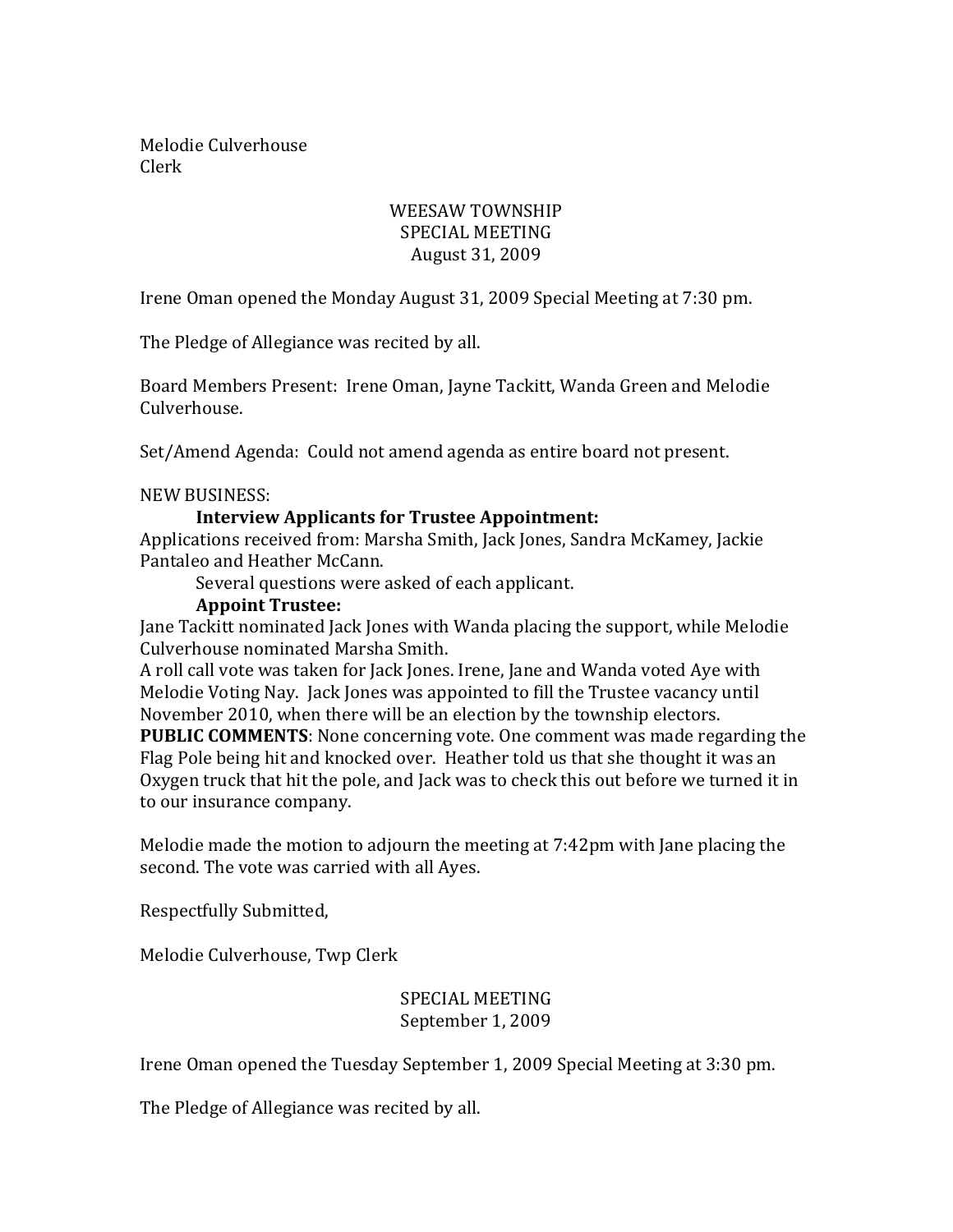Board Members Present: Irene Oman, Jane Tackitt, Wanda Green, Melodie Culverhouse and Jack Jones.

#### NEW BUSINESS:

#### **Reallocate 1999 Ambulance to Fire Department**

Wanda made a motion to reallocate the 1999 Ambulance, to the Fire Department from the Ambulance Department, for use as an Emergency Rescue Vehicle. Jane placed the second. The motion was passed with all Ayes.

#### PUBLIC COMMENTS:

Jack Hojara thanked the board.

Melodie made the motion to adjourn the meeting at 3:33 pm with Irene placing the second. The vote was carried with all Ayes.

Respectfully Submitted,

Melodie Culverhouse Twp. Clerk

## Weesaw Township Board Regular Meeting September 16, 2009

The meeting was called to order by Irene Oman, Supervisor, at 7:31 pm

The Pledge to the Flag was recited by all.

#### **The Roll Call of Officers:**

Present were: Jane Tackitt, Irene Oman, Wanda Green, Jack Jones and Melodie Culverhouse.

**Approval of Minutes:** Wanda Green made the motion to accept the minutes from the August 19, 2009, Regular Meeting, the August 31, 2009 Special Meeting and the September 1, 2009 Special meeting, with Jane Tackitt placing the second. The motion passed with all Ayes.

**Set/Amend Agenda:** Wanda made the motion to set the agenda with the addition of setting a public hearing regarding the Truth in Taxation, with Jack Jones placing the second. Motion passed with all Ayes.

**Public comments on agenda items:** None were presented.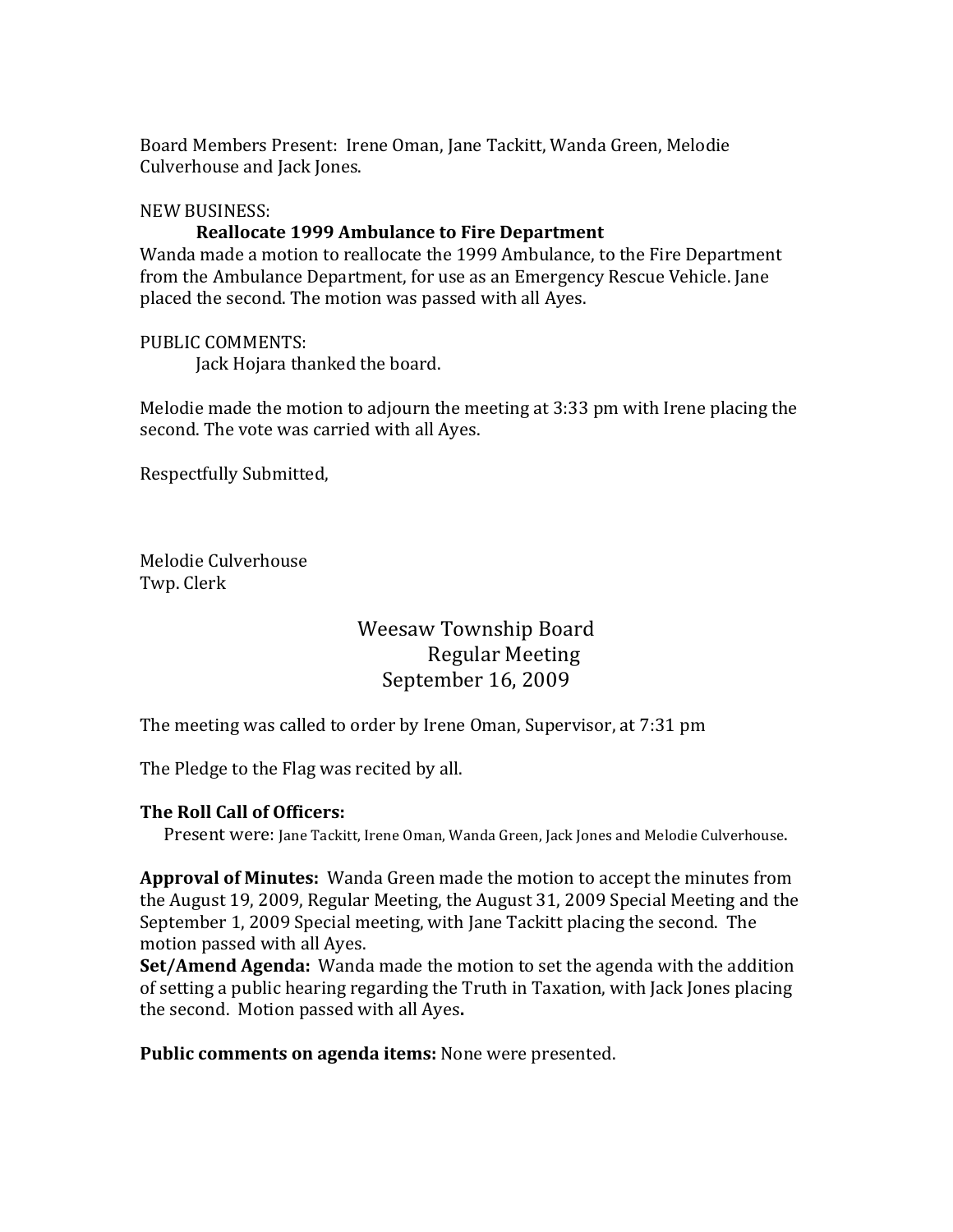**Berrien County Sheriff Report:** No officer present at this time, report was in written form. Left this portion of the agenda open to see if an officer would be able to attend.

No officer was able to attend.

#### **OLD BUSINESS:**

**Zoning Board of Appeals Appointment (3) - No one has shown interest. Proposed Sewer Ordinance Change:** The proposed Ordinance change, for the Wastewater Collection System, was in printed form. This proposed Ordinance will be given to our attorney to be sure the wording is correct.

Melodie made the motion to accept the new Wastewater Collection System Ordinance, after the wording has been approved, and to re-invoice Vickers, per the amended Ordinance, from their date of hook-up. Wanda made the second and the motion was passed with all Ayes.

## **NEW BUSINESS:**

**Snow Removal Bids:** Two Snow Removal Bids were received and opened by Melodie. Wanda made the motion to accept  $\text{Bid } #1$  with Melodie placing the second. The motion passed with all Ayes.

Bid one was from Kemp's Home and Lawncare and Bid two was from Burkholder Excavating.

**Truth in Taxation:** The date for the Truth in Taxation Meeting was set for September 29, 2009 at 7:00, to be held at the Twp hall.

## **DEPARTMENTS:**

**Treasurer:** Jane Tackitt presented the account balances in printed form. Jane told us that the new scanner has been set up.

**Clerk:** Melodie Culverhouse has the A/P and Check register in printed form. *A/P & Check Reaister by accounts:* 

| General Fund:    | \$17,628.03        |
|------------------|--------------------|
| Fire Department: | $875.81 + $285.00$ |
| Ambulance:       | \$2,365.24         |
| Water/Sewer      | \$1,914.26         |

Wanda made the motion to accept the  $A/P$  and Checks written, with the addition of an invoice to Three Oaks Ford for \$285.00 for the Fire Department, with Irene placing the second. Motion passed with all Ayes.

**Fire:** Jack Hojara reported that they had 6 calls. Jack presented the cost to replace the Flag Pole, Melodie made the motion to approve the cost of \$850.00 to replace the flag pole and move it closer to the "Rock" with Wanda placing the second. The motion passed with all Ayes. (This bill will be turned into Gasses, Inc who knocked the Flag Pole over. They have agreed to pay for the replacement) Jack also requested approval to have the Blue and White Fire Rescue unit lettered by Auto Rod Technologies at a cost of \$835.75. Melodie made the motion to approve the lettering with Irene placing the second. Motion Passed with all Ayes. An estimate to repair and replace the wiring in the old Ambulance room was presented. A motion to accept River Valley Electric's bid for the wiring at \$500.00, was made by Wanda with Jane making the second. Motion passed with all Ayes.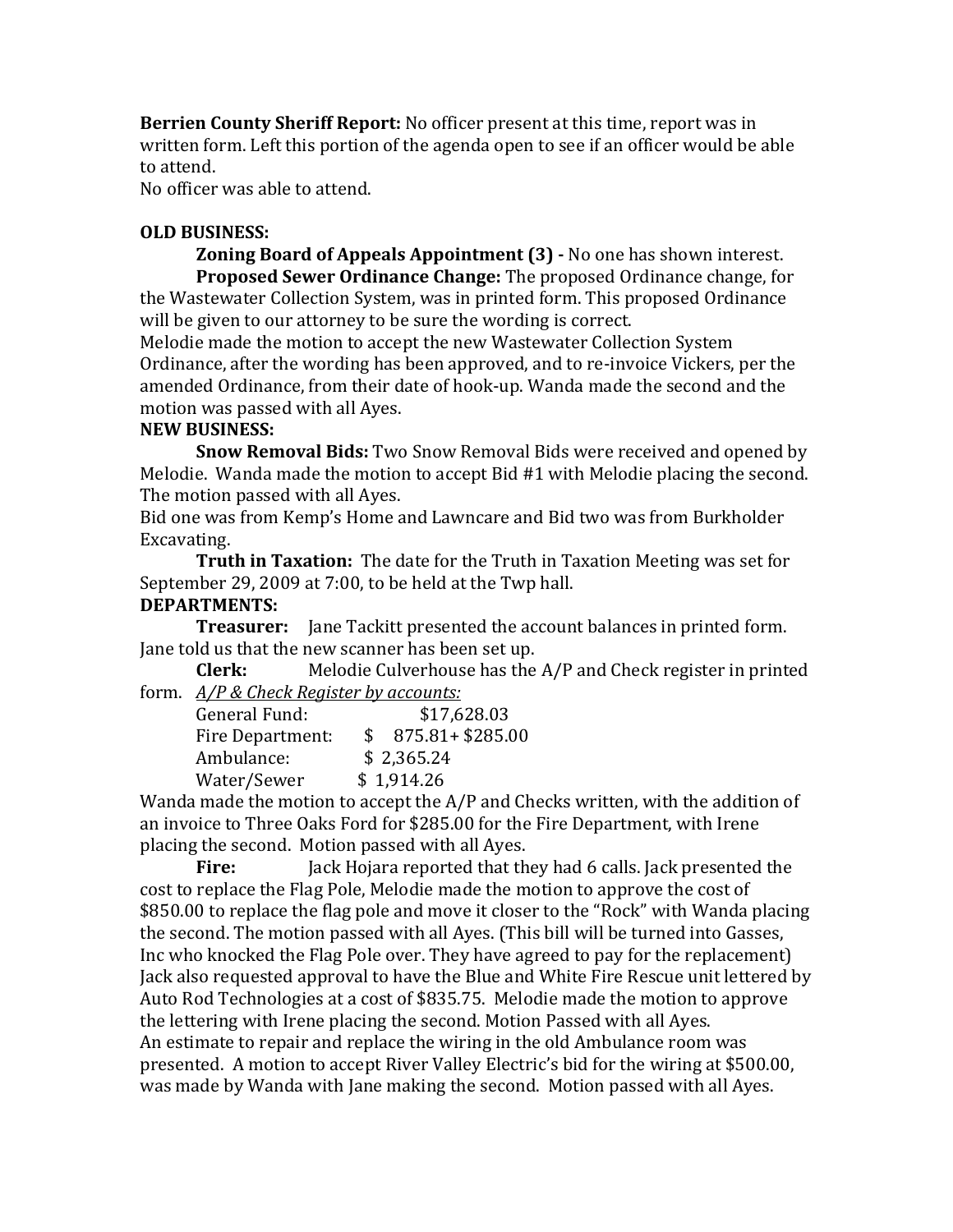**Parks and Recreation Committee:** Paul Pantaleo presented bids to replace the board in the guard rail, fill the hole and install drain tube by entry walk, to deck, and repair wash out in asphalt by deck. The first Ouote was for \$396.28 the second Quote was \$495.00 with an option to remove and dispose of asphalt and replace with wooden ramp, this would come up to a cost of  $$845.00$ . Melodie made the motion to accept Quote 2 with the Option at \$845.00, Jane placed the second. The motion passed with all Ayes. Quote 2 was from Kemp's Home and Lawncare. The work will be done before winter.

**Road Committee:** A report was in written form.

**Planning Commission:** The report was presented in written form. **Zoning Administrator:** No report was given.

**SWAG:** The report was presented in printed form. Irene thanked the Swag committee for all of their time and efforts.

**Ordinance Enforcement:** A written report was provided by [im Howell.

**Public Announcement:** Mr. Lloyd Brewster complained that our Code Enforcement Office came onto his property and he has No Trespassing signs. Irene will talk to Jim Howell regarding this.

Paul Backus requested we see if we can get a Recycling Bin in the Township. Irene was to call Jean Dudeck, at Chikaming Twp, to see if she could give us information on how to procure a bin.

Victor wanted to know when the Road Commission was going to finish Pardee, Irene will follow-up on this issue.

The motion to adjourn the meeting was made at  $8:45$  pm by Jane, with Jack placing the second. The motion passed with all Ayes.

Respectfully Submitted:

Melodie Culverhouse Clerk

# Weesaw Township Board Regular Meeting October 21, 2009

The meeting was called to order by Supervisor Oman at 7:30 pm.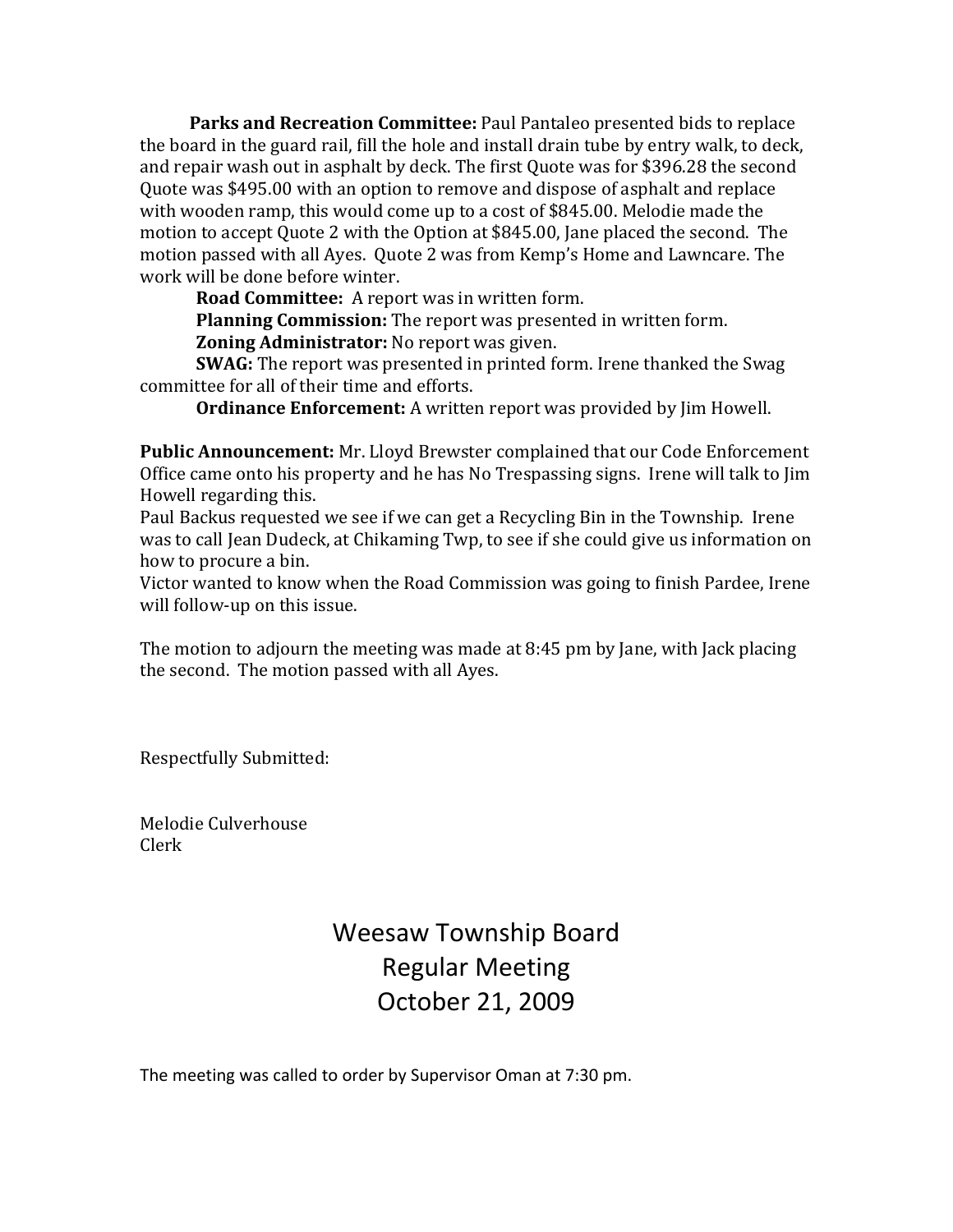The Pledge of Allegiance was recited by all.

**Roll Call:** Present: Wanda Green, Irene Oman, Jane Tackitt, Jack Jones and Melodie Culverhouse

**Approval of Minutes:** The minutes for the Regular Meeting held on September 16, 2009 and the Special Hearing held on September 29, 2009 were presented in written form. Wanda made a motion to accept the minutes as presented with Jane placing the second. Motion passed with all Ayes.

**Set/Amend Agenda:** No additions were made. Public Comments on Agenda Items: None were presented.

**Berrien County Sheriff Report:** Officer not present, at this time, the report was presented in written form. Officer did arrive and present his report upon his arrival.

#### **OLD BUSINESS:**

**Zoning Board of Appeals Appointments (2):** No one has come forward to be on this committee, Mike Metz suggested we place an ad in the newspaper. Melodie to do this.

**Proposed Sewer Ordinance:** The proposed Sewer Ordinance was read by Clerk, Melodie.

9.03.2 Review of monthly usage. If review of monthly usage is requested for commercial or industrial usage, the following formula will apply: 1 REU for each 15 people employed by the entity with 15 being the minimum (1.2., 1-15 employees equal 1 REU). Additionally, a twelve month average usage, based on 7500 per REU will be charged. Meters other than Township Water System meters must be approved by the Township Board and read monthly or quarterly by a Township employee. Periodic inspections will be required to insure that no additional, unauthorized, water is put into the sewer.

#### **NEW BUSINESS:**

Grant Management Amendment No. 1: extension of deadline for park **purchase.** The state has agreed to an extension of the Land Acquisition Project for the purchase of the property from the Friends of New Troy-The extension would be October 1, 2009 through February 28, 2010. Jane made the motion to approve this extension, with Melodie placing the second. The motion passed with all Ayes. Jane made the motion to sign the grant extension with Melodie placing the second. The motion passed with all Ayes.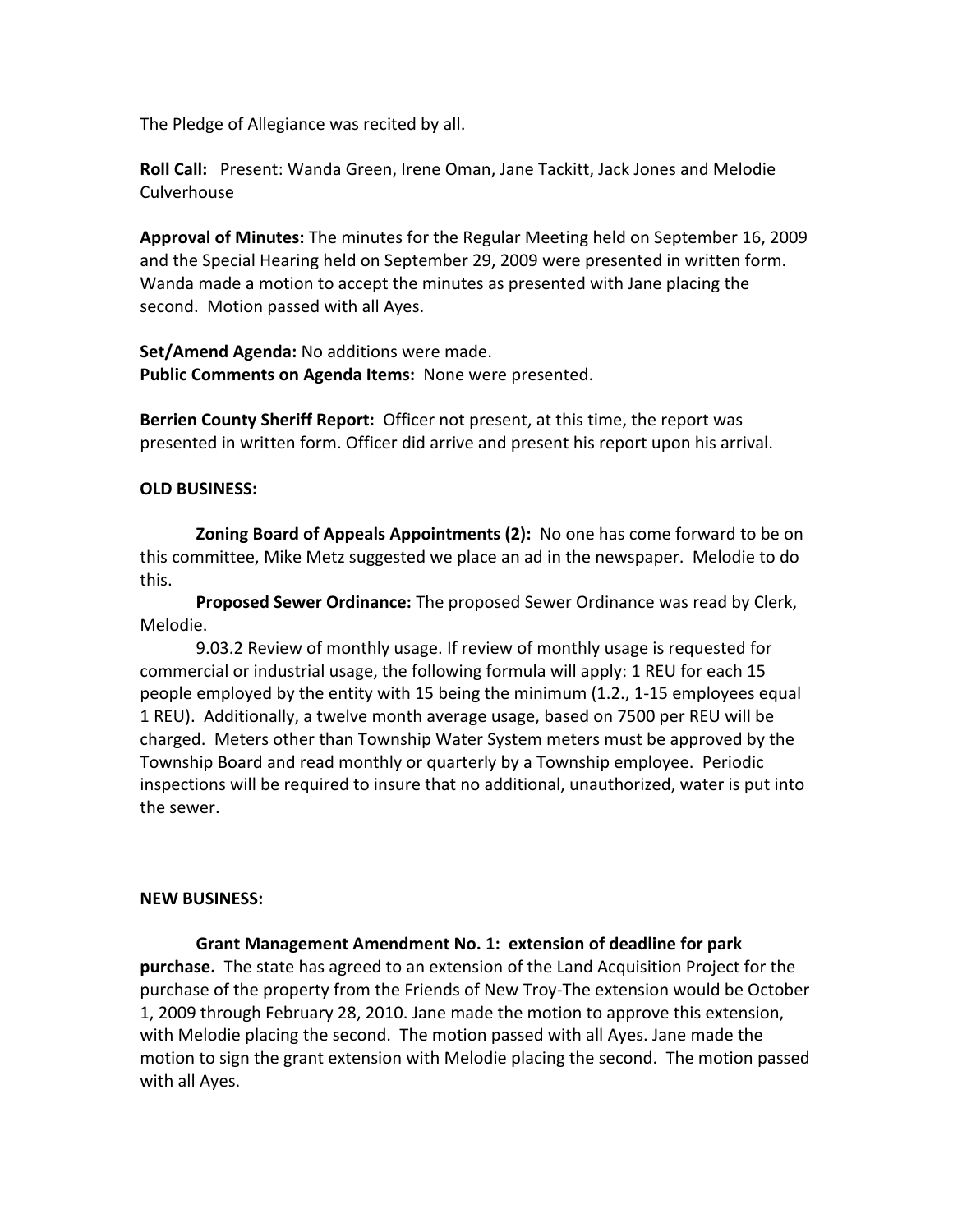A Resolution was made by Jane and seconded by Melodie to accept the xxtention of the Land Acquisition Project.

**Request for Review to Sewer or Water REU Assignment 1st draft: After** previewing the Assignment draft, the following changes were made: Add "Commercial/Industrial" to the heading of the request form and in the body add the Business Name. Wanda made the motion to accept the Request for Review of Sewer or Water REU Assignment, as corrected, with Jane placing the second. The motion passed with all Ayes.

Approve Cemetery Fence Repair: Three Bids were received, Kemp Home & Lawncare (A) \$1,272.00; (B) Wiltse Fencing & Kennels 789.00; (C) Michiana Fence \$1,275.00. After much discussion it was felt Kemp's included cleaning of the overgrowth & other Items and Kemp would be the best estimate received. Wanda made a motion to accept Kemp's Lawncare to do the fence repairs, with Jane making the second. Motion passed with all Ayes.

Assessing System-cost of assessing software-computer requirements: After discussion of the Assessing System, it was noted that the \$750.00 for On-site Installation would not be necessary because, according to Terry Reise, the installation could be done over the internet. Melodie made a motion to purchase the Equalizer Assessing System for \$2,600.00; computer, printer and other accessories for up to \$4,500.00, Irene making the second. Motion passes with all Ayes.

**Building Inspector-discuss the submission of application to the state:** It was decided that Melodie would place an Ad in the newspaper, Melodie is going to contact Jessica, our Attorney, to see what would be necessary to place this Ad to hire a local Building Inspector instead of using the State Building inspector.

Road Commission-Wagner road culverts \$7,986.00 township portion: This was tabled until we can look at the site where the proposed culverts are. **DEPARTMENTS:**

**Treasurer:** Jane Tackitt-Account balances

**Clerk:** Melodie Culverhouse-Accounts payable:

Melodie read the A/P and Checks written for each account:

General Fund: \$16,240.05

Fire Department: \$5,930.32 with an addition of Auto Technologies For \$1,509.75 (the original PO was for \$835.00-after discussion Jack Hojara was to check with Auto Tech to see if we could have the invoice amount decreased)

Ambulance: \$2,222.45

Water/Sewer: \$27,376.59

Jane made a motion to accept the bills and A/P paid with the Addition of Auto Tech, Fire Chief Jack Hojara to speak to Chad regarding the cost of the new invoice, Jack Jones made the second. Motion passed with all Ayes.

**CODE ENFORCEMENT:** Jim Howell report was in printed form.

FIRE: Jack Hojara-4 call for the month of September-2 PI's, 1 Fire and 1 Lift assist.

Jack reported that the Halloween party would be on October 31  $@$  7-9 and that the Head Start Children will visit the fire station during Fire Safety Week.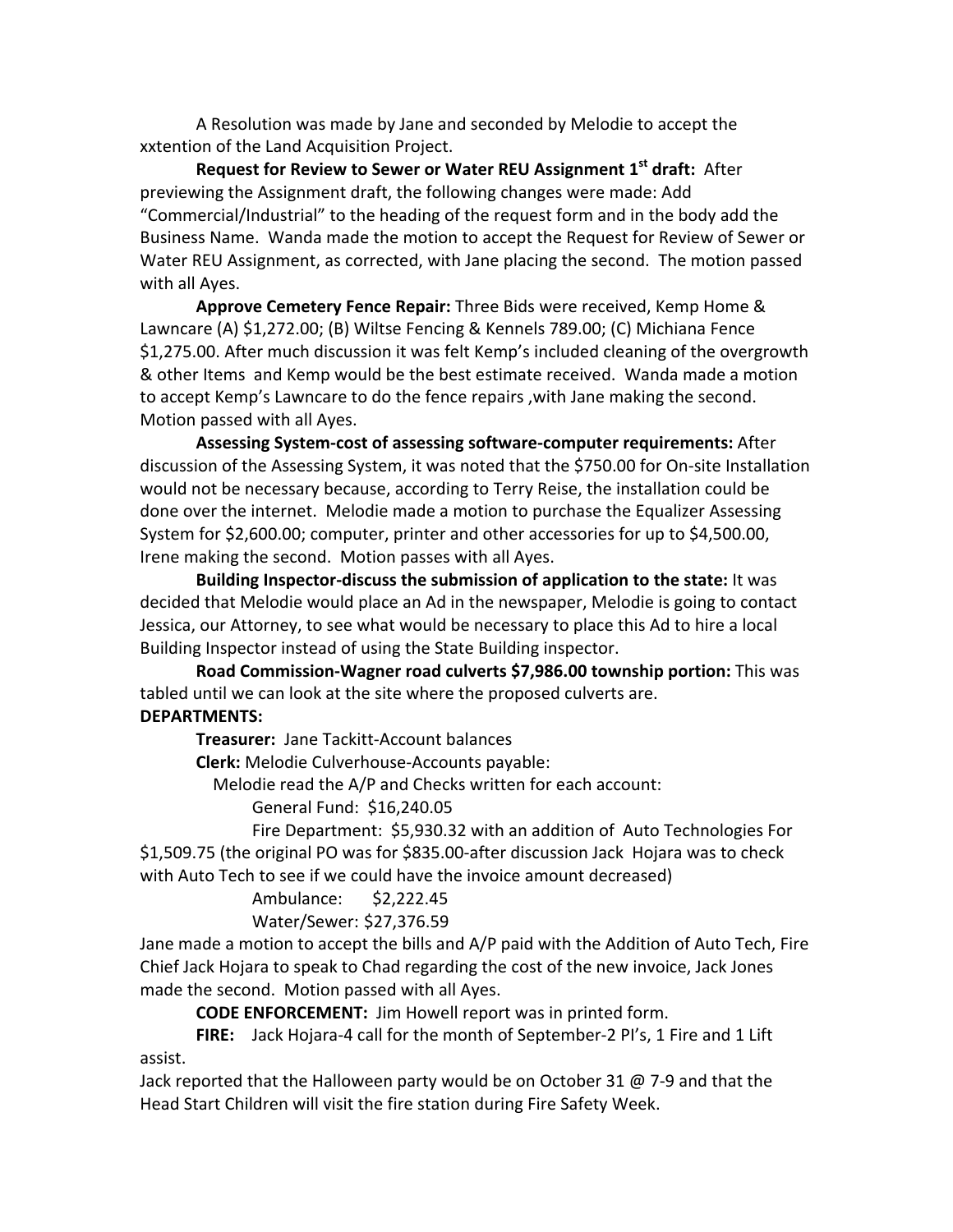Jack present applications for two new Firemen he would like to hire, both have worked for the Twp before they are Clay Frye and John Woodlan. Wanda made a motion to hire Clay and John with Jane placing the second. The motion passed with all Ayes.

**PARKS AND RECREATION COMMITTEE: Paul Pantaleo- Report printed.Judi Gabor** had a written report. Judi said that the committee would have recommendations for what roads need repair.

**ROAD COMMITTEE:** Judi Gabor- printed report. Judi said that the committee would have recommendations for what roads need repair. Judi Gabor reported that the committee would like to see if a millage for Road Repairs could be placed on the ballot at the next election, noting that the Fire Truck Millage is no longer being charged and we have lowered the Ambulance millage to .75.

**SW Michigan Planning Commission-Nick Musson-Judi corrected the spelling** that was on the agenda from Muffon to Musson. Nick works with a three county region working with asset management. We would be working with Nick on a short and longterm plan for the Twp roads. The SW Michigan Planning Commission will help develop plans to extend our roads.

**PLANNING COMMISSION:** Wanda Green's report was in printed form. **ZONING ADMINSTRATOR:** Bob Kaufman's report was in printed form. **SWAG:** Mike Metz's report was in printed form.

**PUBLIC ANNOUNCEMENT:** There will be a Public Hearing at 7:00 pm on October  $26<sup>th</sup>$  to review the potential changes to the zoning ordinance for Non-Conforming Lots, swimming pools and wind energy.

**PUBLIC COMMENTS:** Elizabeth Palulis addressed the board and audience regarding burning of garbage within our township. She stated the there is a State ordinance that makes it illegal to burn garbage. She also gave us a brochure from the Michigan DEQ and suggested we send a letter and enclose the brochure to our residents.

Wanda made a motion to adjourn the meeting at 9:16 pm, with Jane placing the second. The motion passed with all Ayes.

Respectfully submitted:

Melodie Culverhouse Weesaw Twp Clerk

# **WEESAW TOWNSHIP PUBLIC HEARING October 26, 2009**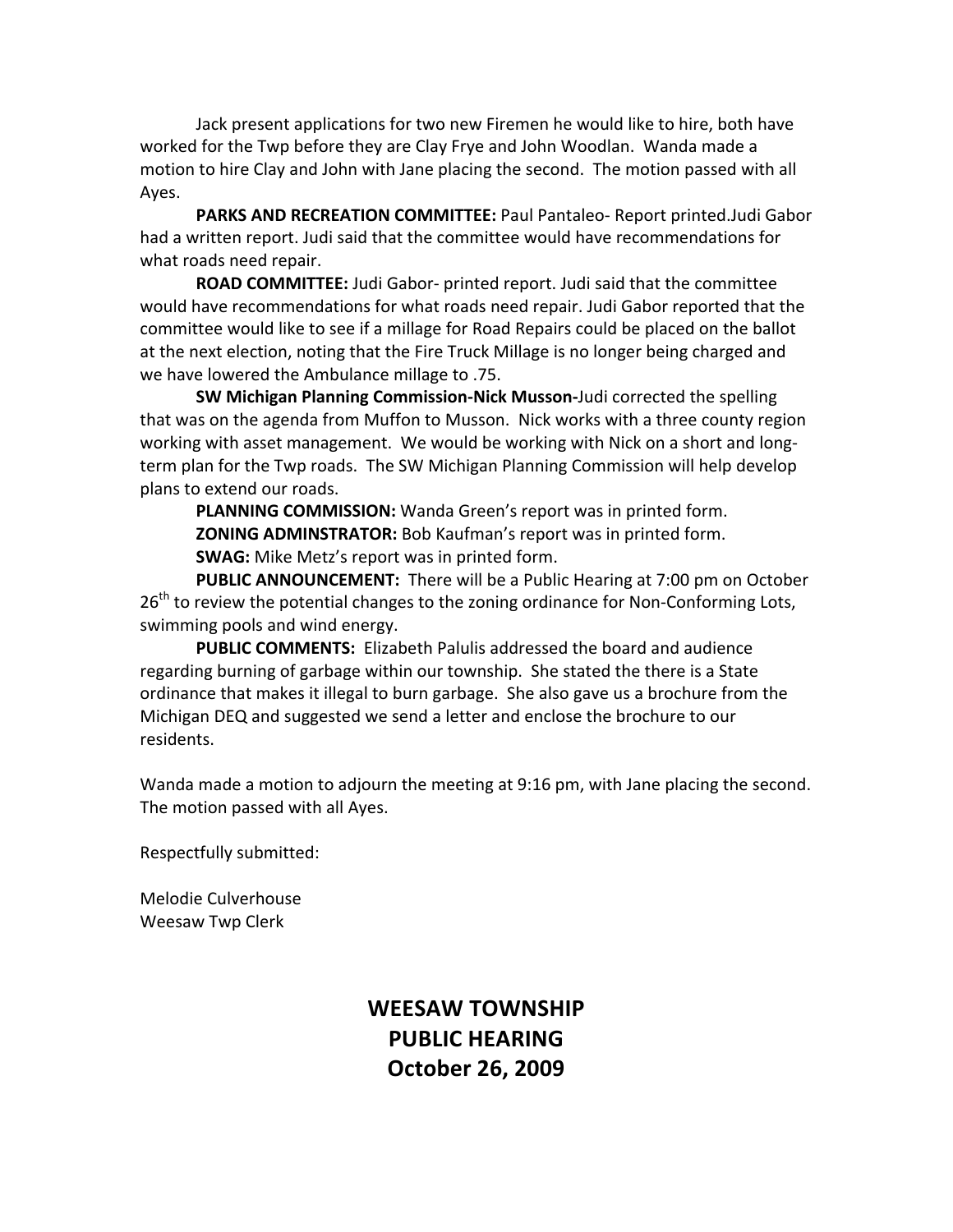The Special Hearing was called to order at 5:04 by Supervisor Oman.

The Pledge of Allegiance was recited by all.

Officers Roll Call: Present were: Wanda Green, Jane Tackitt, Irene Oman, Jack Jones and Melodie Culverhouse.

**APPROVAL OF REPAIR OF CULVERTS ON WAGNER ROAD:** Irene reported that she has spoken to the Berrien County Road Commission, and was told that the reason the culverts were in need of repair was that the culverts have rusted out and have collapsed, and the roads were sinking in because of this. A motion was made by Melodie to have the culverts replaced, with Jack Jones placing the second. The motion was passed with all Ayes. The cost to the Twp would be \$7,986.00.

**SURVEY FOR ROADS:** The Road Committee presented a survey regarding road repairs and the possibility of including the survey with the winter taxes. After much discussion it was decided that this survey should remain simple and that it should ask if the residents, of Weesaw Township, would favor a tax to help in the repair of the Twp roads. It was stated that the Fire Truck millage is complete (1.75 mills), and the Ambulance tax was reduced from 1.3 mills, to .75 at the Truth in Taxation meeting. The Road Committee will present the updated survey at the November Board Hearing.

**SURVEY FOR PARK PURCHASE:** The Board discussed the possibility of including a survey, in the winter tax bills, to find out if the Twp residences are still in favor of purchasing the Park property from the Friends of New Troy. Wanda and Melodie each gave a possible survey, and it was decided that more work needed to be done on the wording of the survey. We would need to keep the two surveys, on one sheet of paper, to keep the cost of the postage in line. A new survey will be presented at the November Board Meeting.

**PUBLIC COMMENTS:** Mike Metz presented three choices to changes to the Weesaw Ordinance Book that need to be made by LSL Panning, to update the Ordinance Book. 

- 1. Delete the index. In a zoning ordinance, an index is usually not as useful as the Table of Contents for finding individual sections within the ordinance. This is the quickest and most cost effective option, and the one recommended.
- 2. Update the index manually. This will probably take their administrative assistant 4-5 hours and cost around \$250.
- 3. Re-create the index fields. This will take their assistant about 8 hours and cost around \$400.00. However, the index will then be automated and can be updated instantly.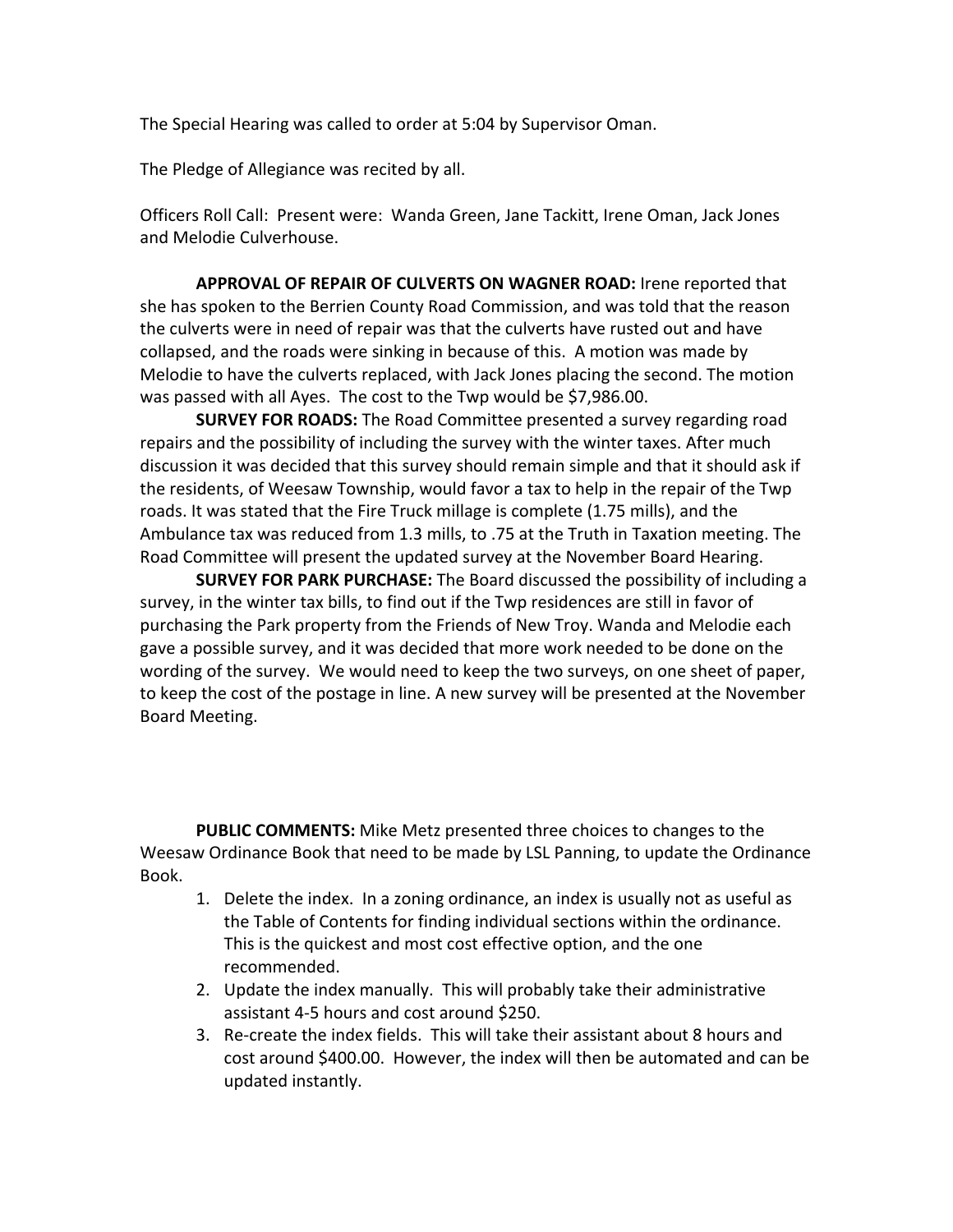A motion by Melodie, to accept the third proposal for \$400.00 was made, with Wanda placing the second. The motion passed with all Ayes.

A motion by Wanda and seconded by Jane, to adjourn the meeting was made at 6:22 pm. Motion passed with all Ayes.

Respectfully submitted,

Melodie Culverhouse Weesaw Twp Clerk

# *Weesaw Township Board*

Regular Meeting

## **November 18, 2009**

**Call to order time \_\_\_\_7.30\_\_\_\_\_\_\_\_\_\_\_ PM**

**Pledge of Allegiance was recited by all.**

**Roll Call Attendance Wanda Green, Irene Oman, Jane Tackitt, Melodie Culverhouse, Jack Jones All members were present.**

**Approval of minutes: Regular Meeting October 21, 2009-the regular meeting had one correction, that being the moving of Road Committee verbal reports from the Parks and Recreation Committee report to the actual Road Committee report section.** 

 **Public Hearing October 26, 2009 (Wagner road** 

**culverts)** 

**Wanda made the motion to accept the Regular Meeting minutes, with corrections, and the Public Hearing minutes. Jack placed the second and the motion passed with all Ayes.** 

**Set/Amend Agenda: Terri Hanover requested that he be added, as a speaker, to the Park & Road Survey portion of the agenda. Melodie made the motion to add Terri Hanover to the agenda with Wanda placing the second. The motion passed with all Ayes.**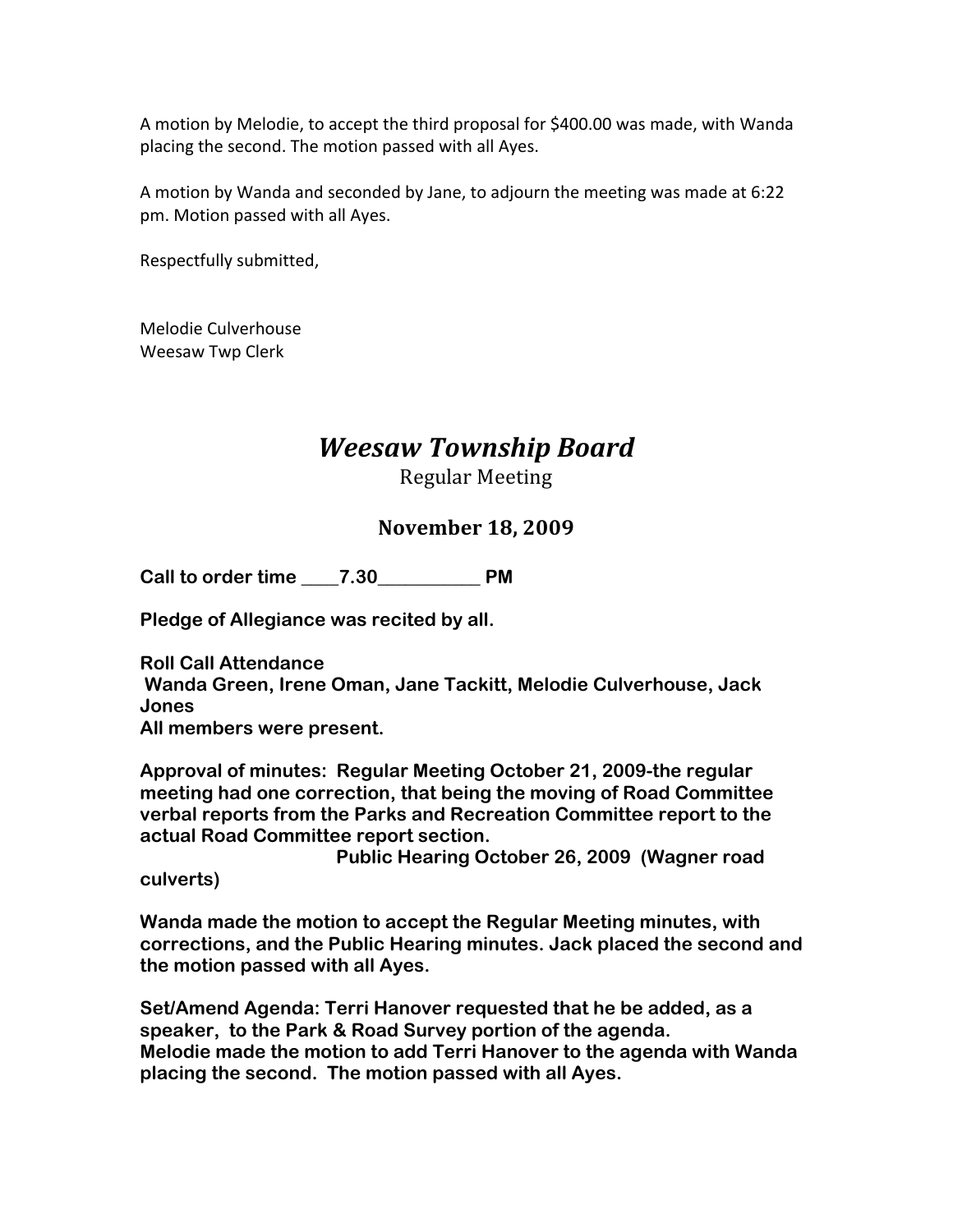**Public comments on agenda items: None**

**Berrien County Sheriff Report: printed-There was a Berrien County Officer present to present this report.**

#### **OLD BUSINESS:**

**Zoning Board of Appeals Appointment - John Gabor has shown interest in being on the ZBA committee. Wanda made a motion to appoint John Gabor to the ZBA with Jane placing the second. Motion passed with all Ayes.**

**We still have 1 vacancy remaining on the ZBA, Irene asked the audience if anyone was willing to be on this committee, no one showed any interest.** 

**Park & Road Survey's-There were copies of the Park and Road Survey's** 

**available, Irene began the discussion with stating that the past board had told the residence that they would have a say in the purchase of the park property from the Friends of New Troy.**

**Terri Hanover stated that two years of time and money have been spent in trying to have a park for the residents of Weesaw and that the survey would defeat the purchase especially if we included the possibility of a tax to support the park.**

**Much discussion was done with the conclusion that the Park Survey should be tabled and that another meeting to negioate the purchase price should be done in the near future.** 

**Road Survey: Melodie made a motion to include the Road Survey with the tax bills with Jane placing the second. The motion passed with all Ayes.**

#### **NEW BUSINESS:**

**Assessor Data Entry Clerk appointment and pay: The new Assessor program with be installed on Tuesday November 24th. A motion, by Wanda, was made to have Terry Reise enter the data into the new program at \$9.00 hour, with Melodie placing the second. Motion passed with all Ayes.**

**Building Inspector – At present, we have 6 applicants for the Building Inspectors position. We will hold the interviews on December 12th at 10:00 AM. This will be a special meeting and the applicants will not all be in the room while the interviews are being held.**

**Liquor License – Willow Harbor Vineyards: Kevin from the Willow Harbor Vineyards was present and stated that** 

**Burnham & Flower Agency- (1) New General Insurance Package (1) Fire Department Accident & Health Policy**

 **MTA CONVENTION January 27-29 \$235.00 Conference Fee \$394.50 Hotel (3)**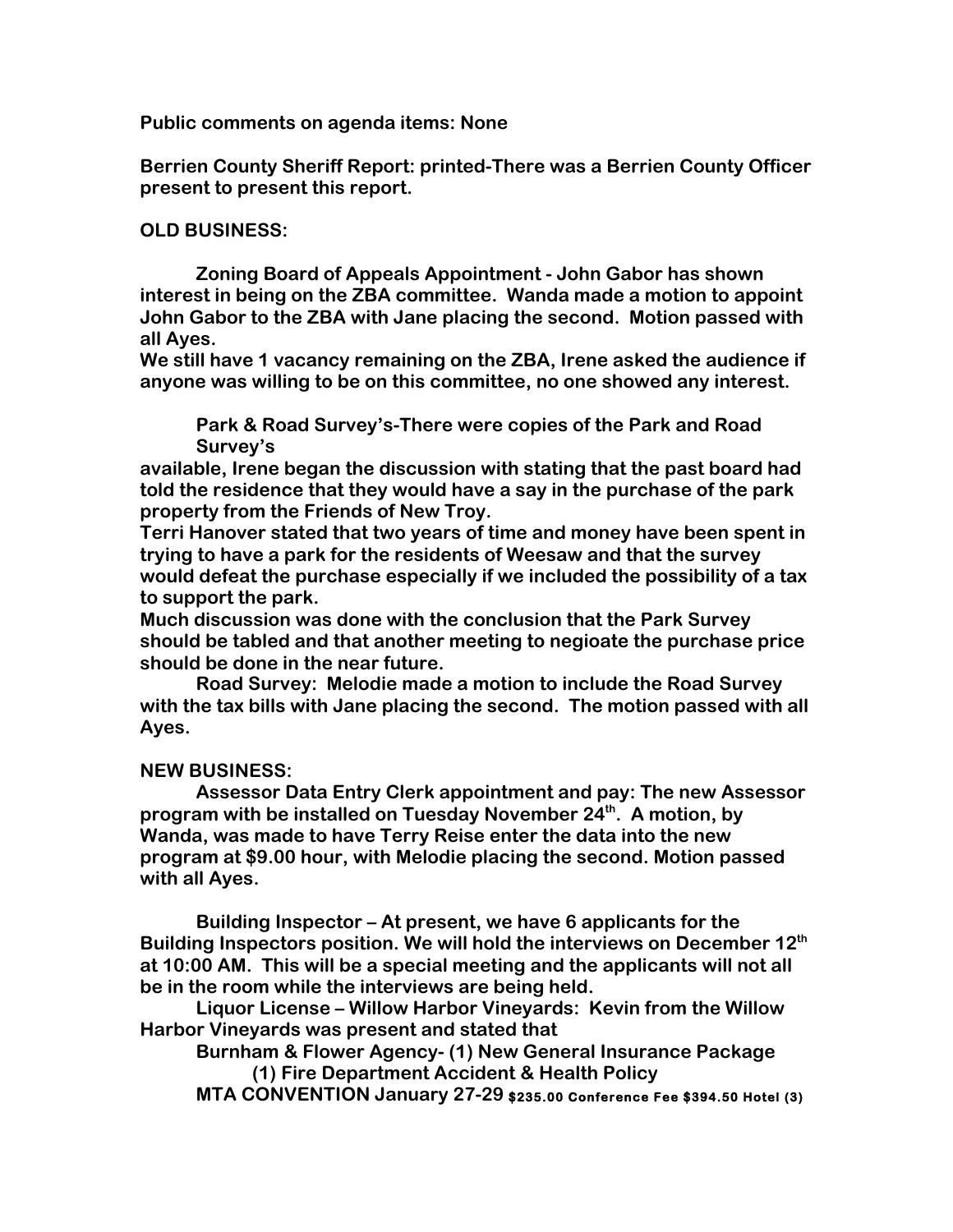**DEPARTMENTS:**

**TREASURER: Jane Tackitt - Account balances CLERK: Melodie Culverhouse - Accounts payable FIRE: Jack Hojara - report - verbal PARKS AND RECREATION COMMITTEE: Bob Kaufman & Terry Hanover** 

**CODE ENFORCEMENT OFFICER-Jim Howell ROAD COMMITTEE: Judy Gabor – report printed PLANNING COMMISSION: Wanda Green – report – printed**

**ZONING ADMINISTRATOR: Robert Kaufman – report – printed** *(fee* 

*Schedule)*

**SWAG (Sewer/Water Advisory Group): Mike Metz – report – printed Public announcement: December 31, 2009 - Deadline for all Phase II sewer hookups to be completed.**

**Public Comments: One (1) minute limit per person per issue. Adjourn: \_\_\_\_\_\_\_\_\_\_\_\_pm**

# *Weesaw Township Board*

Regular Meeting **December 16, 2009**

**Meeting called to order by Supervisor Oman at 7:30 pm welcoming everyone to the last Township Board meeting of the year.**

**Pledge to the Flag was recited by all.**

#### **Roll Call Attendance**

 **Wanda Green, Irene Oman, Jane Tackitt, Melodie Culverhouse, Jack Jones-All members were present.**

## **Approval of minutes: Regular Meeting November 18, 2009**

 **Park Grant Workshop December 1, 2009**

**Wanda Green made the motion to accept the minutes, with Jane Tackitt making the second. Motion passed with all Ayes.**

**Set/Amend Agenda: Irene stated we needed to add the Board of Review change of date for the March meetings. Melodie made the motion to make the change in the agenda, with Wanda placing the second. Motion passed with all Ayes.**

## **Public comments on agenda items: None**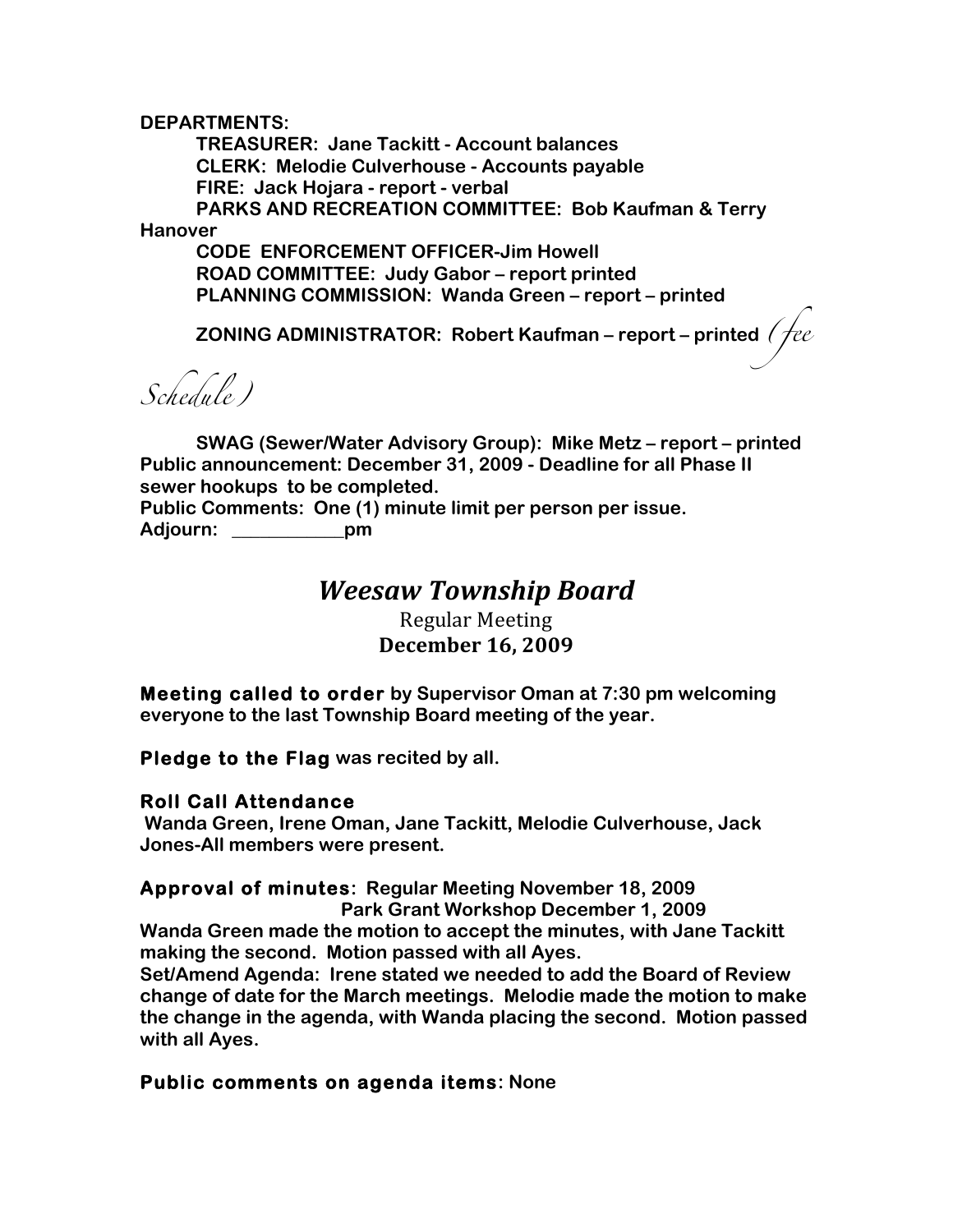**Berrien County Sheriff Report: Sgt Campbell presented the Sheriff's report, stating that there were 30 Complaints, 13 Tickets and 2 Arrests in the Twp for the month of October 2009.**

**OLD BUSINESS:**

**Zoning Board of Appeals Appointment - Jane made a motion to appoint Melodie Culverhouse to the Zoning Board of Appeals, with Wanda placing the second. Motion passed with all Ayes.**

**Liquor License – Willow Harbor-Bob Kaufman stated that Willow Harbor is still not in compliance with the State. This item was, again, tabled until they are in compliance.**

**Park Purchase-A motion to purchase the Park from the FONT for \$70,000.00 was made by Irene Oman with Melodie Culverhouse placing the second. A roll call vote was taken with, Jane Tackitt, Wanda Green and & Jack Jones, voting Nay and Irene and Melodie voting Aye. The motion to purchase the park failed. Prior to Jack Jones voting no, to the purchase, he gave his reasons for doing so.**

## **NEW BUSINESS:**

**Planning Commission – On Line Training-A motion by Wanda, was made, to allow any Planning Commission member to sign up for the On Line Training, "Fundamentals of Planning and Zoning", with the members paying for the training up front, and being reimbursed by the Twp, after proof of completion was received. Melodie placed the second and the motion passed with all Ayes.**

**Preventive Maintenance: 2010 Election-Optech Insights-Melodie presented the proposal from Election Source, for maintenance of the Optech Insights machine used when all elections are held. The cost for this agreement is \$271.00 per year. Wanda placed the motion to purchase the \$271.00/yr agreement, with Melodie placing the second. The motion passed with all Ayes.**

**Building/Dangerous Building Inspector: The Weesaw Board interviewed 5 candidates and has chosen two candidates to have second interviews after the first of the year.**

**Zoning Administrator Appointment: Robert Kaufman-Melodie made a motion to reappoint Robert Kaufman as our Building/Zoning Enforcement Administrator, for another three year term, with Jane placing the second. The motion passed with all Ayes. Bob makes \$15.00/hr.**

**Board of Review Meeting Change: John Edwards requested a change of date for the Review & Correct Current Year Assessment Roll. The State Board allows for the change of dates. Normally the meeting is on the second Monday of March, but due to a board member being out of town, John is requesting the date be changed to March 15. Jane made the**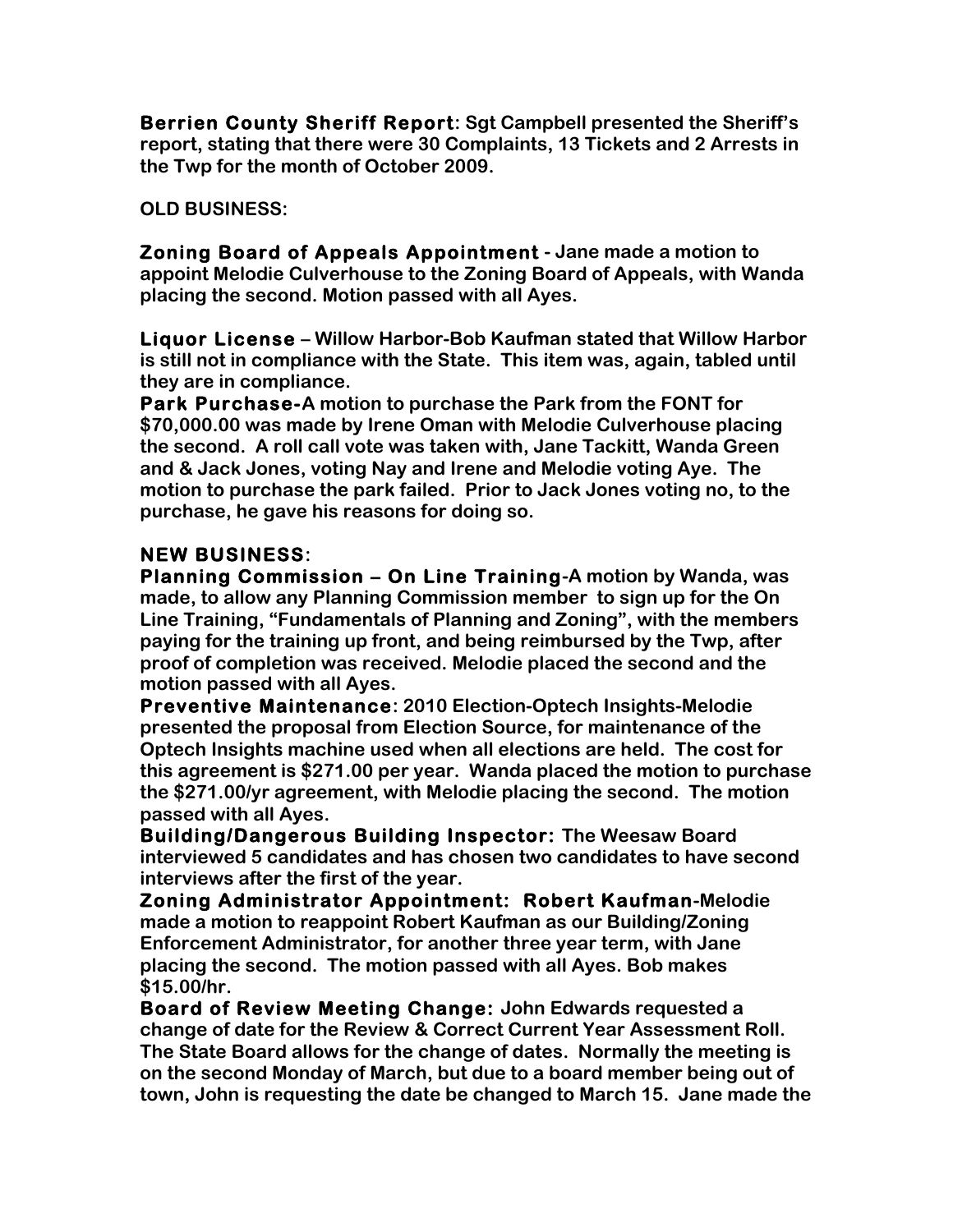motion to change the date to March 15<sup>th</sup> with Jack placing the second. **Motion passed with all Ayes.** 

The Organizational meeting will be held March 2<sup>nd</sup> and the Board of **Review will be on March 15 & March 16th. Times for March 15th will be 9-12 and for the 16th the times will be, 9-12 and 1-4.**

## **DEPARTMENTS:**

**Treasurer: Jane Tackitt stated that all accounts have been reconciled and that the taxes are coming in well. Thirty Six Road Committee Survey's have been received to date.**

**Clerk: Melodie presented the Accounts Payable and Checks Written:**

| <b>General Fund:</b> | \$34,010.63    |
|----------------------|----------------|
| Ambulance:           | \$2,272.88     |
| <b>Water/Sewer:</b>  | \$8,000.81     |
| <b>Fire Dept:</b>    | 828.31 +<br>S. |

**Burnham & Flower Insurance Wanda pointed out that the Fire Department should be charged for part of the Insurance premium and Melodie told her that the Auditor said this could be done at the time of the Audit.**

**Wanda made a motion to accept the Clerk's report, with the changes to the Insurance payment showing the Fire Dept's liability. Jane made the second and the motion passed with all Ayes.**

**Fire: Jack Hojara reported that there were six calls for the month of November, 3 PI accidents, 2 vehicle fires and one field fire. Jack also reported that the Flag Pole has been ordered and has been received, it will be put up ASAP.** 

**Five Food Baskets will be passed out, to Township residents, on the Thursday prior to Christmas. These baskets are made possible by money donated by the Fire Department employees and with fundraisers.**

**Jack requested a newer desk be purchased for the Fire Departments office. Irene told him to look at Metro Business for a good used desk. Melodie made the motion to him to purchase a desk for not more than \$300.00, with Wanda making the second. The motion passed with all Ayes.**

**Jack thanked the Board Members for the donations, cards and attendance at the funeral of Kelly Sheldon, Chuck Sheldon's wife.**

**Parks and Recreation Committee: No Report-Meeting to be held next Monday.**

**Melodie read the minutes of the meeting on December 29, 2008 regarding the Land Acquisition Project Agreement which three members of the** 

**Board approved the purchase of the Park and two members abstained. A Resolution is on file to purchase the Park for \$70,000.00.** 

**A roll call vote regarding the purchase of the park was held. Members voting no were: Jane Tackitt, Wanda Green and Jack Jones. Members voting yes were: Irene Oman and Melodie Culverhouse**